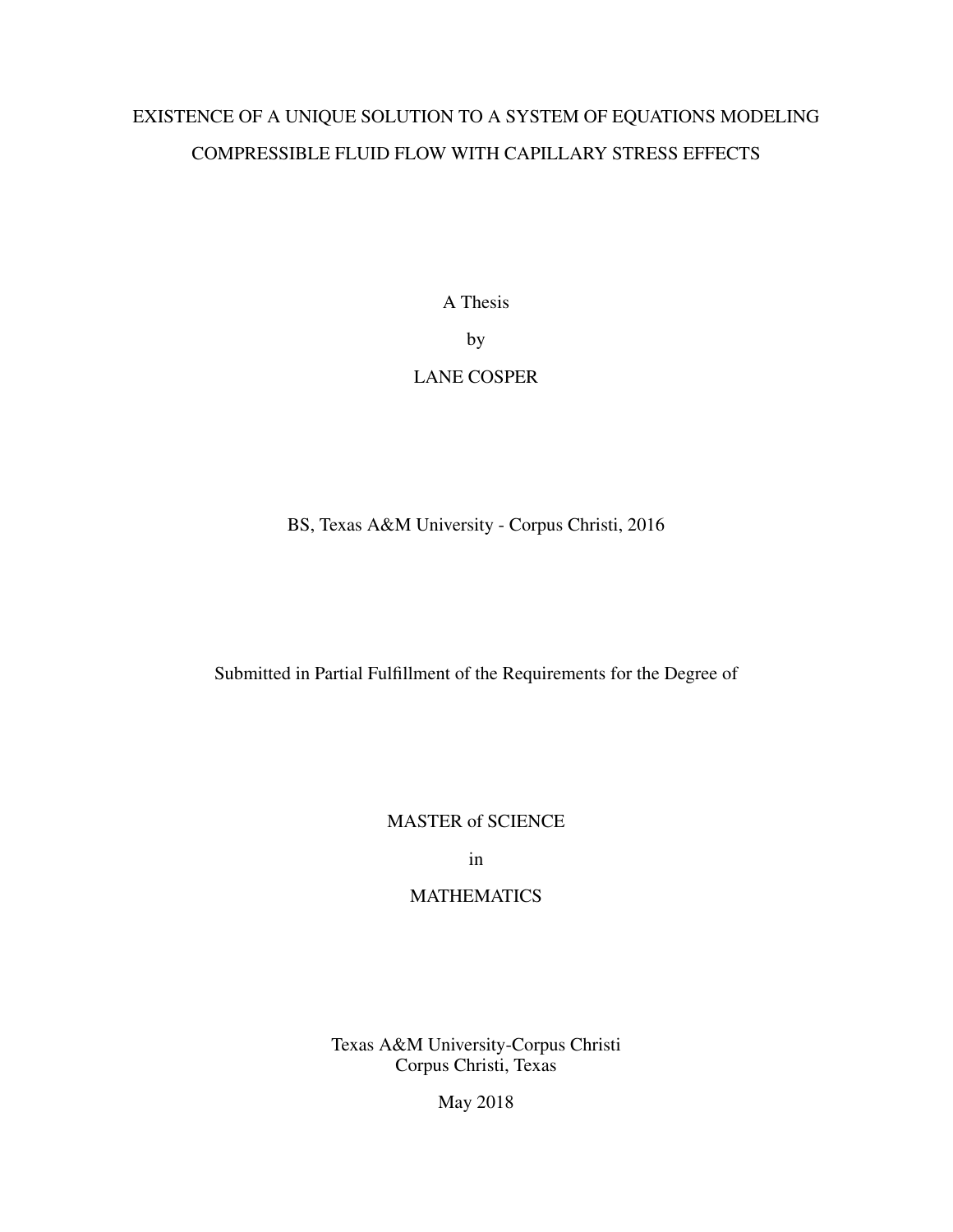$\bigcirc$ LANE COSPER All Rights Reserved May 2018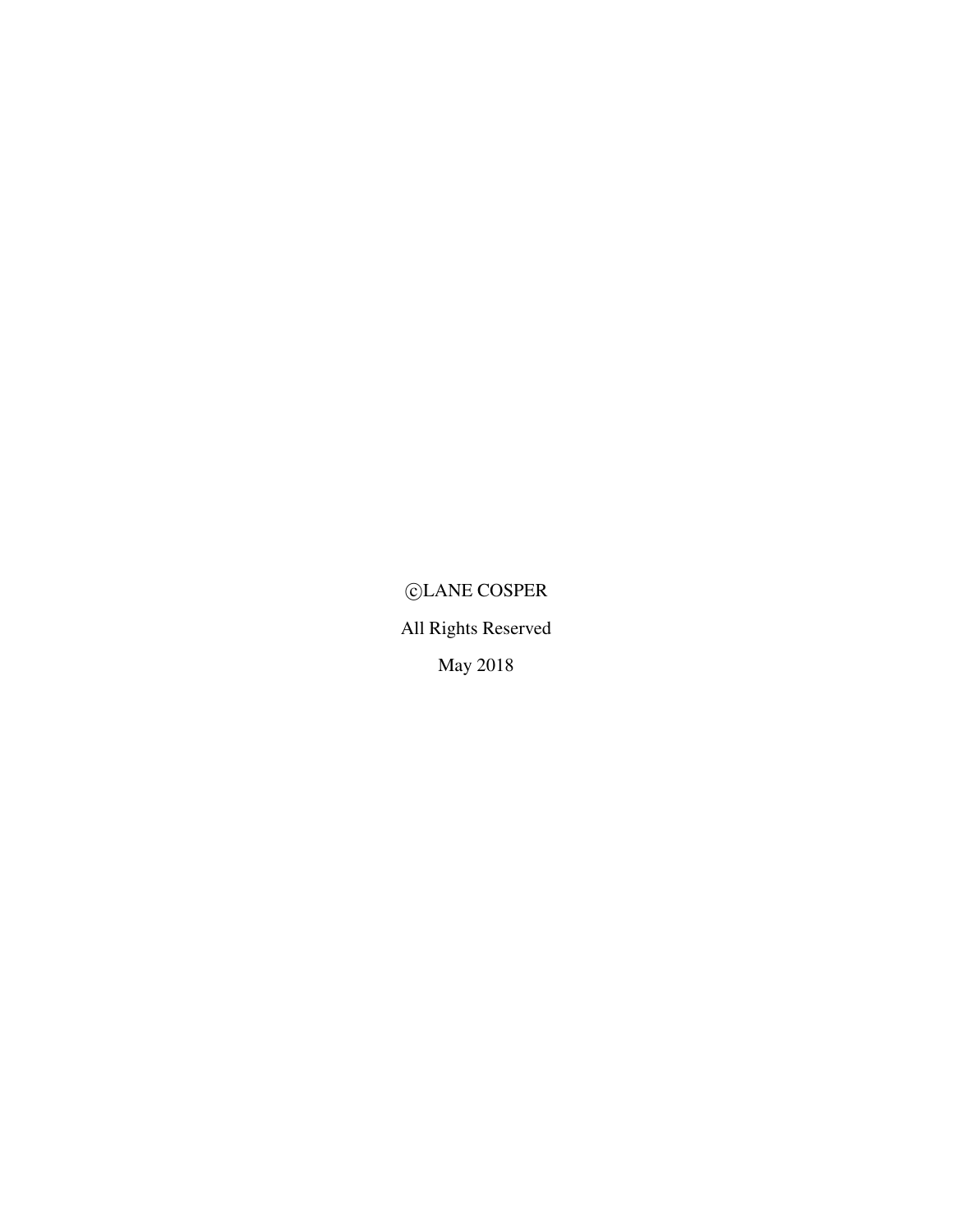# EXISTENCE OF A UNIQUE SOLUTION TO A SYSTEM OF EQUATIONS MODELING COMPRESSIBLE FLUID FLOW WITH CAPILLARY STRESS EFFECTS

A Thesis by LANE COSPER

This thesis meets the standards for scope and quality of Texas A&M University-Corpus Christi and is hereby approved.

> Diane Denny, PhD Chair

Devanayagam Palaniappan, PhD Alexey Sadovski, PhD

Committee Member Committee Member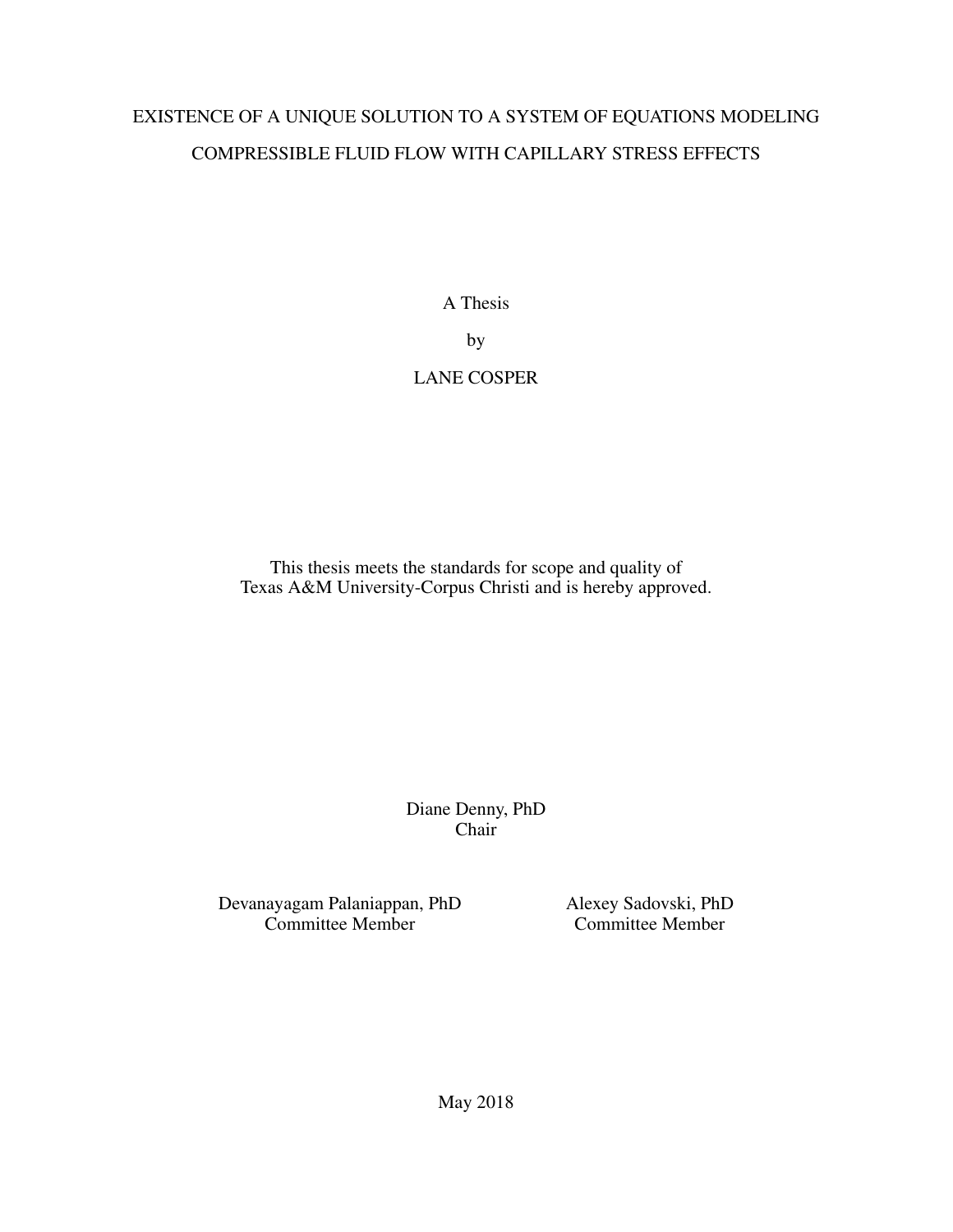# ABSTRACT

The purpose of this thesis is to prove the existence of a unique solution to a system of partial differential equations which models the flow of a compressible barotropic fluid under periodic boundary conditions. The equations come from modifying the compressible Navier-Stokes equations. The proof utilizes the method of successive approximations. We will define an iteration scheme based on solving a linearized version of the equations. Then convergence of the sequence of approximate solutions to a unique solution of the nonlinear system will be proven. The main new result of this thesis is that the density data is at a given point in the spatial domain over a time interval instead of an initial density over the entire spatial domain. Further applications of the mathematical model are fluid flow problems where the data such as concentration of a solute or temperature of the fluid is known at a given point. Future research could use boundary conditions which are not periodic.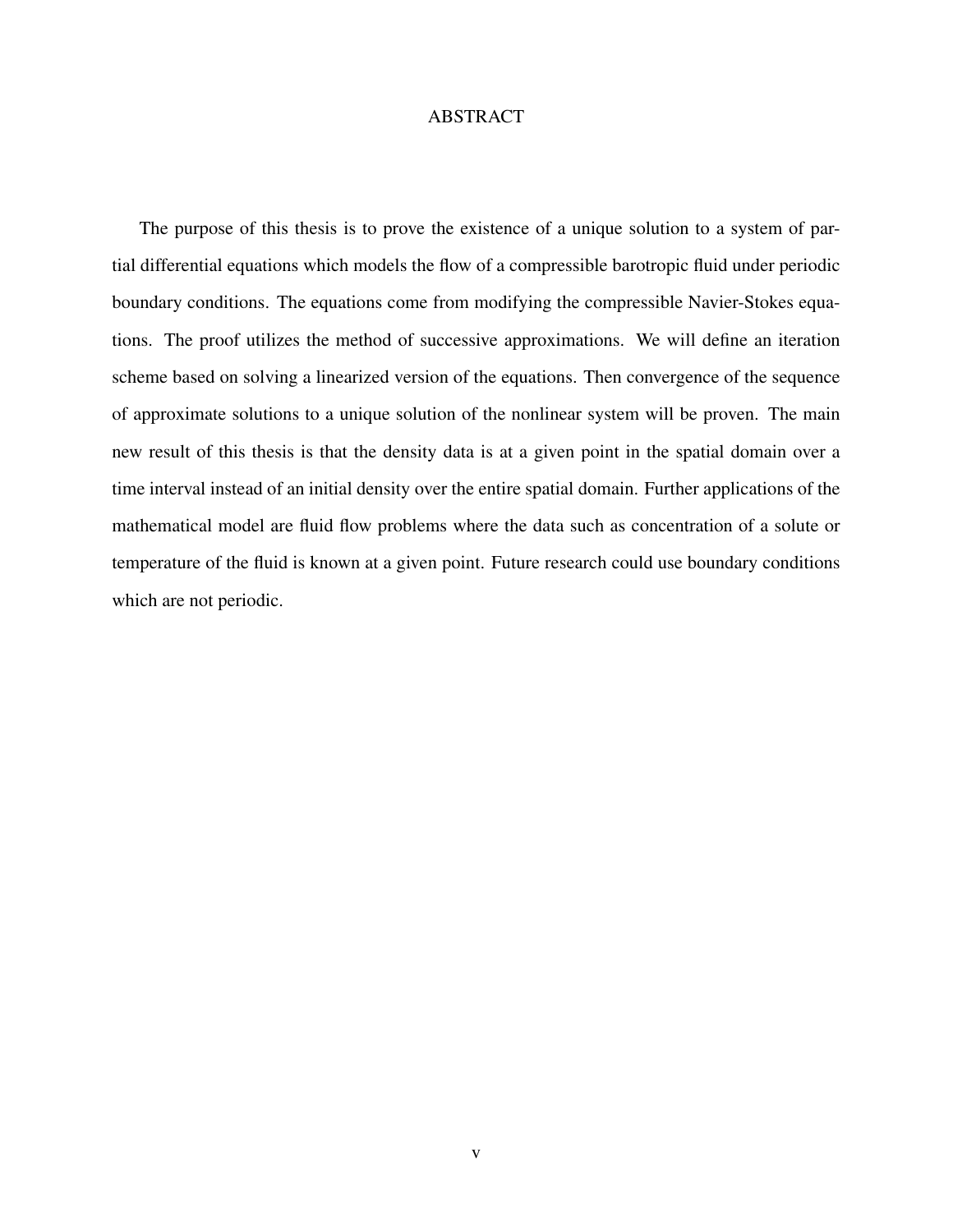## ACKNOWLEDGEMENTS

I would like to take this opportunity to thank several people who were played essential roles in the process of my thesis. First, the chair of my thesis committee, Dr. Diane Denny. Thank you for guiding and assisting me. This process would not have been as smooth as it was without you. Next, I would like to thank the other two members of my thesis committee, Dr. Devanayagam Palaniappan and Dr. Alexey Sadovski. Thank you for your time, effort, and consideration. I would also like to acknowledge the rest of the faculty and staff in the Mathematics and Statistics Department at Texas A& M University Corpus Christi. Specifically, I would like to acknowledge Dr. Beate Zimmer for acting as an adviser in all matters regarding the thesis process. Lastly, I would like state my sincerest appreciation for my friends and family. Thank you for supporting me throughout my Bachelor's and Master's degree.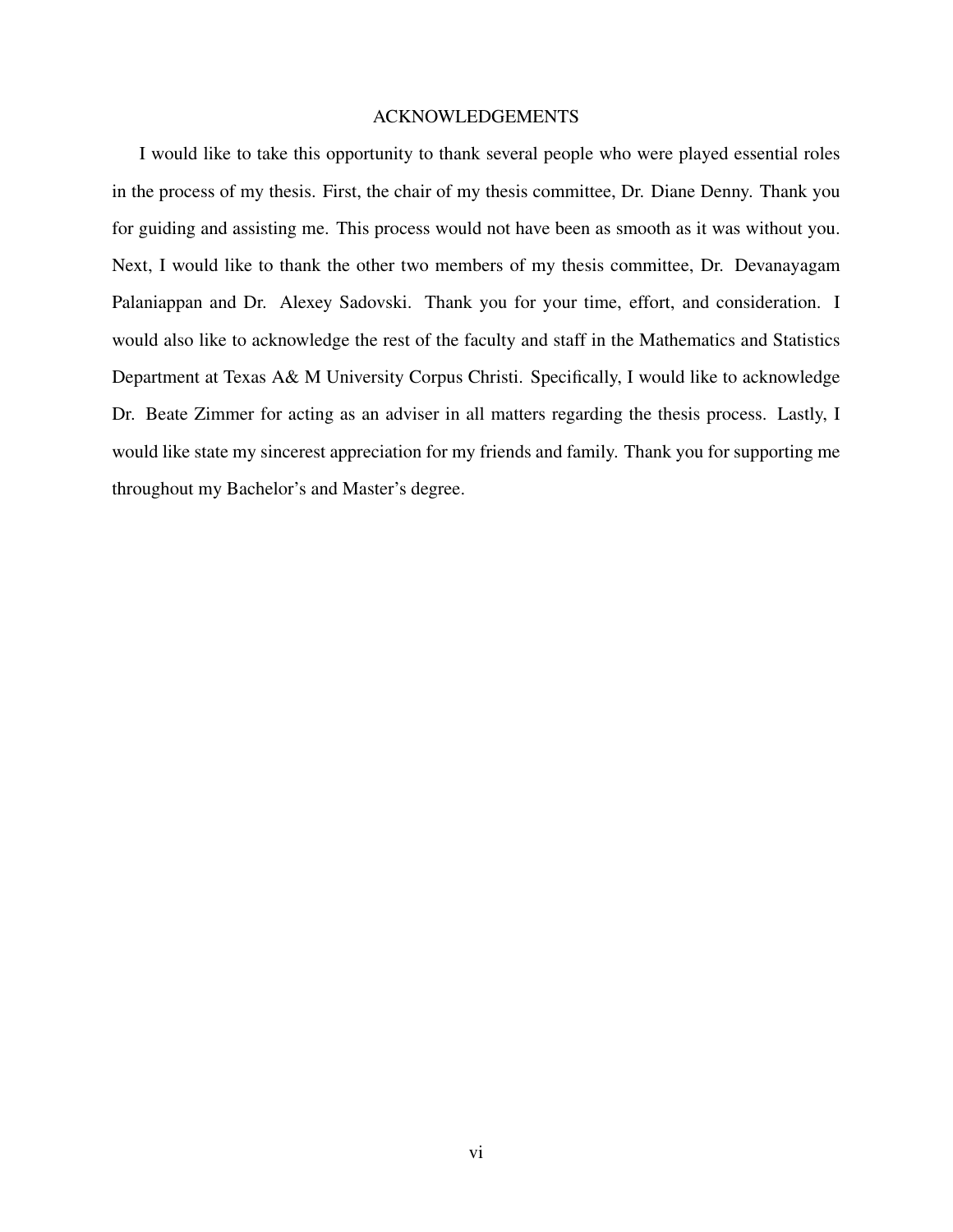| <b>CONTENTS</b><br><b>PAGE</b> |                |
|--------------------------------|----------------|
|                                |                |
|                                |                |
|                                |                |
|                                |                |
|                                |                |
|                                | $\overline{3}$ |
| 3.1                            | 3              |
| 3.2                            | $\overline{4}$ |
|                                | 6              |
|                                | 8              |
| 5.1                            |                |
| 5.2                            | <sup>11</sup>  |
| 5.3                            |                |
|                                |                |
|                                | 18             |
|                                | 20             |
|                                |                |

# TABLE OF CONTENTS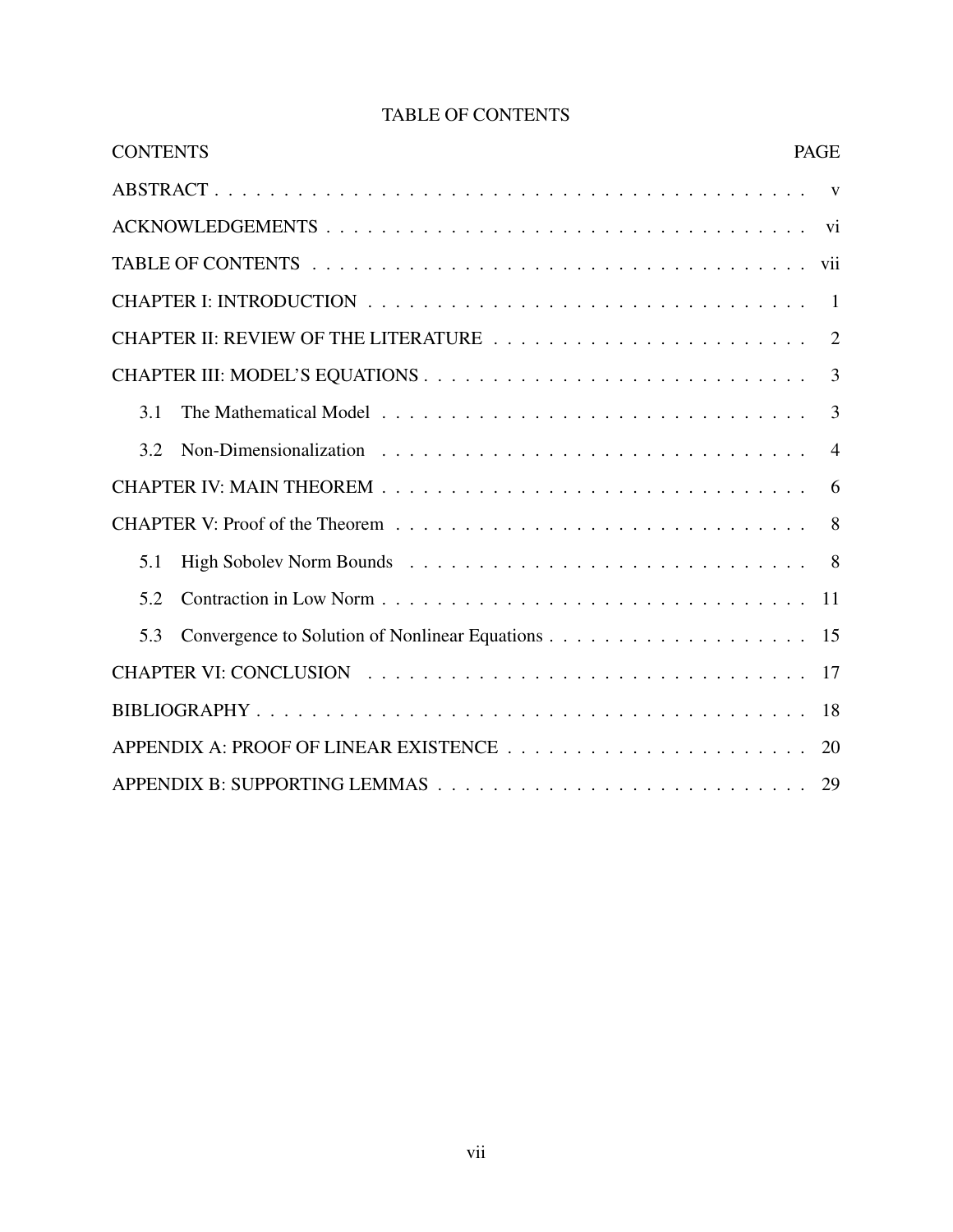# CHAPTER I: INTRODUCTION

The purpose of this thesis is to prove the existence of a unique solution to a system of partial differential equations which models a compressible barotropic fluid. Since the fluid is compressible, any change in pressure results in a change to the volume. A barotropic fluid is one who's pressure is only dependent upon density. The equations in this thesis come from modifying the compressible Navier-Stokes equations. In our equations we have included a capillary stress term. The modified conservation of mass equation uses an approximation to the divergence of velocity. Our system's dependent variables are the velocity and density of the fluid.

The data for our system consists of an initial velocity at time  $t = 0$  for all  $x \in \Omega$ , where  $\Omega = \mathbb{T}^2$ , the two-dimensional torus, is the spatial domain, the density at a single point  $x_0 \in \mathbb{T}^2$  for  $0 \le t \le T$ , and the divergence of velocity for  $0 \le t \le T$  and for all  $x \in \mathbb{T}^2$ . This thesis will prove the existence of a unique solution to the system of modified Navier-Stokes equations under periodic boundary conditions for the time interval  $0 \le t \le T$ . Using density data at a given point in the spatial domain instead of using initial density is the main new result of this thesis.

The proof in this thesis will utilize the method of successive approximations. We will define an iteration scheme based on solving a linearized version of the equations. Then convergence of the sequence of approximate solutions to a unique solution of the nonlinear system will be proven. The main theorem to be proven appears in Chapter 4. The proof of the existence of a solution to the linearized equations appears in Appendix A. The convergence of the sequence of solutions is proven in Chapter 5. Appendix B contains lemmas supporting the proof. We will begin by reviewing the literature in Chapter 2 and then present the model's equations in Chapter 3.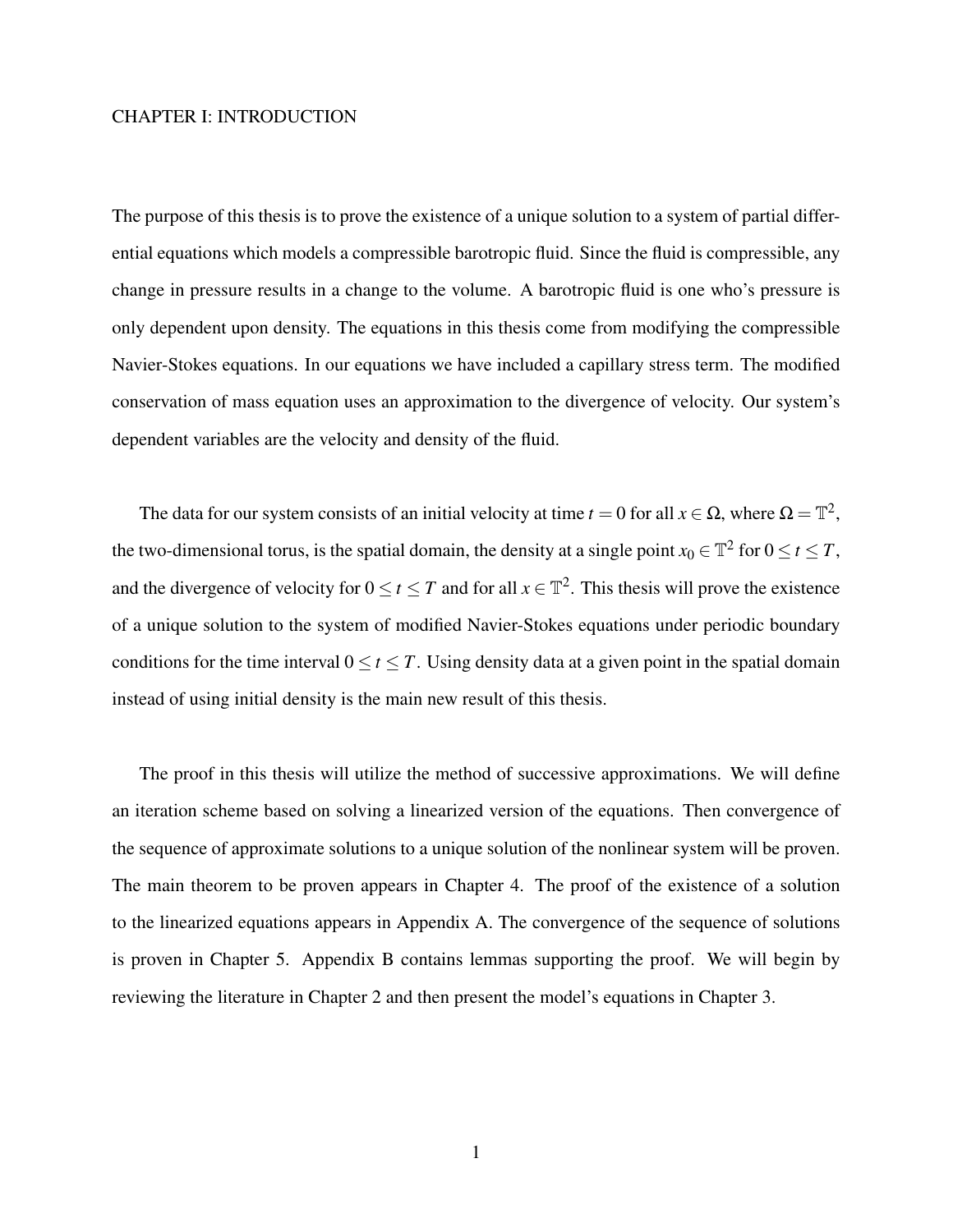## CHAPTER II: REVIEW OF THE LITERATURE

The system of equations to be studied is a modified version of the Navier-Stokes equations for a compressible barotropic fluid, which consist of partial differential equations for the balance of linear momentum and for the conservation of mass. The existence of a solution to the Navier-Stokes equations has been studied by many researchers under the condition that initial data for the density be given. For example, Bresch, Desjardins and Gerard-Varet [2], Choe and Kim [3], Desjardins [10], Hoff [14, 15], and Mellet and Vasseur [16] proved the existence of a solution to a system of equations modeling the flow of a compressible, barotropic fluid when the initial value of the density is given. None of the work done by these researchers uses the condition that the value of the density is specified at a point  $x_0$  in the domain, and that the initial value of the density is not given.

The methodology used in my thesis to prove the existence of a unique solution to this system of equations is similar to the methodology appearing in Embid [11, 12], which he uses to prove the existence of a solution to equations modeling zero-Mach number combustion by proving convergence of a sequence of approximate solutions to an iteration scheme based on a linearized version of the system of equations. In other related work Denny in [5, 6, 7] proves the existence of a solution to a quasilinear elliptic equation with data at a spatial point. In [8], Denny proves the existence of a solution to a system of equations modeling the flow of a nearly incompressible, inviscid fluid with a capillary stress term, and with density data at a point in the spatial domain. Song [17] uses an iteration scheme to prove the existence and uniqueness of a solution to a system of equations which model compressible fluid flow. Song's equations do not include a term for convection or capillary stress effects. The system of equations being studied in my thesis is a system of equations which is different from the equations studied by Denny, Embid, and by Song.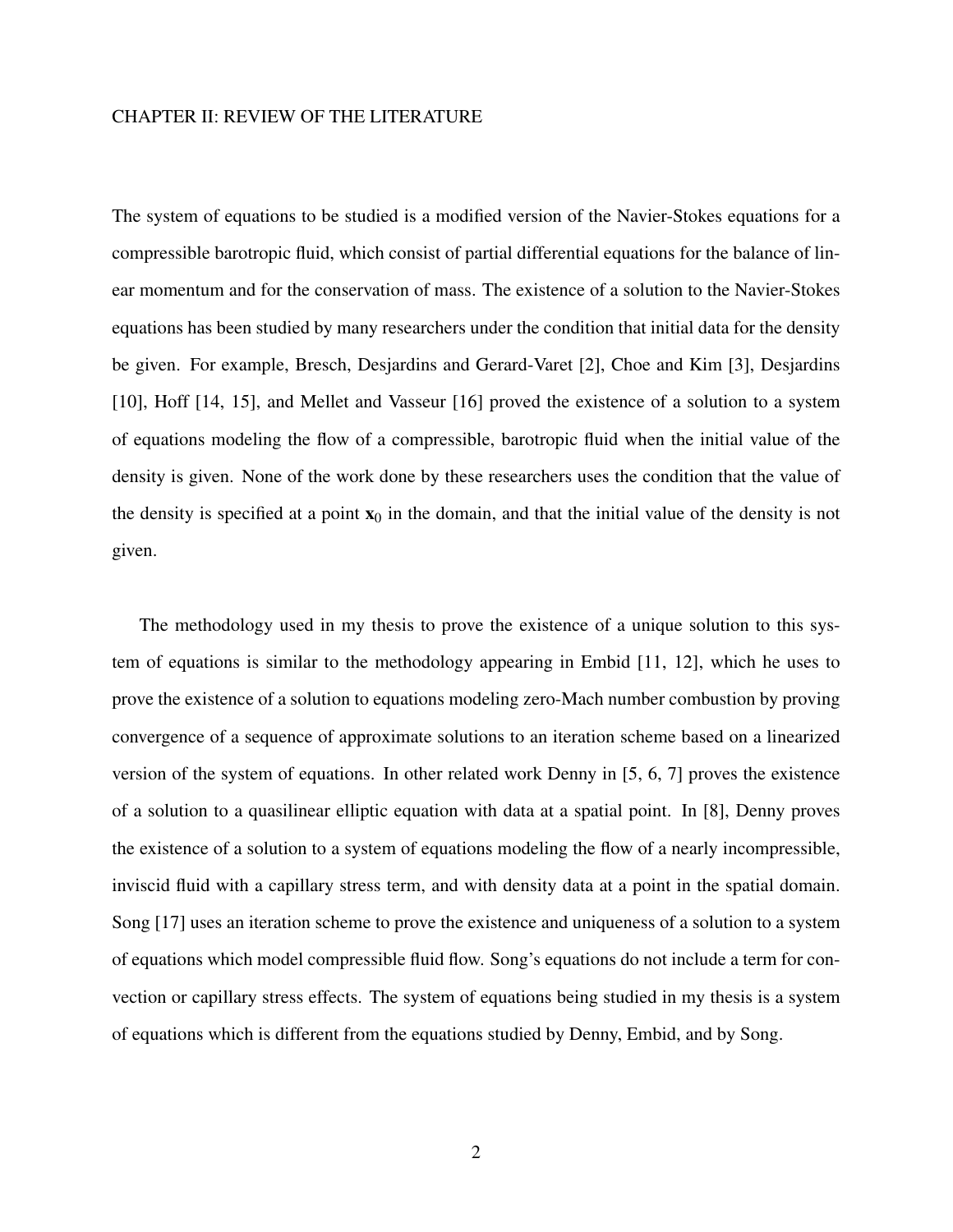# CHAPTER III: MODEL'S EQUATIONS

# 3.1 The Mathematical Model

The Navier-Stokes equations for a compressible barotropic fluid are

$$
\rho \frac{D\mathbf{v}}{Dt} + \nabla p = \mathbf{v}\Delta \mathbf{v} + \gamma \nabla (\nabla \cdot \mathbf{v})
$$
\n(3.1)

$$
\nabla \cdot \mathbf{v} = -\frac{1}{\rho} \rho_t - \frac{1}{\rho} (\mathbf{v} \cdot \nabla \rho)
$$
 (3.2)

$$
p = \hat{p}(\rho) \tag{3.3}
$$

where  $\rho$  is the density,  $\frac{D\mathbf{v}}{Dt} = \frac{\partial \mathbf{v}}{\partial t} + \mathbf{v} \cdot \nabla \mathbf{v}$  is the material derivative, **v** is the velocity, *p* is the pressure,  $\nu$  and  $\gamma$  are coefficients of viscosity, which are positive constants.

The Navier-Stokes equations are modified to include capillary stress effects by adding a term  $c\rho \nabla \Delta \rho$ , which produces the equations:

$$
\rho \frac{D\mathbf{v}}{Dt} + \nabla p = \mathbf{v}\Delta \mathbf{v} + \gamma \nabla (\nabla \cdot \mathbf{v}) + c\rho \nabla \Delta \rho
$$
\n(3.4)

where the capillary stress coefficient *c* is a positive constant.

We will be studying a modified version of equations (3.4), (3.2), and (3.3). The first notable modification we will make is to assume that the conservation of mass equation (3.2) can be approximated by:

$$
\nabla \cdot \mathbf{v} = f \tag{3.5}
$$

where *f* is a given function such that  $\int_{\Omega} f d\mathbf{x} = 0$ .

Next, from the equation of state (3.3) it follows that  $\nabla p = p'(\rho)\nabla \rho$ . Applying this to our equation (3.4) we obtain:

$$
\mathbf{v}_{t} + \mathbf{v} \cdot \nabla \mathbf{v} + \frac{p'(\rho)}{\rho} \nabla \rho = \frac{\nu}{\rho} \Delta \mathbf{v} + \frac{\gamma}{\rho} \nabla (\nabla \cdot \mathbf{v}) + c \nabla \Delta \rho
$$
 (3.6)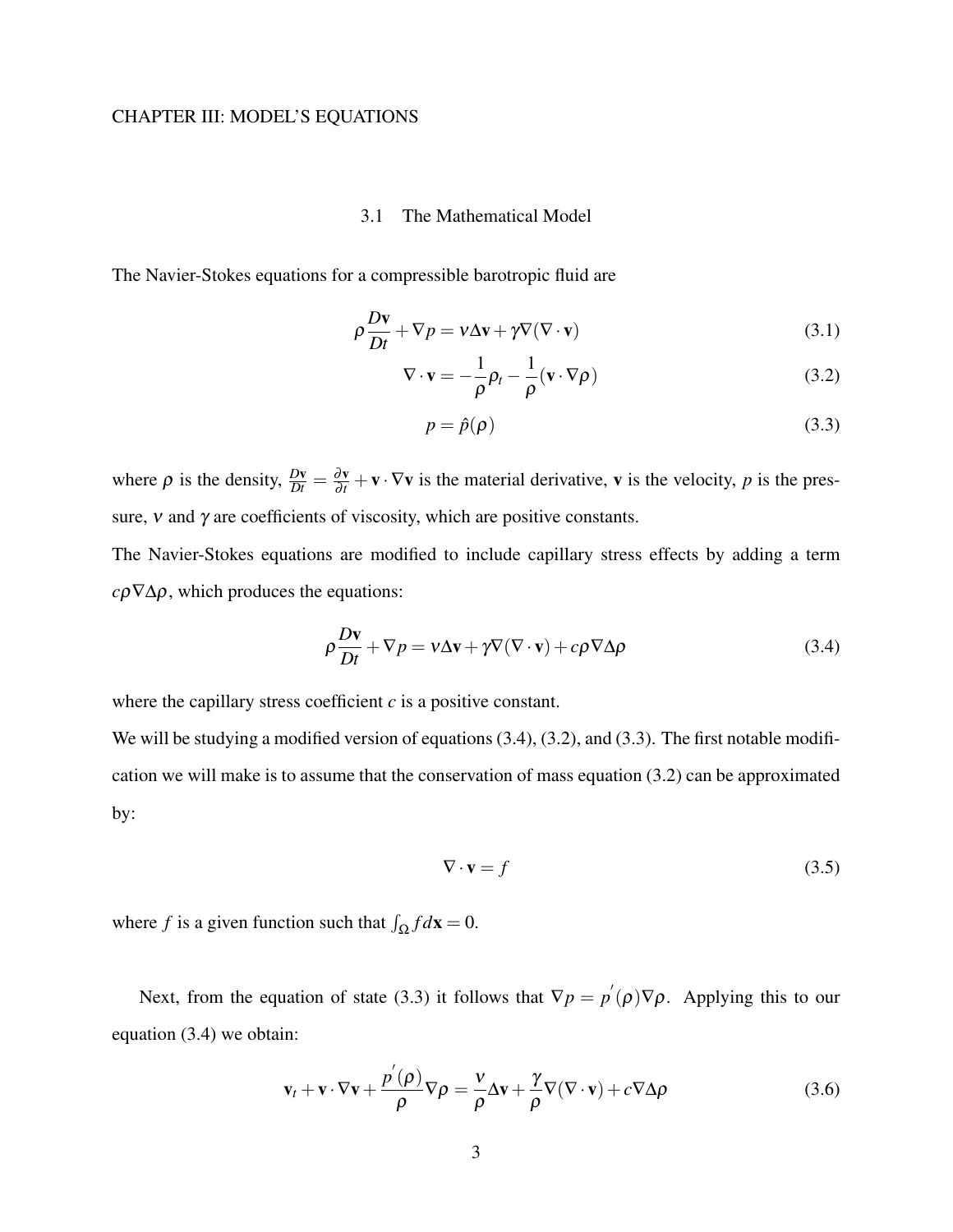To have a well-posed problem boundary conditions should be given. We apply periodic boundary conditions on a two-dimensional spatial domain  $\mathbb{T}^2 = [0, 2\pi]x[0, 2\pi]$  so that:

$$
\mathbf{v}(0, y, t) = \mathbf{v}(2\pi, y, t) \tag{3.7}
$$

$$
\mathbf{v}(x,0,t) = \mathbf{v}(x,2\pi,t) \tag{3.8}
$$

for  $x \in [0, 2\pi]$  and  $y \in [0, 2\pi]$ .

The periodic boundary conditions are also applied to  $\rho(\mathbf{x},t)$ . The given data for the initial velocity  $\mathbf{v}(\mathbf{x},0)$  for all  $\mathbf{x} \in \Omega$  and for the density  $\rho(\mathbf{x}_0,t)$  at a spatial point  $\mathbf{x}_0 \in \Omega$  for  $0 \le t < T$  is:

$$
\mathbf{v}(\mathbf{x},0) = \mathbf{v}_0(\mathbf{x}) \tag{3.9}
$$

$$
\rho(\mathbf{x}_0, t) = g(t) \tag{3.10}
$$

where  $g(t)$  is a given positive smooth function, and  $\mathbf{v}_0(x)$  is a given smooth periodic function. Our model's equations are given by (3.5)-(3.10).

# 3.2 Non-Dimensionalization

Now we will non-dimensionalize the equations (3.6) and (3.5). To do so, we define:

- $\mathbf{x}^* = \frac{\mathbf{x}}{L}$ *L*
- $\mathbf{v}^* = \frac{\mathbf{v}}{|\mathbf{v}|}$  $|\mathbf{v}_m|$
- $\bullet \ \tau = \frac{t|v_m|}{L}$ *L*
- $p^* = \frac{p}{p}$ |*pm*|
- $\nabla^* = L\nabla$
- $\Delta^* = L^2 \Delta$
- $\rho^* = \frac{\rho}{\rho_r}$ ρ*m*
- $\bullet$   $f^* = \frac{Lf}{|V|}$  $|\mathbf{v}_m|$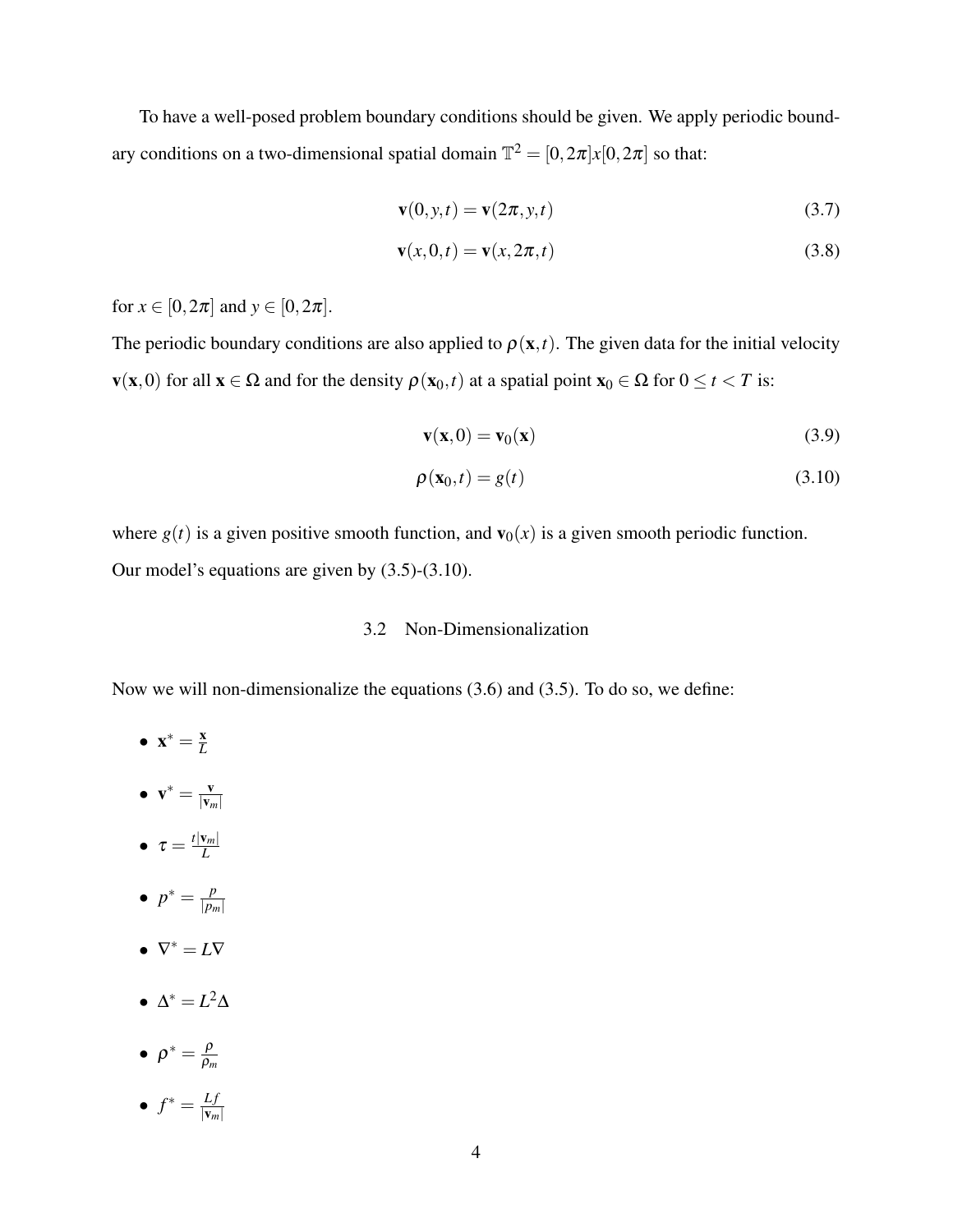• 
$$
Re = \frac{\rho_m L |v_m|}{v}
$$

 $\bullet$   $\lambda = \frac{|p_m|}{2 |N|}$  $\overline{\rho_m |{\bf v}_m|}^2$ 

$$
\bullet \ \ c^* = \frac{\rho_m c}{L^2 |\mathbf{v}_m|^2}
$$

where  $|v_m|$ , *L*,  $|p_m|$ , and  $\rho_m$  is the average velocity, length, pressure, and density respectively, and *Re* is the Reynold's number. Now applying these to equations (3.5) and (3.6) and simplifying yields:

$$
\frac{|\mathbf{v}_{m}|^{2}}{L} \frac{\partial \mathbf{v}^{*}}{\partial \tau} + \frac{|\mathbf{v}_{m}|^{2}}{L} \mathbf{v}^{*} \cdot \nabla^{*} \mathbf{v}^{*} + \frac{|p_{m}|}{\rho_{m} L} \frac{dp^{*}}{dp^{*}} (\rho_{m} \rho^{*}) \frac{\nabla^{*} \rho^{*}}{\rho^{*}} \n= \frac{|\mathbf{v}_{m}|}{\rho_{m} L^{2}} \frac{\nu}{\rho^{*}} \Delta^{*} \mathbf{v}^{*} + \frac{|\mathbf{v}_{m}|}{\rho_{m} L^{2}} \frac{\gamma}{\rho^{*}} \nabla^{*} (\nabla^{*} \cdot \mathbf{v}^{*}) + \frac{\rho_{m}}{L^{3}} c \nabla^{*} \Delta^{*} \rho^{*} \qquad (3.11)
$$

$$
\frac{|\mathbf{v}_m|}{L}\nabla^* \cdot (\mathbf{v}^*) = \frac{|\mathbf{v}_m|}{L} f^*
$$
\n(3.12)

By plugging in the  $Re$  and  $\lambda$  we obtain the standard equations:

$$
\mathbf{v}_{\tau}^* + \mathbf{v}^* \cdot \nabla^* \mathbf{v}^* + \frac{\lambda}{\rho^*} \frac{dp^*}{d\rho^*} (\rho_m \rho^*) \nabla^* \rho^* = \frac{1}{Re\rho^*} (\Delta^* \mathbf{v}^* + \frac{\gamma}{\nu} \nabla^* \nabla^* \cdot \mathbf{v}^*) + c^* \nabla^* \Delta^* \rho^* \tag{3.13}
$$

$$
\nabla^* \cdot \mathbf{v}^* = f^* \tag{3.14}
$$

Equations (3.13) and (3.14) represent the non-dimensionalized equations. For notational convenience we will write equations (3.13) and (3.14) as follows:

$$
\mathbf{v}_t + \mathbf{v} \cdot \nabla \mathbf{v} + \frac{\lambda}{\rho} p'(\rho) \nabla \rho = \frac{1}{Re\rho} (\Delta \mathbf{v} + \frac{\gamma}{\nu} \nabla \nabla \cdot \mathbf{v}) + c \nabla \Delta \rho
$$
 (3.15)

$$
\nabla \cdot \mathbf{v} = f \tag{3.16}
$$

The purpose of this thesis is to prove the existence of a unique solution to (3.15)-(3.16) under periodic boundary conditions with initial velocity data  $\mathbf{v}_0(\mathbf{x})$  and with density data  $\rho(\mathbf{x}_0,t) = \rho_0(t)$ . The format of the proof follows one used by Embid [11] to prove the existence of a solution to equations for zero Mach number combustion. The format of the proof is separated into three steps. First, we prove the boundedness of the approximating sequence of solutions in a high Sobolev norm. Second, we prove contraction of the sequence in a low Sobolev norm. Finally, we prove convergence of the sequence to a unique solution of the nonlinear equations.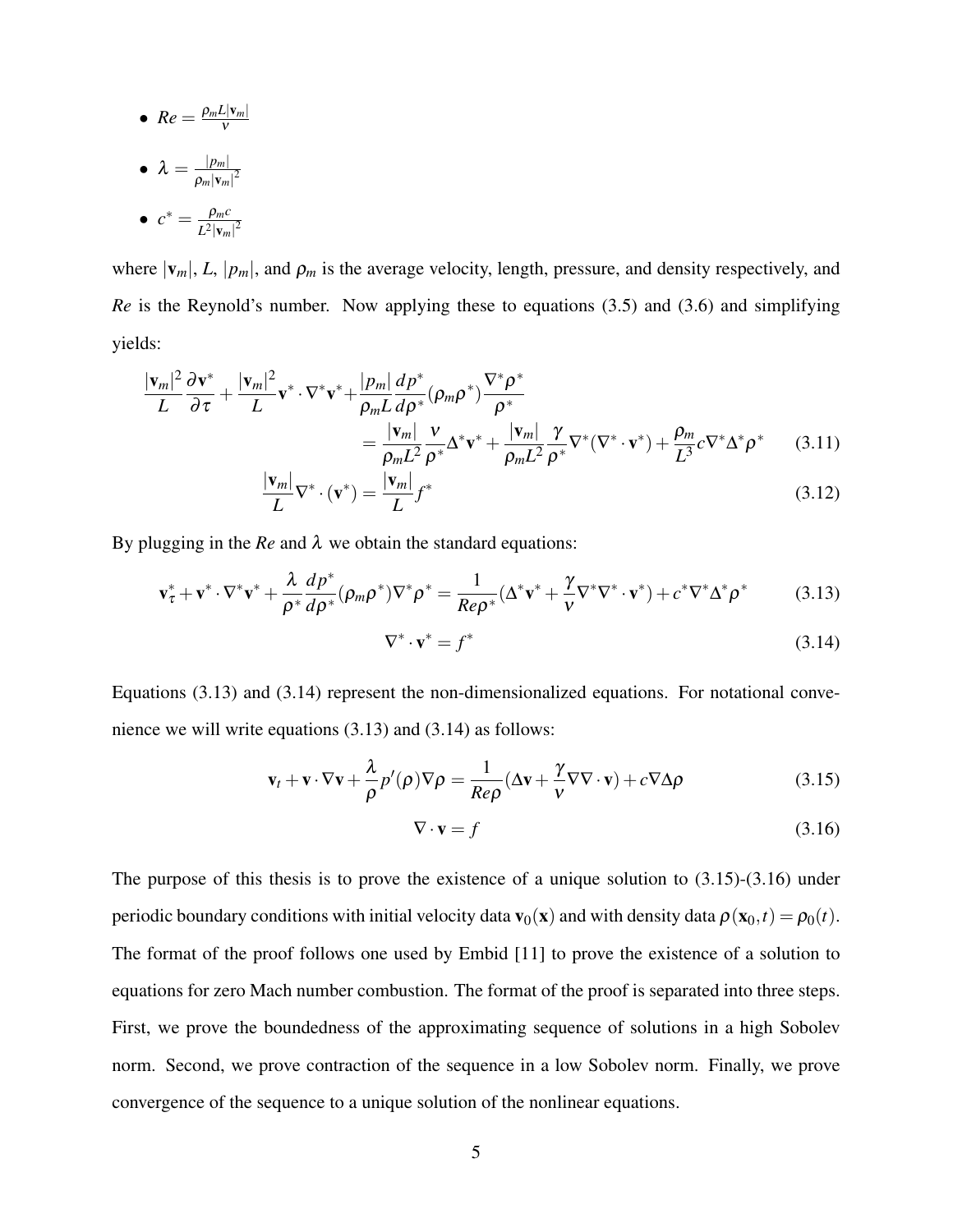# CHAPTER IV: MAIN THEOREM

The main theorem is as follows:

## Main Theorem:

Let the spatial domain be  $\Omega = \mathbb{T}^2$ , the two-dimensional torus. Let p be a given smooth positive function of  $\rho$  and let  $\frac{dp}{d\rho}$  be a positive function. Let  $\rho_0$  be a given positive smooth function of t, and let  $\mathbf{x}_0$  be a given point in  $\mathbb{T}^2$ . Let  $f$  be a smooth function of  $t$  and  $x$  such that  $\int_\Omega f d\mathbf{x} = 0$ . Then for a *time interval*  $0 \le t \le T$ , equations (3.15) and (3.16), subject to the condition that  $\rho(\mathbf{x}_0,t) = \rho_0(t)$ *and the initial condition*  $\mathbf{v}(\mathbf{x},0) = \mathbf{v}_0(x) \in H^s(\mathbb{T}^2)$  where  $s > \frac{N}{2} + 4$  *and*  $N = 2$  *have a unique solution* ρ *and* v *where* ρ *is a positive function, provided that:*

$$
T \leq \delta
$$

$$
\frac{1}{Re^2} \leq \delta^2
$$

$$
\frac{1}{\lambda^2} \leq \delta^2
$$

*where* 0 < δ < 1*, and* δ *is sufficiently small. The regularity of the solution is*

$$
\mathbf{v} \in C([0, T], C^4(\mathbb{T}^2)) \cap L^{\infty}([0, T], H^s(\mathbb{T}^2) \cap L^2([0, T], H^{s+1}(\mathbb{T}^2))
$$
  

$$
\rho \in C([0, T], C^5(\mathbb{T}^2)) \cap L^{\infty}([0, T], H^{s+1}(\mathbb{T}^2))
$$
  

$$
\frac{\partial \mathbf{v}}{\partial t} \in C([0, T], C^2(\mathbb{T}^2)) \cap L^{\infty}([0, T], H^{s-2}(\mathbb{T}^2))
$$

*Proof:*

First, we apply the Helmholtz Decomposition to equations (3.15) and (3.16). Helmholtz Decomposition is a way of uniquely writing a vector field as the sum of a solenoidal vector and a gradient vector. A solenoidal vector is a vector w such that  $\nabla \cdot \mathbf{w} = 0$ . To perform the Helmholtz Decomposition we must let  $\mathbf{v} = \mathbf{w} + \nabla \phi$  where  $\nabla \cdot \mathbf{w} = 0$ . Applying this to equations (3.15) and (3.16) we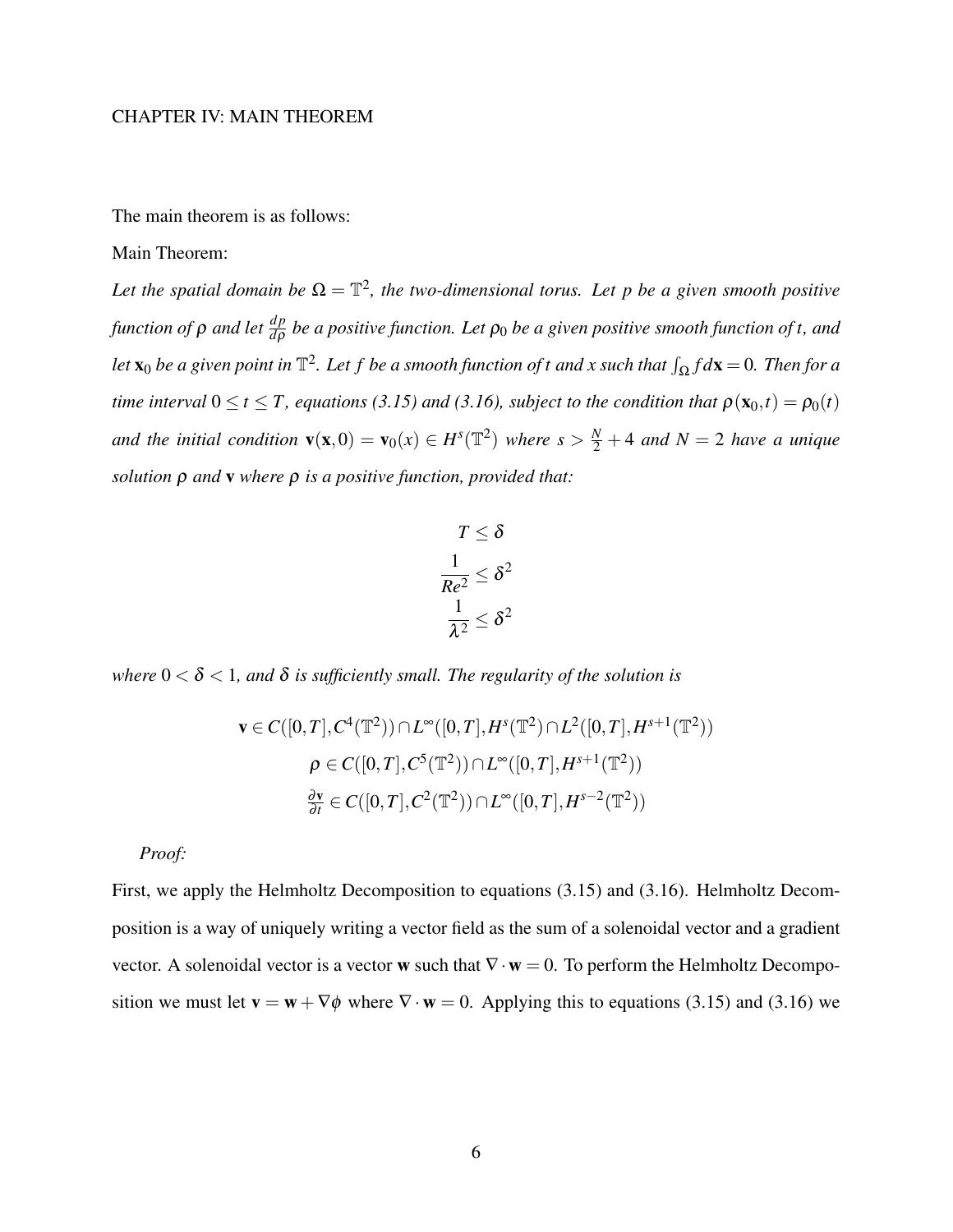get:

$$
(\mathbf{w} + \nabla \phi)_t + (\mathbf{w} + \nabla \phi) \cdot (\mathbf{w} + \nabla \phi) + \lambda \frac{p'(\rho)}{\rho} \nabla \rho
$$
  
= 
$$
\frac{1}{Re\rho} (\Delta(\mathbf{w} + \nabla \phi) + \frac{\gamma}{\nu} \nabla (\nabla \cdot (\mathbf{w} + \nabla \phi))) + c \nabla \Delta \rho
$$
 (4.1)

$$
\nabla \cdot (\mathbf{w} + \nabla \phi) = f \tag{4.2}
$$

Further simplification gives:

$$
\mathbf{w}_t + \nabla \phi_t + (\mathbf{w} + \nabla \phi) \cdot \nabla (\mathbf{w} + \nabla \phi) + \frac{\lambda p'(\rho) \nabla \rho}{\rho} = \frac{1}{\text{Re}\rho} (\Delta \mathbf{w} + (1 + \frac{\gamma}{\nu}) \nabla \Delta \phi) + c \nabla \Delta \rho \tag{4.3}
$$

$$
\nabla \cdot \mathbf{w} = 0 \tag{4.4}
$$

$$
\Delta \phi = f \tag{4.5}
$$

We will construct the solution using the following iteration scheme:

$$
\mathbf{w}_{t}^{k+1} + \nabla \phi_{t} + (\mathbf{w}^{k} + \nabla \phi) \cdot \nabla (\mathbf{w}^{k+1} + \nabla \phi) + \lambda \frac{p^{'}(\rho^{k}) \nabla \rho^{k+1}}{\rho^{k}}
$$
  
= 
$$
\frac{1}{\text{Re}\rho^{k}} (\Delta \mathbf{w}^{k+1} + (1 + \frac{\gamma}{\nu}) \nabla \Delta \phi) + c \nabla \Delta \rho^{k+1}
$$
(4.6)

$$
\nabla \cdot \mathbf{w}^{k+1} = 0 \tag{4.7}
$$

$$
\Delta \phi = f \tag{4.8}
$$

$$
\rho^{k+1}(\mathbf{x}_0, t) = \rho_0(t) \tag{4.9}
$$

$$
\mathbf{w}^{k+1}(\mathbf{x},0) = \mathbf{w}_0(\mathbf{x})
$$
\n(4.10)

From the initial velocity condition we let the initial solenodial velocity iterate  $\mathbf{w}^0 = \mathbf{w}_0(x)$ , and from the density condition  $\rho(\mathbf{x}_0,t) = \rho_0(t)$  at a spatial point  $\mathbf{x}_0$  we let the initial density iterate be  $\rho^0 = \rho_0(t)$ .

Equations  $(4.6)-(4.8)$  linearizes the system given by  $(4.3)-(4.5)$ . The next step to proving the existence of a unique solution to the nonlinear system is to prove the existence of a solution to the linear system for each fixed k. The proof of the existence of a solution to the linear equations appears in Appendix A. Now, we proceed to prove convergence of the sequence of approximate solutions to a solution of the nonlinear system (4.3)-(4.5).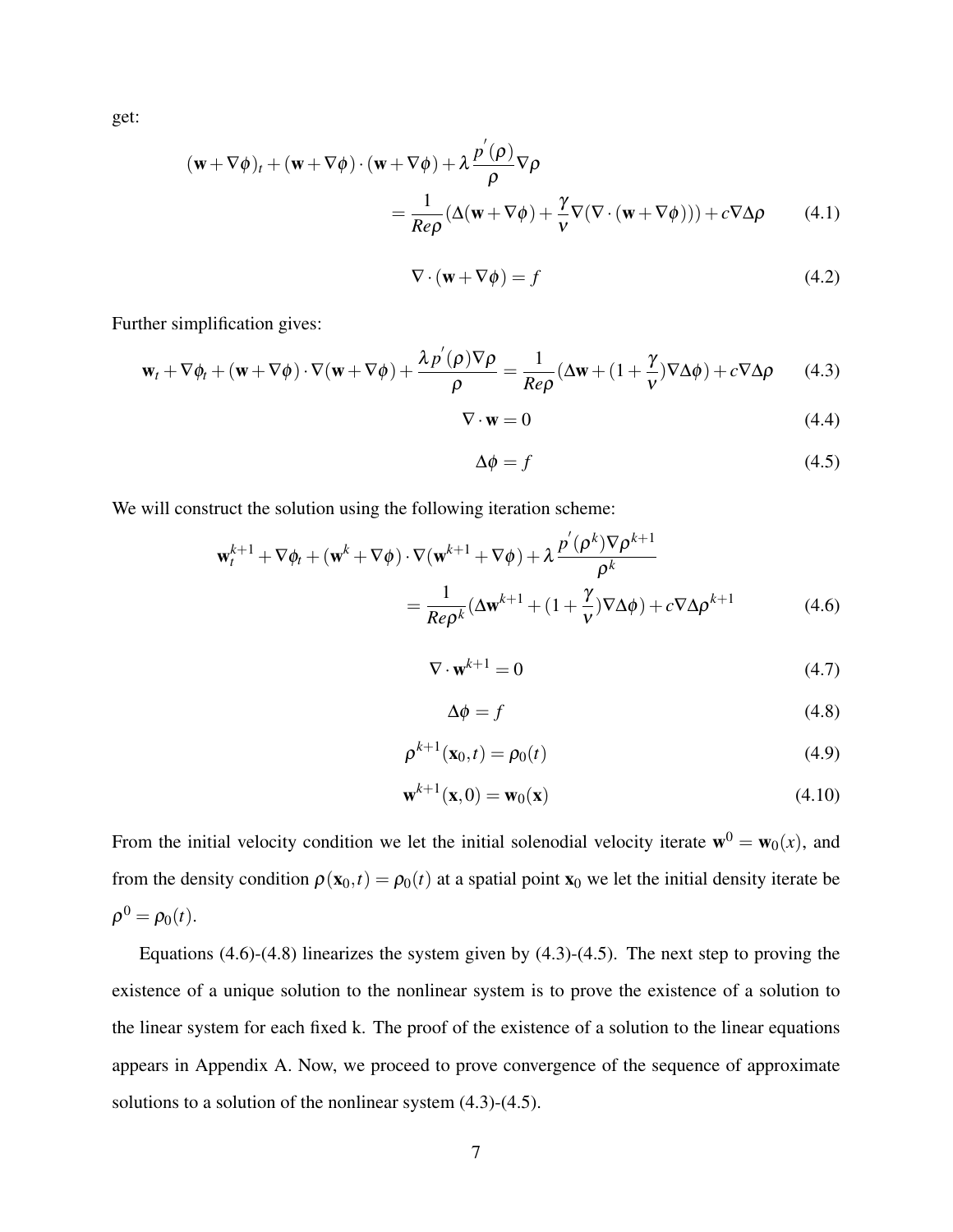# 5.1 High Sobolev Norm Bounds

To prove the convergence of the sequence of solutions to the system of equations (4.6)-(4.8), we start by determining a high norm Sobolev space bound. We proceed with the proof by mathematical induction. For this we assume:

$$
\|\mathbf{w}^{k}\|_{s}^{2} + \frac{c_{2}}{Re} \int_{0}^{t} \|\nabla \mathbf{w}^{k}\|_{s}^{2} d\tau \leq L_{1}^{2}
$$

$$
\|\nabla \rho^{k}\|_{s-1}^{2} \leq \delta^{2} L_{2}^{2}
$$

$$
\|\Delta \rho^{k}\|_{s-1}^{2} \leq \frac{1}{c} L_{2}^{2}
$$

$$
\|\rho^{k}\|_{s+1}^{2} \leq L_{3}^{2}
$$

$$
|\rho^{k} - \rho_{0}|_{L^{\infty}, T} < R
$$

where  $\frac{p'(\rho^k)}{2^k}$  $\frac{(\rho^k)}{\rho^k} > c_1 > 0$  and  $\frac{1}{\rho^k} > c_2 > 0$ , and  $\rho_0 - R > 0$  for  $|\rho^k - \rho_0|_{L^\infty, T} < R$ . We will prove that

$$
\|\mathbf{w}^{k+1}\|_{s}^{2} + \frac{c_{2}}{Re} \int_{0}^{t} \|\nabla \mathbf{w}^{k+1}\|_{s}^{2} d\tau \le L_{1}^{2}
$$

$$
\|\nabla \rho^{k+1}\|_{s-1}^{2} \le \delta^{2} L_{2}^{2}
$$

$$
\|\Delta \rho^{k+1}\|_{s-1}^{2} \le \frac{1}{c} L_{2}^{2}
$$

$$
\|\rho^{k+1}\|_{s+1}^{2} \le L_{3}^{2}
$$

$$
|\rho^{k+1} - \rho_{0}|_{L^{\infty}, T} < R
$$

where  $w^{k+1}$  is the solution to

$$
\mathbf{w}_{t}^{k+1} + \nabla \phi_{t} + (\mathbf{w}^{k} + \nabla \phi) \cdot \nabla (\mathbf{w}^{k+1} + \nabla \phi) + \lambda \frac{p^{'}(\rho^{k})}{\rho^{k}} \nabla \rho^{k+1}
$$
  
= 
$$
\frac{1}{Re\rho^{k}} (\Delta \mathbf{w}^{k+1} + (1 + \frac{\gamma}{\nu}) \nabla \Delta \phi) + c \nabla \Delta \rho^{k+1}
$$
(5.1)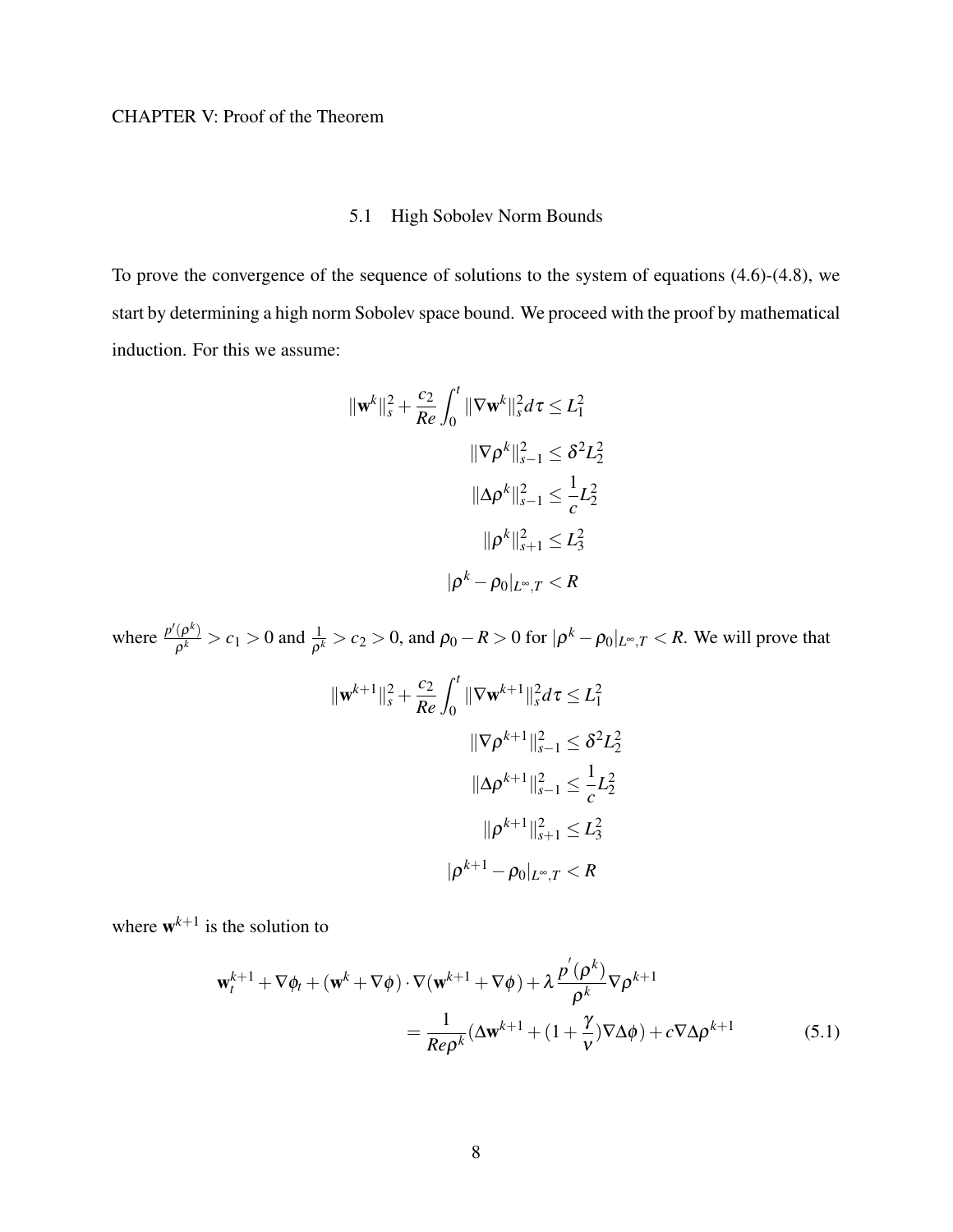Applying Lemma B.3 to equation (5.1) with

$$
a(\rho^k) = \frac{p'(\rho^k)}{\rho^k}
$$
  
\n
$$
b(\rho^k) = \frac{1}{\rho^k}
$$
  
\n
$$
\mathbf{v}^k = \mathbf{w}^k + \nabla \phi
$$
  
\n
$$
\mathbf{F} = \frac{1}{Re\rho^k} (1 + \frac{\gamma}{\nu}) \nabla \Delta \phi - \nabla \phi_t - \mathbf{v}^k \cdot \nabla \nabla \phi
$$

and using Lemma B.1 gives us

$$
\|\mathbf{w}^{k+1}\|_{s}^{2} + \frac{c_{2}}{Re} \int_{0}^{t} \|D\mathbf{w}^{k+1}\|_{s}^{2} d\tau \leq C [\|\mathbf{w}_{0}\|_{s}^{2} + \int_{0}^{T} \|\mathbf{F}\|_{s}^{2} d\tau] \n\leq C \|\mathbf{w}_{0}\|_{s}^{2} + \int_{0}^{t} \|\frac{1}{Re\rho^{k}} (1 + \frac{\gamma}{\nu}) \nabla \Delta \phi - \nabla \phi_{t} - \mathbf{v}^{k} \cdot \nabla \nabla \phi\|_{s}^{2} d\tau] \n\leq C \|\mathbf{w}_{0}\|_{s}^{2} + C \int_{0}^{t} (\|\frac{1}{Re\rho^{k}}\|_{s}^{2} \|\nabla \Delta \phi\|_{s}^{2} + \|\nabla \phi_{t}\|_{s}^{2} + \|\nabla \phi_{t}\|_{s+1}^{2}) d\tau \n\leq C \|\mathbf{w}_{0}\|_{s}^{2} + C \int_{0}^{t} (\frac{C_{1}}{Re^{2}} \|\nabla \Delta \phi\|_{s}^{2} + \|\nabla \phi_{t}\|_{s}^{2} + \|\nabla \phi\|_{s+1}^{2}) d\tau \n+ \|\mathbf{w}^{k}\|_{s}^{2} \|\nabla \phi\|_{s+1}^{2} + \|\nabla \phi\|_{s+1}^{4}) d\tau \n\leq C \|\mathbf{w}_{0}\|_{s}^{2} + C \int_{0}^{t} (\frac{C_{1}}{Re^{2}} \|\nabla f\|_{s}^{2} + \|f_{t}\|_{s-1}^{2} + \mathbf{L}_{1}^{2} \|f\|_{s}^{2} + \|f\|_{s}^{4}) d\tau \n\leq C \|\mathbf{w}_{0}\|_{s}^{2} + C T [\frac{C_{1}}{Re^{2}} \|f\|_{s+1,T}^{2} + \|f\|_{s-1,T}^{2} + \mathbf{L}_{1}^{2} \|f\|_{s,T}^{2} + \|f\|_{s,T}^{4}] \n\leq C \|\mathbf{w}_{0}\|_{s}^{2} + C_{2} \n= L_{1}^{2} \qquad (5.2)
$$

where  $TL_1^2 \leq 1$ , *C* depends on *s*,  $C_1$  depends on *s*,  $\rho_0$ , *R*,  $c_1$ , and  $\frac{C_1}{Re^2} \leq 1$ , and  $C_2$  depends on *s*,  $||f_t||_{s-1,T}$ ,  $||f||_{s+1,T}$  and where *L*<sub>1</sub> depends on *s*,  $||f_t||_{s-1,T}$ ,  $||f||_{s+1,T}$ , and  $||\mathbf{w}_0||_s^2$ .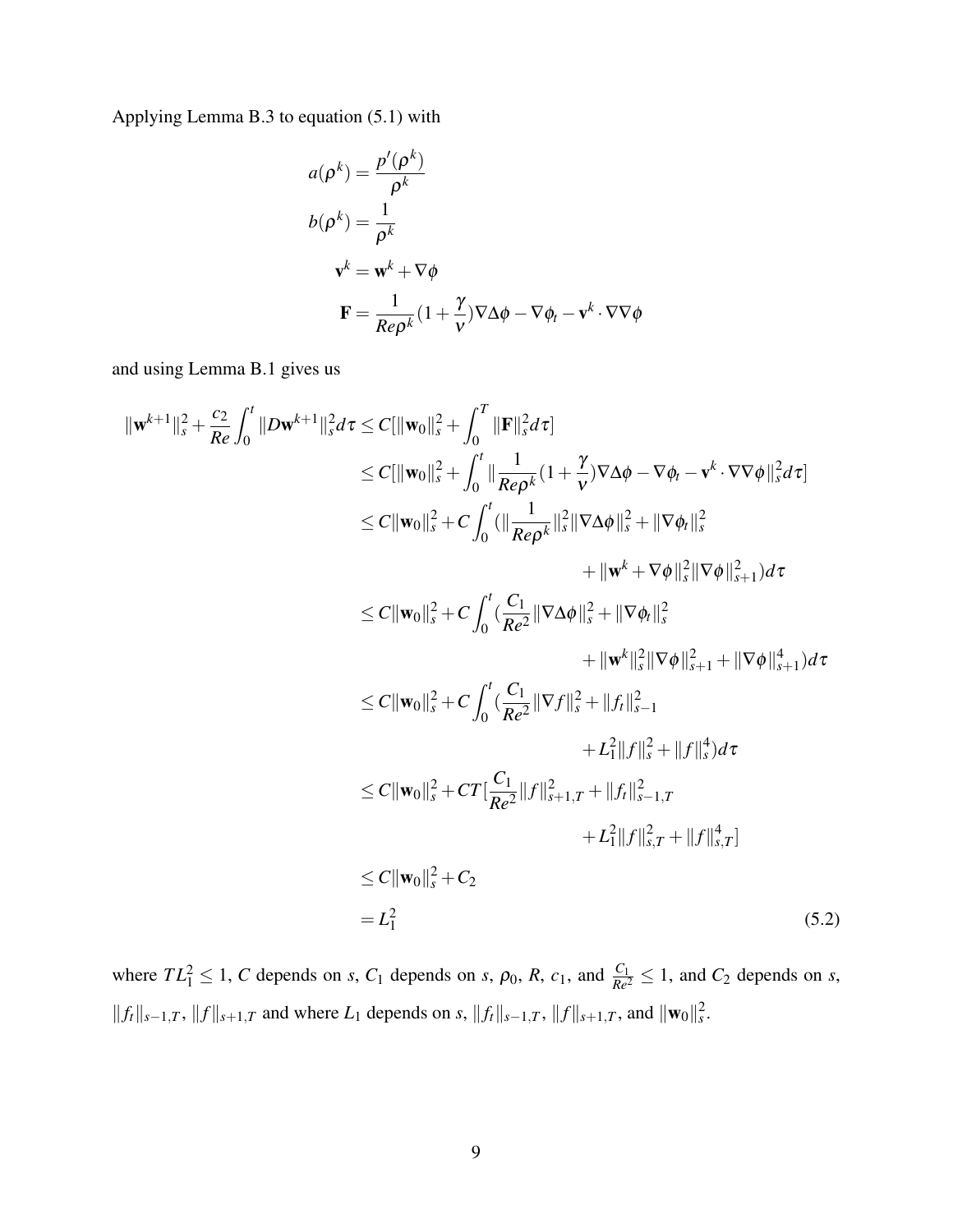Next we take the divergence of equation (5.1) to obtain:

$$
f_t + \nabla \cdot (\mathbf{v}^k \cdot \nabla (\mathbf{w}^{k+1} + \nabla \phi)) + \nabla \cdot (\lambda \frac{p'(\rho^k)}{\rho^k} \nabla \rho^{k+1})
$$
  
= 
$$
\nabla \cdot (\frac{\Delta \mathbf{w}^{k+1}}{Re\rho^k}) + \nabla \cdot (\frac{(1 + \frac{\gamma}{\nu})\nabla f}{Re\rho^k}) + c\Delta^2 \rho^{k+1}
$$

Then using Lemma B.1 and B.2 we obtain

$$
c||\Delta \rho^{k+1}||_{s-1}^{2} + \lambda c_{1}||\nabla \rho^{k+1}||_{s-1}^{2} \leq \frac{C}{\lambda c_{1}}[||D \frac{1}{Re\rho^{k}}||_{s-1}^{2}||\Delta \mathbf{w}^{k+1}||_{s-2}^{2} + \|\mathbf{v}^{k} \cdot \nabla \mathbf{w}^{k+1}||_{s-1}^{2} + \|\mathbf{F}\|_{s-1}^{2}]
$$
  
\n
$$
\leq \frac{C}{\lambda c_{1}}[||D \frac{1}{Re\rho^{k}}||_{s-1}^{2}||\mathbf{w}^{k+1}||_{s}^{2} + C||\mathbf{v}^{k}||_{s-1}^{2}||\mathbf{w}^{k+1}||_{s}^{2} + ||\mathbf{F}||_{s-1}^{2}]
$$
  
\n
$$
\leq \frac{C}{\lambda c_{1}} \frac{1}{Re^{2}}||D(\frac{1}{\rho^{k}})||_{s-1}^{2}||\mathbf{w}^{k+1}||_{s}^{2}
$$
  
\n
$$
+ \frac{C}{\lambda c_{1}}[(||\mathbf{w}^{k}||_{s-1} + ||\nabla \phi||_{s-1})^{2}||\mathbf{w}^{k+1}||_{s}^{2} + ||\mathbf{F}||_{s-1}^{2}]
$$
  
\n
$$
\leq \frac{C}{\lambda c_{1}} \frac{C_{3}}{Re^{2}}||\nabla \rho^{k}||_{s-1}^{2}||\mathbf{w}^{k+1}||_{s}^{2}
$$
  
\n
$$
+ \frac{C}{\lambda c_{1}}[(L_{1}^{2} + ||f||_{s-2}^{2})||\mathbf{w}^{k+1}||_{s}^{2} + ||\mathbf{F}||_{s-1}^{2}]
$$

where *C* depends on *s* and  $C_3$  depends on *s*,  $\rho_0$ , *R*. We can now plug in the estimate from (5.2) to get

$$
\|\Delta \rho^{k+1}\|_{s-1}^2 \leq \frac{C}{\lambda c_1 c} \Big[ \Big(\frac{C_3}{Re^2} \delta^2 L_2^2 + L_1^2 + \|f\|_{s-2,T}^2 \Big) L_1^2 + \frac{C_1}{Re^2} \|f\|_{s,T}^2 + \|f\|_{s-2,T}^2 + L_1^2 \|f\|_{s-1,T}^2 + \|f\|_{s-1,T}^4 \Big]
$$
  

$$
\leq \frac{1}{c} L_2^2
$$
  

$$
\|\nabla \rho^{k+1}\|_{s-1}^2 \leq \frac{C}{\lambda^2 c_1^2} \Big[ \Big(\frac{C_3}{Re^2} \delta^2 L_2^2 + L_1^2 + \|f\|_{s-2,T}^2 \Big) L_1^2 + \frac{C_1}{Re^2} \|f\|_{s,T}^2 + \|f\|_{s-2,T}^2 + L_1^2 \|f\|_{s-1,T}^2 + \|f\|_{s-1,T}^4 \Big]
$$
  

$$
\leq \delta^2 L_2^2
$$

and by Lemma A.1

$$
\|\nabla \rho^{k+1}\|_{s}^{2} \leq C(c\|\Delta \rho^{k+1}\|_{s-1}^{2} + \lambda c_{1} \|\nabla \rho^{k+1}\|_{s-1}^{2}) \leq CL_{2}^{2} + C\lambda c_{1} \delta^{2} L_{2}^{2}
$$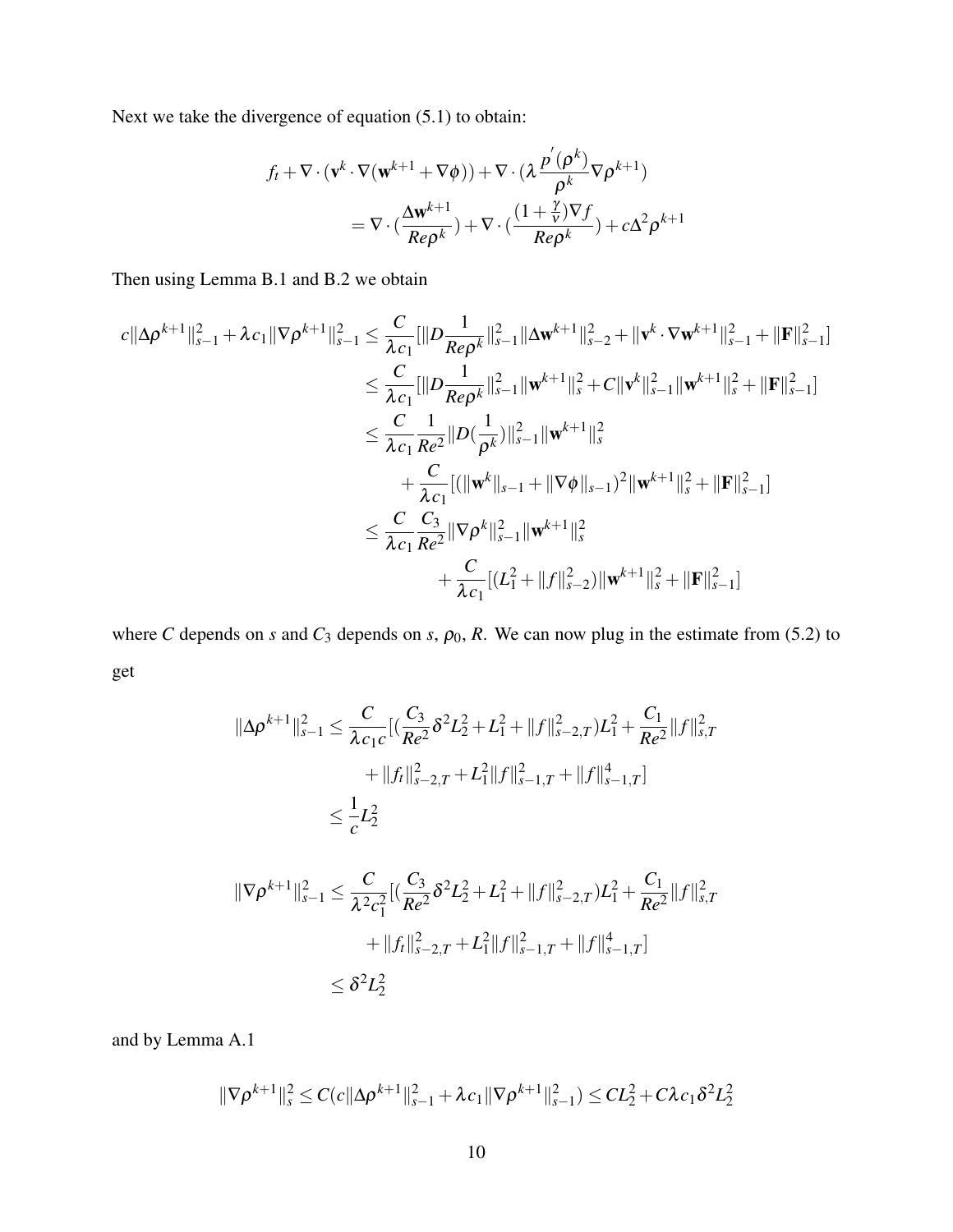where  $\frac{1}{\lambda} \leq \delta$ ,  $\frac{1}{Re^2} \leq \delta^2$ , and  $\delta^2$  is sufficiently small so that  $\frac{\delta^2 L_2^2}{Re^2} \leq 1$ . Here  $L_2$  depends on  $c_1$ , *s*,  $||f||_{s+1,T}$ ,  $||f_t||_{s-1,T}$ ,  $\rho_0$ , *R* and  $||\mathbf{w}_0||_s$ .

Since  $\rho^{k+1}(\mathbf{x}_0,t) = \rho_0(t)$  at a single point and  $\rho^0(\mathbf{x},t) = \rho_0(t)$ , then by Lemma B.1

$$
\|\rho^{k+1}\|_{0}^{2} \leq C \|\rho^{0}\|_{0}^{2} + C \|\nabla \rho^{0}\|_{1}^{2} + C \|\nabla \rho^{k+1}\|_{1}^{2}
$$
  

$$
\leq C \max_{0 \leq t \leq T} |\rho_{0}(t)|^{2} |\mathbb{T}^{2}| + C \delta^{2} L_{2}^{2}
$$

By Denny [8], the following estimate is obtained

$$
\|\rho^{k+1}\|_{s+1}^2 \le \|\rho^{k+1}\|_0^2 + C\|\nabla\rho^{k+1}\|_s^2
$$
  
\n
$$
\le C \max_{0 \le t \le T} |\rho_0(t)|^2 |\mathbb{T}^2| + CL_2^2 + C\delta^2 L_2^2 (1 + \lambda c_1)
$$
  
\n
$$
= L_3^2
$$

where  $L_3$  depends on *s*,  $c_1$ ,  $\rho_0$ ,  $R$ ,  $||f_t||_{s-1,T}$ ,  $||f||_{s+1,T}$ , and  $||\mathbf{w}_0||_s$ . Next by Lemma B.1,

$$
|\rho^{k+1} - \rho^0|_{L^\infty,T} \le C \|\nabla(\rho^{k+1} - \rho^0)\|_{1,T}
$$
  
\n
$$
\le C \|\nabla \rho^{k+1}\|_{s-1,T}
$$
  
\n
$$
\le C \delta L_2
$$
  
\n
$$
< R
$$

and  $\rho_0 - R > 0$  for  $\delta$  sufficiently small.

By definition  $|\rho^{k+1} - \rho^0|_{L^\infty,T} < R$  implies  $\rho^{k+1} \in \bar{G}_1$  for  $x \in \mathbb{T}^n$  and  $0 \le t \le T$  which completes the proof.

### 5.2 Contraction in Low Norm

We will now prove that the sequences are contractive. We start with equation  $(4.6)$ 

$$
\mathbf{w}_{t}^{k+1} + \nabla \phi_{t} + (\mathbf{w}^{k} + \nabla \phi) \cdot \nabla (\mathbf{w}^{k+1} + \nabla \phi) + \frac{\lambda p^{'}(\rho^{k})}{\rho^{k}} \nabla \rho^{k+1}
$$
  
= 
$$
\frac{1}{\text{Re}\rho^{k}} (\Delta \mathbf{w}^{k+1} + (1 + \frac{\gamma}{\nu}) \nabla \Delta \phi) + c \nabla \Delta \rho^{k+1}
$$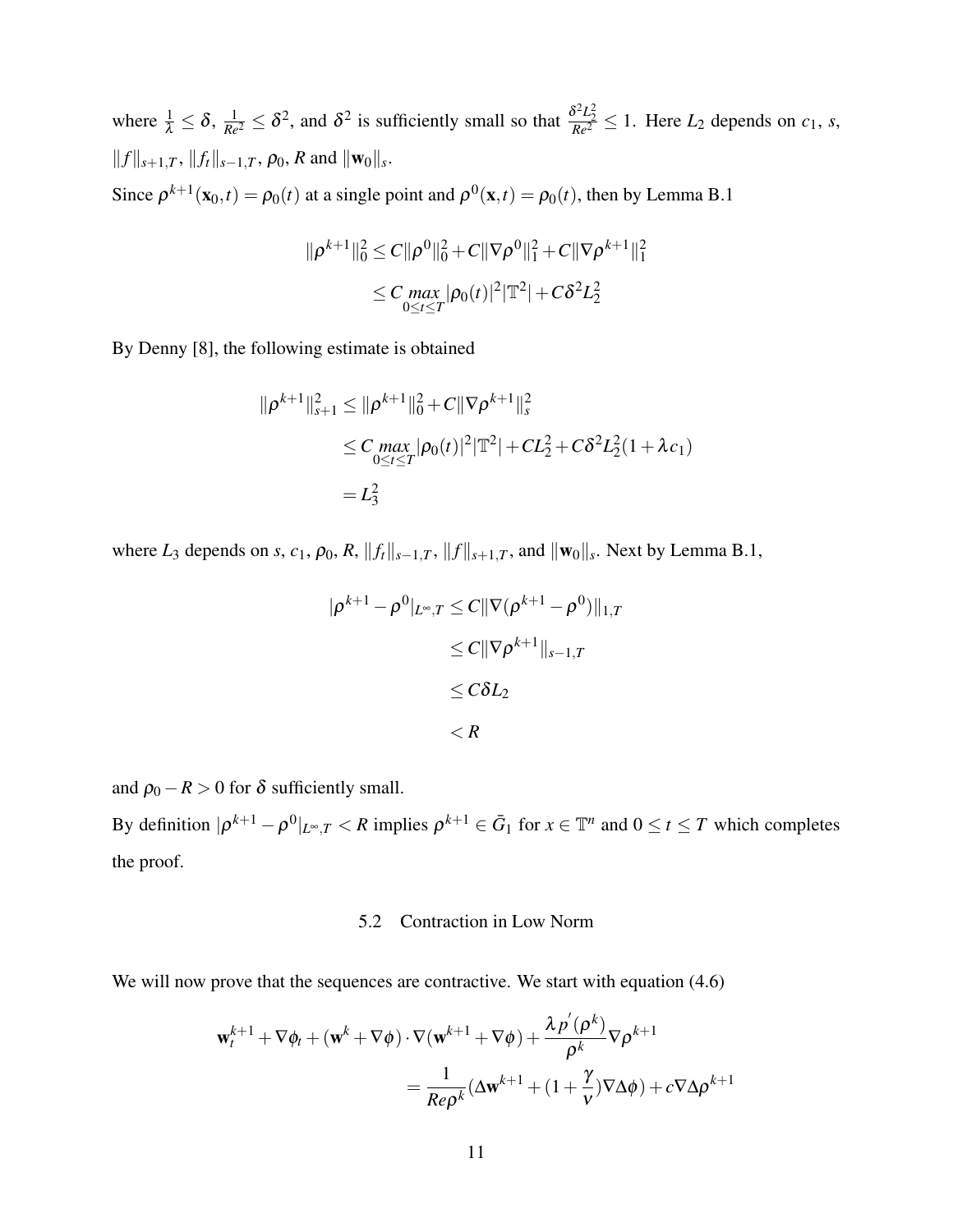where  $\nabla \cdot \mathbf{w}^{k+1} = 0$ ,  $\rho^{k+1}(\mathbf{x}_0, t) = \rho_0(t)$  where  $\rho_0(t)$  is a strictly positive function, and  $\mathbf{w}^{k+1}(\mathbf{x}, 0) =$  $w_0(x)$  and where p is a smooth function. We subtract successive iterations to obtain

$$
(\mathbf{w}^{k+1} - \mathbf{w}^k)_t + (\mathbf{w}^k + \nabla \phi) \cdot \nabla (\mathbf{w}^{k+1} - \mathbf{w}^k) + \frac{\lambda p'(\rho^k)}{\rho^k} \nabla (\rho^{k+1} - \rho^k)
$$
  
= 
$$
\frac{1}{Re\rho^k} \Delta (\mathbf{w}^{k+1} - \mathbf{w}^k) + c \nabla \Delta (\rho^{k+1} - \rho^k) + \mathbf{h}
$$
(5.3)

where

$$
\mathbf{h} = (\mathbf{w}^{k-1} - \mathbf{w}^k) \cdot \nabla \mathbf{w}^k + \left(\frac{\lambda p^{\prime}(\rho^{k-1})}{\rho^{k-1}} - \frac{\lambda p^{\prime}(\rho^k)}{\rho^k}\right) \nabla \rho^k + \left(\frac{1}{Re\rho^k} - \frac{1}{Re\rho^{k-1}}\right) \Delta \mathbf{w}^k
$$

$$
-(\mathbf{w}^k - \mathbf{w}^{k-1}) \cdot \nabla \nabla \phi + \left(\frac{1}{Re\rho^k} - \frac{1}{Re\rho^{k-1}}\right) (1 + \frac{\gamma}{\nu}) \nabla \Delta \phi
$$

We will now prove

$$
\|\mathbf{w}^{k+1} - \mathbf{w}^k\|_{3,T}^2 + \frac{c_2}{Re} \int_0^T \|D(\mathbf{w}^{k+1} - \mathbf{w}^k)\|_3 d\tau \to 0 \text{ as } k \to \infty
$$

$$
\|\rho^{k+1} - \rho^k\|_{4,T}^2 \to 0 \text{ as } k \to \infty
$$

# *Proof:*

Taking the divergence of equation (5.3) gives

$$
c\Delta^{2}(\rho^{k+1} - \rho^{k}) - \nabla \cdot \left[\frac{\lambda p^{'}(\rho^{k})}{\rho^{k}} \nabla(\rho^{k+1} - \rho^{k})\right]
$$
  
=  $\nabla \cdot ((\mathbf{w}^{k} + \nabla \phi) \cdot \nabla(\mathbf{w}^{k+1} - \mathbf{w}^{k})) - \nabla \cdot \left[\frac{1}{Re\rho^{k}} \Delta(\mathbf{w}^{k+1} - \mathbf{w}^{k})\right] - \nabla \cdot \mathbf{h}$ 

and by Lemma B.1 and Lemma B.2 for r=2

$$
c||\Delta(\rho^{k+1} - \rho^{k})||_{2}^{2} + \lambda c_{1}||\nabla(\rho^{k+1} - \rho^{k})||_{2}^{2} \leq \frac{C}{\lambda c_{1}}[||D(\frac{1}{Re\rho^{k}})||_{3}^{2}||\Delta(\mathbf{w}^{k+1} - \mathbf{w}^{k})||_{1}^{2} + ||\mathbf{h}||_{2}^{2}]
$$
  

$$
\leq \frac{C}{\lambda c_{1}}[||D(\frac{1}{Re\rho^{k}})||_{3}^{2}||\mathbf{w}^{k+1} - \mathbf{w}^{k}||_{3}^{2} + ||\mathbf{h}||_{2}^{2}]
$$
  

$$
+ ||\mathbf{w}^{k} + \nabla\phi||_{2}^{2}||\mathbf{w}^{k+1} - \mathbf{w}^{k}||_{3}^{2} + ||\mathbf{h}||_{2}^{2}] \qquad (5.4)
$$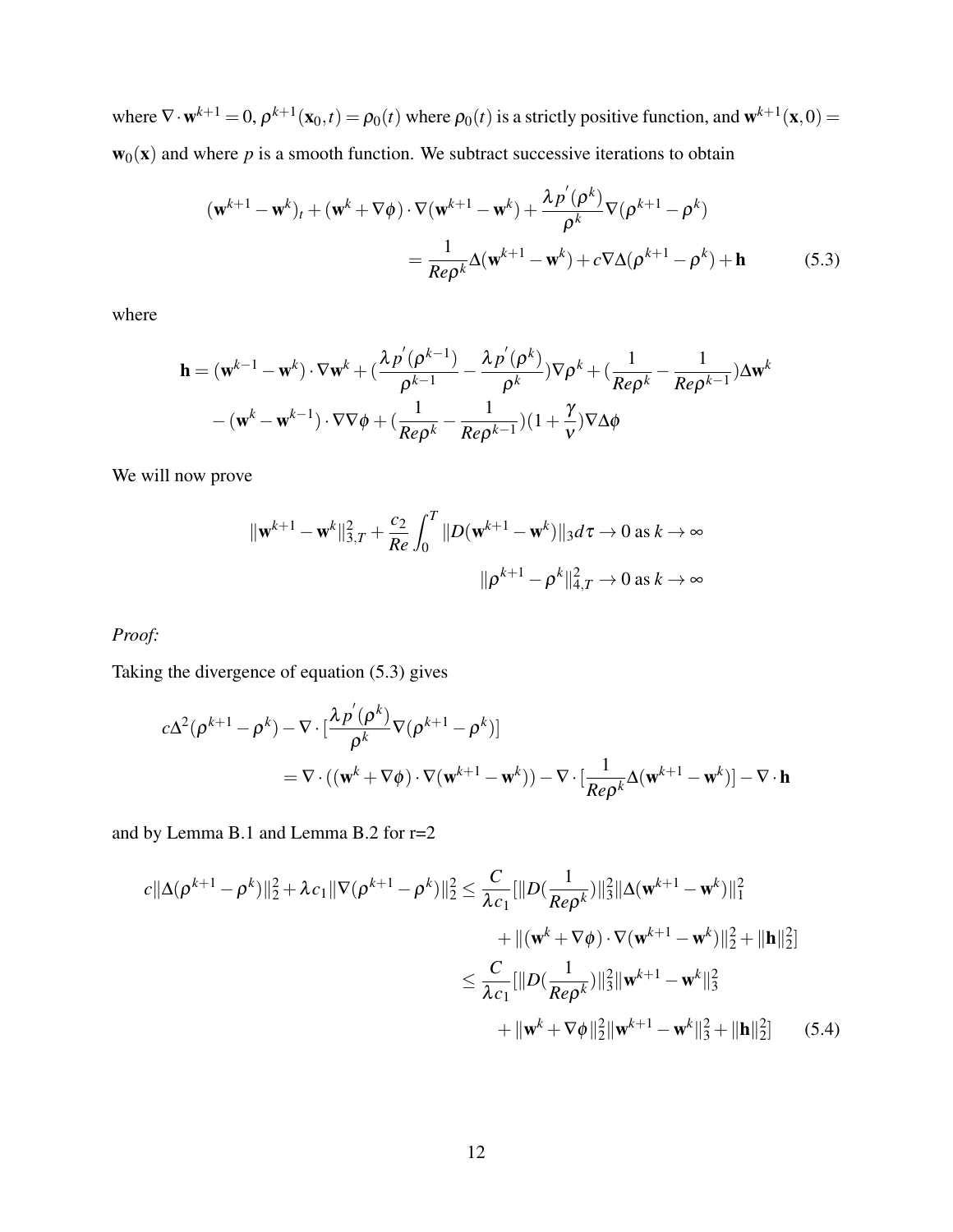Inequality (5.4) can be rewritten as

$$
c||\Delta(\rho^{k+1} - \rho^k)||_2^2 + \lambda c_1 ||\nabla(\rho^{k+1} - \rho^k)||_2^2
$$
  
\n
$$
\leq \frac{C}{\lambda c_1} [(\frac{\delta^2 L_2^2 C_3}{Re^2} + L_1^2 + ||f||_1^2) ||\mathbf{w}^{k+1} - \mathbf{w}^k||_3^2 + ||\mathbf{h}||_2^2]
$$
  
\n
$$
\leq C_4 ||\mathbf{w}^{k+1} - \mathbf{w}^k||_3^2 + \frac{C}{\lambda c_1} ||\mathbf{h}||_2^2
$$

where  $C_4$  depends on  $c_1$ ,  $s$ ,  $||f_t||_{s-1,T}$ ,  $||f||_{s+1,T}$ ,  $||\mathbf{w}_0||_s$ . Next, we estimate  $||\mathbf{h}||_2^2$ . By Lemma B.1, we have

$$
\|\mathbf{h}\|_{2}^{2} = \|(\mathbf{w}^{k-1} - \mathbf{w}^{k}) \cdot \nabla \mathbf{w}^{k} + (\frac{\lambda p^{'}(\rho^{k-1})}{\rho^{k-1}} - \frac{\lambda p^{'}(\rho^{k})}{\rho^{k}}) \nabla \rho^{k} + (\frac{1}{Re\rho^{k}} - \frac{1}{Re\rho^{k-1}}) \Delta \mathbf{w}^{k}
$$

$$
- (\mathbf{w}^{k} - \mathbf{w}^{k-1}) \cdot \nabla \nabla \phi + (\frac{1}{Re\rho^{k}} - \frac{1}{Re\rho^{k-1}}) (1 + \frac{\gamma}{\nu}) \cdot \nabla \nabla \phi \|_{2}^{2}
$$

$$
\leq C \|\mathbf{w}^{k} - \mathbf{w}^{k-1}\|_{2}^{2} \|\nabla \mathbf{w}^{k}\|_{2}^{2} + C \|\frac{\lambda p^{'}(\rho^{k})}{\rho^{k}} - \frac{\lambda p^{'}(\rho^{k-1})}{\rho^{k-1}} \|_{2}^{2} \|\nabla \rho^{k}\|_{2}^{2}
$$

$$
+ \frac{C}{Re^{2}} \|\frac{1}{\rho^{k}} - \frac{1}{\rho^{k-1}} \|\frac{2}{2} \|\nabla \mathbf{w}^{k}\|_{3}^{2} + C \|\nabla \nabla \phi\|_{2}^{2} \|\mathbf{w}^{k} - \mathbf{w}^{k-1}\|_{2}^{2}
$$

$$
+ \frac{C}{Re^{2}} (1 + \frac{\gamma}{\nu})^{2} \|\nabla \Delta \phi\|_{2}^{2} \|\frac{1}{\rho^{k}} - \frac{1}{\rho^{k-1}} \|\frac{2}{2}
$$

Applying the high norm estimates gives

$$
\|\mathbf{h}\|_{2}^{2} \leq C \|\mathbf{w}^{k} - \mathbf{w}^{k-1}\|_{2}^{2}L_{1}^{2} + \lambda^{2}C_{5} \|\rho^{k} - \rho^{k-1}\|_{2}^{2} \delta^{2} L_{2}^{2} + \frac{C_{5}}{Re^{2}} \|\rho^{k} - \rho^{k-1}\|_{2}^{2}L_{1}^{2} + C_{6} \|\mathbf{w}^{k} - \mathbf{w}^{k-1}\|_{2}^{2} + \frac{C_{7}}{Re^{2}} \|\rho^{k} - \rho^{k-1}\|_{2}^{2} \leq (CL_{1}^{2} + C_{6}) \|\mathbf{w}^{k} - \mathbf{w}^{k-1}\|_{2}^{2} + \delta^{2}C(\lambda^{2}C_{5}L_{2}^{2} + C_{5}L_{1}^{2} + C_{7}) \|\nabla(\rho^{k} - \rho^{k-1})\|_{1}^{2}
$$

where  $C_5$  depends on  $R$ ,  $\rho_0$ ,  $c_1$ ,  $||f_t||_{s-1,T}$ ,  $||f||_{s+1,T}$ ,  $||\mathbf{w}_0||_s$ ,  $C_6$  depends on  $||f||_{2,T}$ ,  $C_7$  depends on  $\gamma$ ,  $v$ ,  $R$ ,  $\rho_0$ ,  $c_1$ ,  $||f||_{s-1,T}$ ,  $||f||_{s+1,T}$ ,  $||\mathbf{w}_0||_s$ , and  $\frac{1}{Re^2} \le \delta^2$ , and we used the inequalities in Lemma B.1. Therefore,

$$
c||\Delta(\rho^{k+1} - \rho^k)||_2^2 + \lambda c_1 ||\nabla(\rho^{k+1} - \rho^k)||_2^2
$$
  
\n
$$
\leq C_4 ||\mathbf{w}^{k+1} - \mathbf{w}^k||_3^2 + \frac{C}{\lambda c_1} (L_1^2 + C_6)||\mathbf{w}^k - \mathbf{w}^{k-1}||_3^2
$$
  
\n
$$
+ \frac{C}{\lambda c_1} \delta^2 (\lambda^2 C_5 L_2^2 + C_5 L_1^2 + C_7)||\nabla(\rho^k - \rho^{k-1})||_2^2
$$
 (5.5)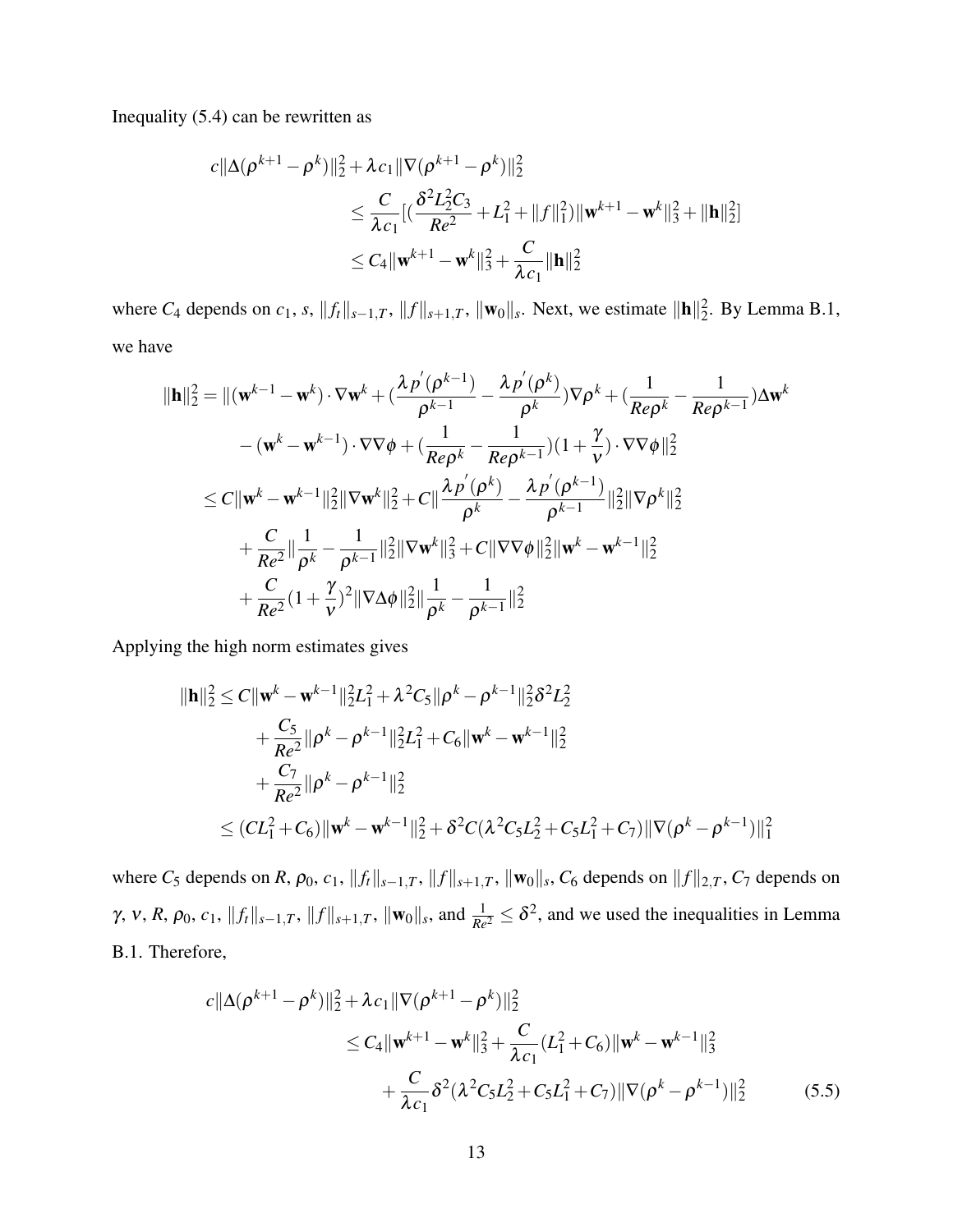Using Lemma B.3 with r=3, we get

$$
\|\mathbf{w}^{k+1} - \mathbf{w}^{k}\|_{3}^{2} + \frac{c_{2}}{Re} \int_{0}^{T} \|D(\mathbf{w}^{k+1} - \mathbf{w}^{k})\|_{3}^{2} d\tau
$$
  
\n
$$
\leq C \int_{0}^{T} \|\mathbf{h}\|_{3}^{2} d\tau
$$
  
\n
$$
\leq C \int_{0}^{T} ((L_{1}^{2} + C_{6}) \|\mathbf{w}^{k} - \mathbf{w}^{k-1}\|_{3}^{2})
$$
  
\n
$$
+ \delta^{2} (\lambda^{2} C_{5} L_{2}^{2} + C_{5} L_{1}^{2} + C_{7}) \|\nabla(\rho^{k} - \rho^{k-1})\|_{2}^{2}) d\tau
$$
 (5.6)

Now, we add (5.5) and (5.6) to get

$$
\|\mathbf{w}^{k+1} - \mathbf{w}^{k}\|_{3,T}^{2} + \frac{c_{2}}{Re} \int_{0}^{T} \|D(\mathbf{w}^{k+1} - \mathbf{w}^{k})\|_{3}^{2} d\tau + \beta(c\|\Delta(\rho^{k+1} - \rho^{k})\|_{2,T}^{2} + \lambda c_{1} \|\nabla(\rho^{k+1} - \rho^{k})\|_{2,T}^{2})
$$
  
\n
$$
\leq CT(L_{1}^{2} + C_{6}) \|\mathbf{w}^{k} - \mathbf{w}^{k-1}\|_{3,T}^{2} + T\delta^{2}C(\lambda^{2}C_{5}L_{2}^{2} + C_{5}L_{1}^{2} + C_{7}) \|\nabla(\rho^{k} - \rho^{k-1})\|_{2,T}^{2}
$$
  
\n
$$
+ \beta C_{4} \|\mathbf{w}^{k+1} - \mathbf{w}^{k}\|_{3,T}^{2} + \beta \frac{C}{\lambda c_{1}}(L_{1}^{2} + C_{6}) \|\mathbf{w}^{k} - \mathbf{w}^{k-1}\|_{3,T}^{2}
$$
  
\n
$$
+ \beta \frac{C}{\lambda c_{1}} \delta^{2}(\lambda^{2}C_{5}L_{2}^{2} + C_{5}L_{1}^{2} + C_{7}) \|\nabla(\rho^{k} - \rho^{k-1})\|_{2,T}^{2}
$$

If  $βC_4 ≤ \frac{1}{2}$  $\frac{1}{2}$  the above inequality becomes

$$
\|\mathbf{w}^{k+1} - \mathbf{w}^{k}\|_{3}^{2} + \frac{c_{2}}{Re} \int_{0}^{T} \|D(\mathbf{w}^{k+1} - \mathbf{w}^{k})\|_{3}^{2} d\tau + 2\beta (c \|\Delta(\rho^{k+1} - \rho^{k})\|_{2,T}^{2} + \lambda c_{1} \|\nabla(\rho^{k+1} - \rho^{k})\|_{2,T}^{2})
$$
  
\n
$$
\leq 2CT (L_{1}^{2} + C_{6}) \|\mathbf{w}^{k} - \mathbf{w}^{k-1}\|_{3,T}^{2} + 2T \delta^{2} C (\lambda^{2} C_{5} L_{2}^{2} + C_{5} L_{1}^{2} + C_{7}) \|\nabla(\rho^{k} - \rho^{k-1})\|_{2,T}^{2}
$$
  
\n
$$
+ 2\beta \frac{C}{\lambda c_{1}} (L_{1}^{2} + C_{6}) \|\mathbf{w}^{k} - \mathbf{w}^{k-1}\|_{3,T}^{2} + 2\beta \frac{C}{\lambda c_{1}} \delta^{2} (\lambda^{2} C_{5} L_{2}^{2} + C_{5} L_{1}^{2} + C_{7}) \|\nabla(\rho^{k} - \rho^{k-1})\|_{2,T}^{2}
$$
  
\n
$$
\leq 2(L_{1}^{2} + C_{6}) (TC + \beta \frac{C}{\lambda c_{1}}) [\|\mathbf{w}^{k} - \mathbf{w}^{k-1}\|_{3,T}^{2} + \frac{c_{2}}{Re} \int_{0}^{T} \|D(\mathbf{w}^{k} - \mathbf{w}^{k-1})\|_{3} d\tau]
$$
  
\n
$$
+ 2(\lambda^{2} C_{5} L_{2}^{2} + C_{5} L_{1}^{2} + C_{7}) (CT \delta^{2} + \frac{C}{\lambda c_{1}} \beta \delta^{2}) [c \|\Delta(\rho^{k} - \rho^{k-1})\|_{2,T}^{2}
$$
  
\n
$$
+ \lambda c_{1} \|\nabla(\rho^{k} - \rho^{k-1})\|_{2,T}^{2}]
$$

If *T*, 
$$
\beta
$$
, and  $\delta^2$  are sufficiently small then  $2(L_1^2 + C_6)(TC + \beta \frac{C}{\lambda c_1}) < \xi$  and  
\n
$$
2(C_5\lambda^2 L_2^2 + C_5L_1^2 + C_7)(T\delta^2 C + \frac{C}{\lambda c_1}\beta \delta^2) < \xi(2\beta)
$$
 where  $\xi < 1$ . This gives us the contraction  
\n
$$
\|\mathbf{w}^{k+1} - \mathbf{w}^k\|_{3,T}^2 + \frac{c_2}{Re} \int_0^T \|D(\mathbf{w}^{k+1} - \mathbf{w}^k)\|_3^2 d\tau + 2\beta [c\|\Delta(\rho^{k+1} - \rho^k)\|_{2,T}^2 + \lambda c_1 \|\nabla(\rho^{k+1} - \rho^k)\|_{2,T}^2]
$$
\n
$$
\leq \xi [\|\mathbf{w}^k - \mathbf{w}^{k-1}\|_{3,T}^2 + \frac{c_2}{Re} \int_0^T \|D(\mathbf{w}^k - \mathbf{w}^{k-1})\|_3^2 d\tau
$$
\n
$$
+ 2\beta [c\|\Delta(\rho^k - \rho^{k-1})\|_{2,T}^2 + \lambda c_1 \|\nabla(\rho^k - \rho^{k-1})\|_{2,T}^2]]
$$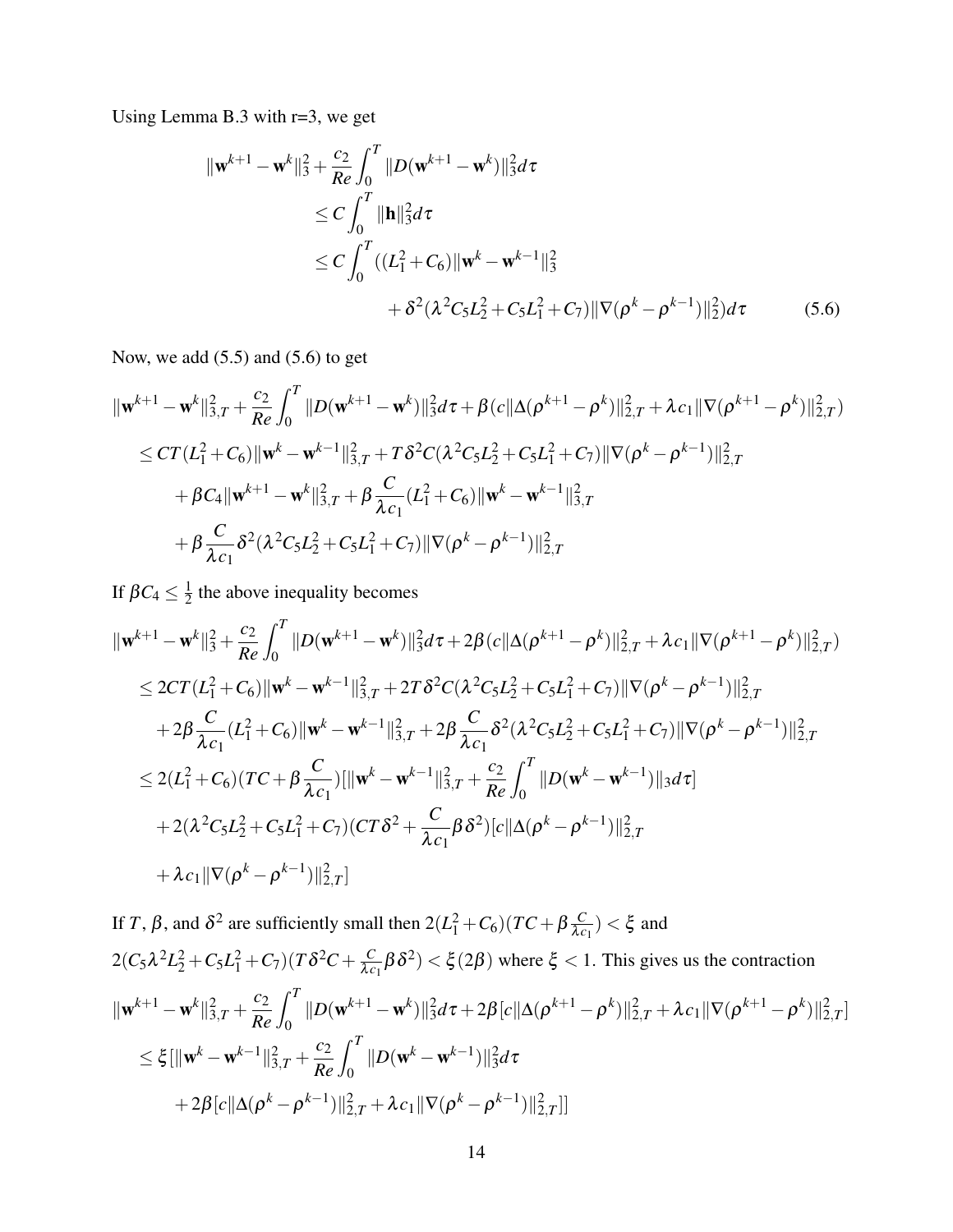Therefore,

$$
\|\mathbf{w}^{k+1} - \mathbf{w}^k\|_{3,T}^2 + \frac{c_2}{Re} \int_0^T \|D(\mathbf{w}^{k+1} - \mathbf{w}^k)\|_3^2 d\tau \to 0 \text{ as } k \to \infty
$$
 (5.7)

and

$$
c\|\Delta(\rho^{k+1}-\rho^k)\|_{2,T}^2 + \lambda c_1 \|\nabla(\rho^{k+1}-\rho^k)\|_{2,T}^2 \to 0 \text{ as } k \to \infty
$$
 (5.8)

Therefore by (5.8) and by the inequality

$$
\|\nabla(\rho^{k+1}-\rho^k)\|_{3,T}^2 \leq C(c\|\Delta(\rho^{k+1}-\rho^k)\|_{2,T}^2 + \lambda c_1 \|\nabla(\rho^{k+1}-\rho^k)\|_{2,T}^2)
$$

it follows that

$$
\|\nabla(\rho^{k+1}-\rho^k)\|_{3,T}^2\to 0 \text{ as } k\to\infty
$$

By Lemma B.1

$$
\|\rho^{k+1}-\rho^k\|_{4,T}^2\to 0 \text{ as } k\to\infty
$$

which completes the proof.

# 5.3 Convergence to Solution of Nonlinear Equations

We will now prove the convergence of the sequence of solutions  $\{w^k\}$ ,  $\{\rho^k\}$  to a unique solution of the nonlinear system. From (5.7) and (5.8) we conclude that  $\|\mathbf{w}^{k+1} - \mathbf{w}^{k}\|_{3,T}^{2} \to 0$  and  $\|\rho^{k+1} - \rho^k\|_{4,T}^2 \to 0$  as  $k \to \infty$ . Therefore, there exist  $\mathbf{w} \in C([0,T], H^3(\mathbb{T}^2))$  and  $\rho \in C([0,T], H^4(\mathbb{T}^2))$  such that  $\|\mathbf{w}^k - \mathbf{w}\|_{3,T}^2 \to 0$  and  $\|\rho^k - \rho\|_{4,T}^2 \to 0$  as  $k \to \infty$ . Using the standard interpolation inequality  $||f||_{s'} \leq C ||f||_{3}^{\alpha} ||f||_{s}^{1-\alpha}$ , with  $\alpha = \frac{s-s'}{s-3}$ *s*−*s'*, and  $||g||_{s' + 1}$  ≤ *C* $||g||_{4}^{β}$  $^{\beta}_{4} \| g \|_{s+1}^{1-\beta}$  $_{s+1}^{1-p}$ , with  $\beta = \frac{s - s'}{s - 3}$ *s*−*s'*, with *s'* < *s*, we conclude that  $\|\mathbf{w}^k - \mathbf{w}\|_{s',T}$  → 0 and  $\|\rho^k - \rho\|_{s'+1,T}$  → 0 as  $k \to \infty$ for any  $s' < s$ . For  $s' > \frac{N}{2} + 4 = 5$  Sobolev's lemma implies that  $w^k \to w \in C([0, T], C^4(\mathbb{T}^2))$  and  $\rho^k \to \rho \in C([0, T], C^5(\mathbb{T}^2))$ . Since  $\rho^k(\mathbf{x}_0, t) = \rho_0(t)$  for all *k*,  $\rho(\mathbf{x}_0, t) = \rho_0(t)$ . From the linear system of equations (4.6) it follows that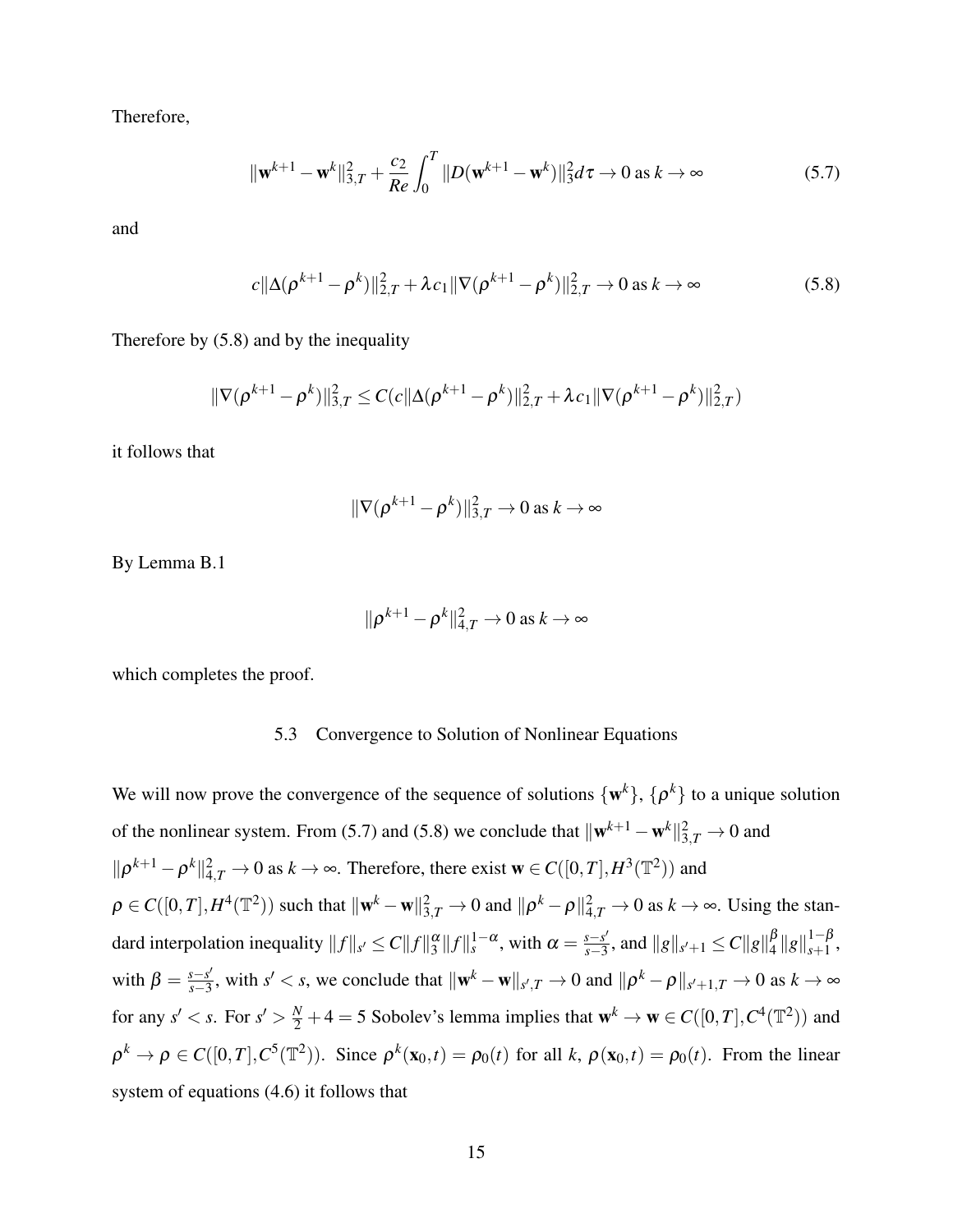$\|\mathbf{w}_t^k - \mathbf{w}_t\|_{s'-2,T} \to 0$  as  $k \to \infty$ , so that  $\mathbf{w}_t^k \to \mathbf{w}_t \in C([0,T], C^2(\mathbb{T}^2))$ . Since  $\rho^{k+1}$ ,  $\mathbf{w}^{k+1}$  is a solution of (4.6)-(4.8) for  $k \ge 0$ , it follows that  $\rho$ , w is a classical solution of (4.3)-(4.5).

We will now prove uniqueness of a solution by examining two solutions to equations (4.3), (4.4). We will denote the solutions as  $w_1$ ,  $w_2$ ,  $\rho_1$ , and  $\rho_2$ . The solutions have the regularity outlined above and satisfy

$$
\mathbf{w}_1(\mathbf{x}, 0) = \mathbf{w}_2(\mathbf{x}, 0) = \mathbf{w}_0(\mathbf{x})
$$

$$
\rho_1(\mathbf{x}_0, t) = \rho_2(\mathbf{x}_0, t) = \rho_0(t)
$$

To prove uniqueness we must show that  $\rho_1 = \rho_2$  and  $w_1 = w_2$ . We start by determining the differences of equation (4.3)

$$
(\mathbf{w}_1 - \mathbf{w}_2)_t + (\mathbf{w}_1 + \nabla \phi) \cdot \nabla (\mathbf{w}_1 - \mathbf{w}_2) + \frac{\lambda p'(\rho_1) \nabla (\rho_1 - \rho_2)}{\rho_1}
$$
  
= 
$$
\frac{1}{\rho_1 Re} \Delta (\mathbf{w}_1 - \mathbf{w}_2) + c \nabla \Delta (\rho_1 - \rho_2) + \mathbf{F}
$$

where

$$
\mathbf{F} = (\mathbf{w}_2 - \mathbf{w}_1) \cdot \nabla \mathbf{w}_2 + (\mathbf{w}_2 - \mathbf{w}_1) \cdot \nabla \nabla \phi + (\frac{\lambda p'(\rho_2)}{\rho_2} - \frac{\lambda p'(\rho_1)}{\rho_1}) \nabla \rho_2
$$
  
+  $(\frac{1}{\rho_1 Re} - \frac{1}{\rho_2 Re}) \Delta \mathbf{w}_2 + (\frac{1}{(\rho_1 Re} - \frac{1}{\rho_2 Re})(1 + \frac{\gamma}{\nu}) \nabla \Delta \phi$ 

By using the contraction estimate, it follows that

$$
\|\mathbf{w}_1 - \mathbf{w}_2\|_{3,T}^2 + \frac{c_2}{Re} \int_0^T \|D(\mathbf{w}_1 - \mathbf{w}_2)\|_3^2 d\tau + 2\beta [\lambda c_1 \|\nabla(\rho_1 - \rho_2)\|_{2,T}^2 + c\|\Delta(\rho_1 - \rho_2)\|_{2,T}^2] = 0
$$

and  $\|\rho_1 - \rho_2\|_{4,T}^2 = 0$  by Lemma B.1. This completes the proof of the main theorem.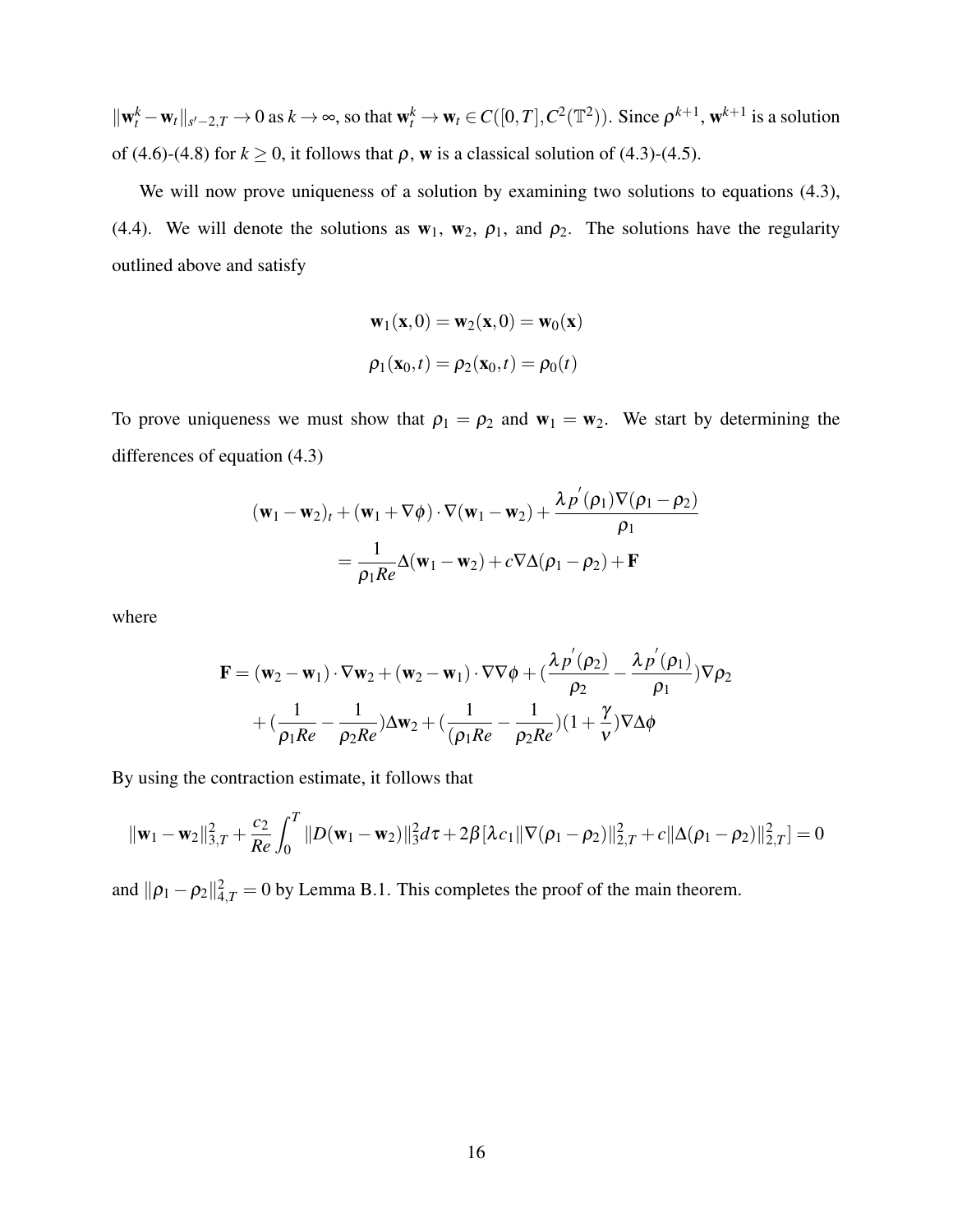# CHAPTER VI: CONCLUSION

In conclusion, we have proved the existence of a unique solution to the system of equations (3.15) and (3.16) under periodic boundary conditions for the time interval  $0 \le t \le T$ . The data for the system consists of an initial velocity, density data at a point in the spatial domain, and the divergence of velocity. This system of equations models a compressible barotropic fluid. The equations are modified versions of the compressible Navier-Stokes equations with the inclusion of a capillary stress term. Specifically, the main new result of this thesis is the use of density data at a given point in the spatial domain instead of using initial density. The methodology utilized in this thesis is the method of successive approximations. We defined an iteration scheme based on solving a linearized version of the equations, then proved convergence of the sequence of approximate solutions to a unique solution of the nonlinear system. This methodology can be applied to future research problems, such as fluid flow problems where the data such as the concentration of a solute (such as a pollutant) in a fluid or the temperature of the fluid is known at a given point. Other possible future research could use boundary conditions which are not periodic.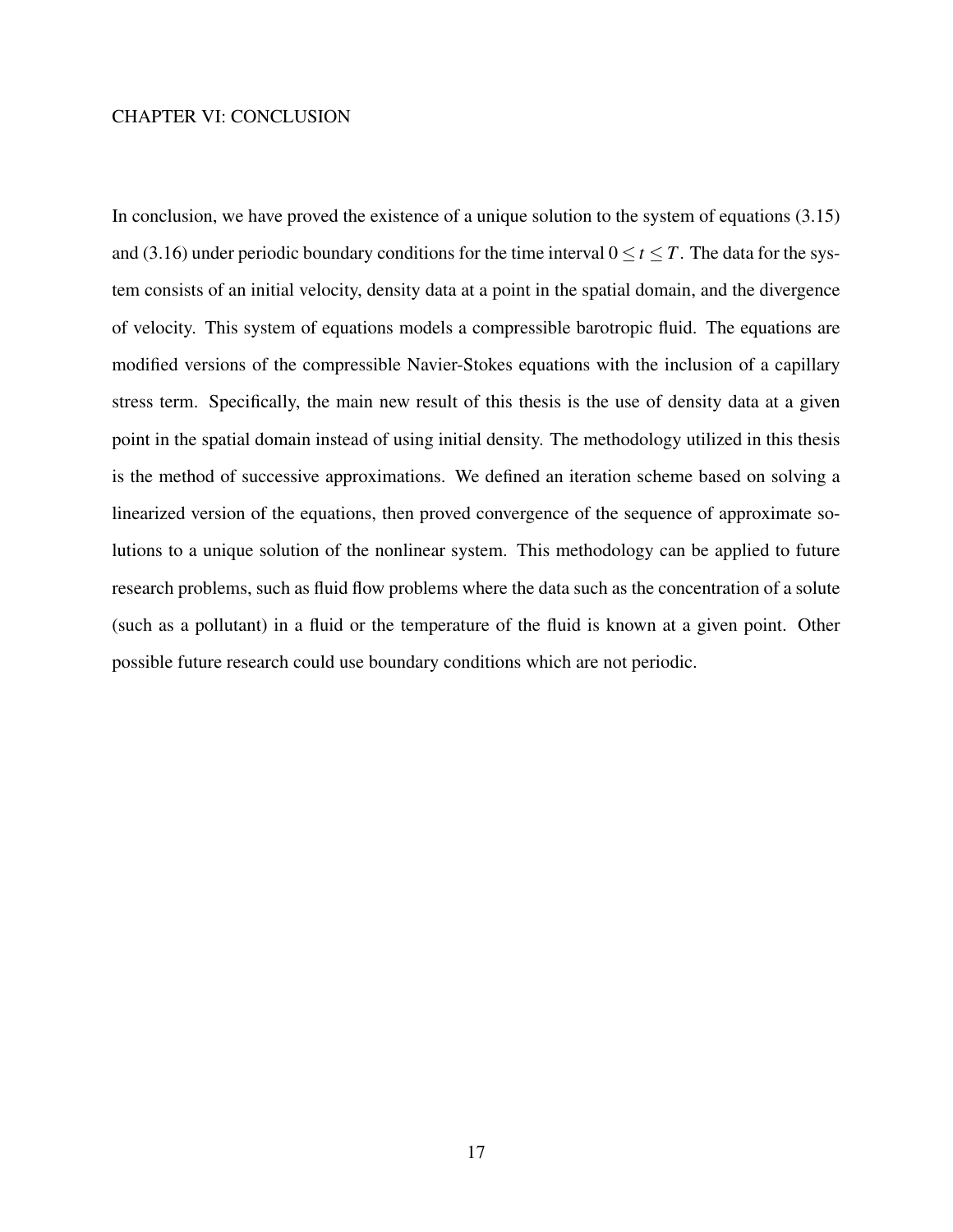### BIBLIOGRAPHY

- [1] D. M. Anderson, G. B. McFadden and A. A. Wheeler, *Diffuse-Interface Methods In Fluid Mechanics*. Annual Review of Fluid Mechanics, 30, No. 1, (1998), 139-165.
- [2] D. Bresch, B. Desjardins and D. Gerard-Varet, *On Compressible Navier-Stokes Equations with Density Dependent Viscosities in Bounded Domains*, J. Math. Pure Appl., No. 87 (2007), 227-235.
- [3] H. J. Choe and H. Kim, *Strong Solutions of the Navier-Stokes Equations for Isentropic Compressible Fluids*, J. Differential Equation, No. 190 (2003), 504-523.
- [4] A. Chorin and J. E. Marsden, *A Mathematical Introduction to Fluid Mechanics*, Springer, 2000.
- [5] D. Denny, *Existence of a Unique Solution to a Quasilinear Elliptic Equation*, Journal of Mathematical Analysis and Applications, 380, (2011), 653-668.
- [6] D. Denny, *A Unique Solution to a Nonlinear Elliptic Equation*, Journal of Mathematical Analysis and Applications, 365, (2010), 467-482.
- [7] D. Denny, *Existence and Uniqueness of Classical Solutions to Second-order Quasilinear Elliptic Equations*, Electronic Journal of Differential Equations, 2010, No. 82, (2010), 1-21.
- [8] D. Denny, *Existence and Uniqueness of Global Solutions to a model for the flow of an Incompressible, Barotropic Fluid with Capillary Effects*, Electronic Journal of Differential Equations, 2007, No. 39, (2007), 1-23.
- [9] D. Denny and R. Pego, *Models of Low-Speed Flow for Near-Critical Fluids with Gravitational and Capillary Effects*, Quarterly of Applied Mathematics, 58, (2000), 103-125.
- [10] B. Desjardins, *Regularity of Weak Solutions of the Compressible Isentropic Navier-Stokes Equations*, Comm. in Partial Differential Equations 22, No. 5 and 6, (1997), 977-1008.
- [11] P. Embid, *On the Reactive and Non-diffusive Equations for Zero Mach number Combustion*, Comm. in Partial Differential Equations 14, No. 8 and 9, (1989), 1249-1281.
- [12] P. Embid, *Well-posedness of the Nonlinear Equations for Zero Mach number Combustion*, Comm. in Partial Differential Equations 12, No. 11, (1987), 1227-1283.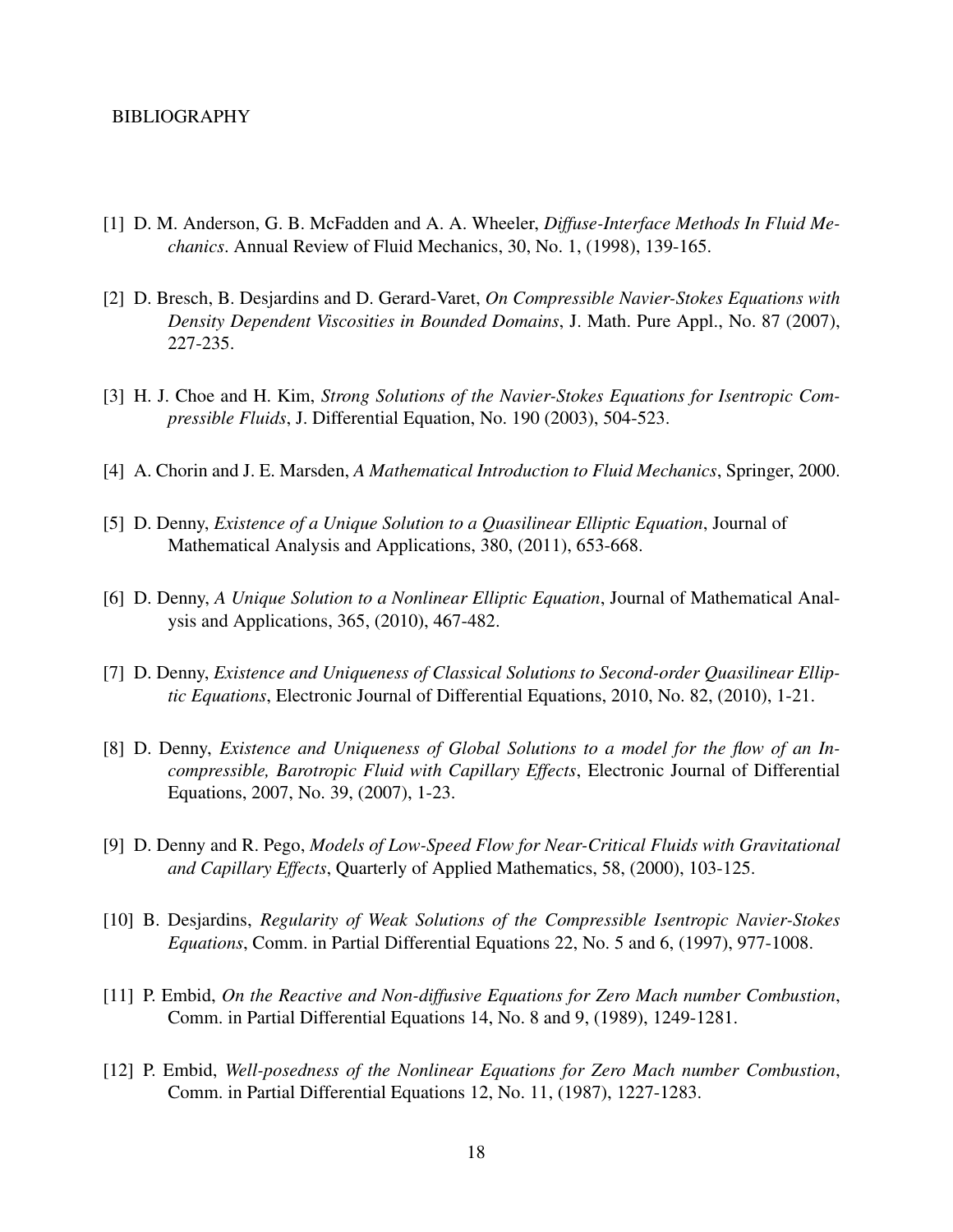- [13] L. Evans, *Partial Differential Equations*, Graduate Studies in Mathematics 19, American Mathematical Society, Providence, Rhode Island, 1998.
- [14] D. Hoff, *Strong Convergence to Global Solutions for Multidimensional Flows of Compressible, Viscous Fluids with Polytropic Equations of State and Discontinuous Initial Data*, Arch. Rational Mech. Anal., No. 132, (1995), 1-14
- [15] D. Hoff, *Global Solutions of the Navier-Stokes Equations for Multidimensional Compressible Flow with Discontinuous Initial Data*, J. Differential Equations, No. 120, (1995), 215-254.
- [16] A. Mellet and A. Vasseur, *On the Barotropic Compressible Navier-Stokes Equations*, Comm. in Partial Differential Equations, No. 32, (2007), 43.
- [17] S. Song, *Existence of a Unique Solution to a System of Equations Modeling Compressible Fluid Flow*, Master's Thesis, Texas A & M University - Corpus Christi, Spring 2015.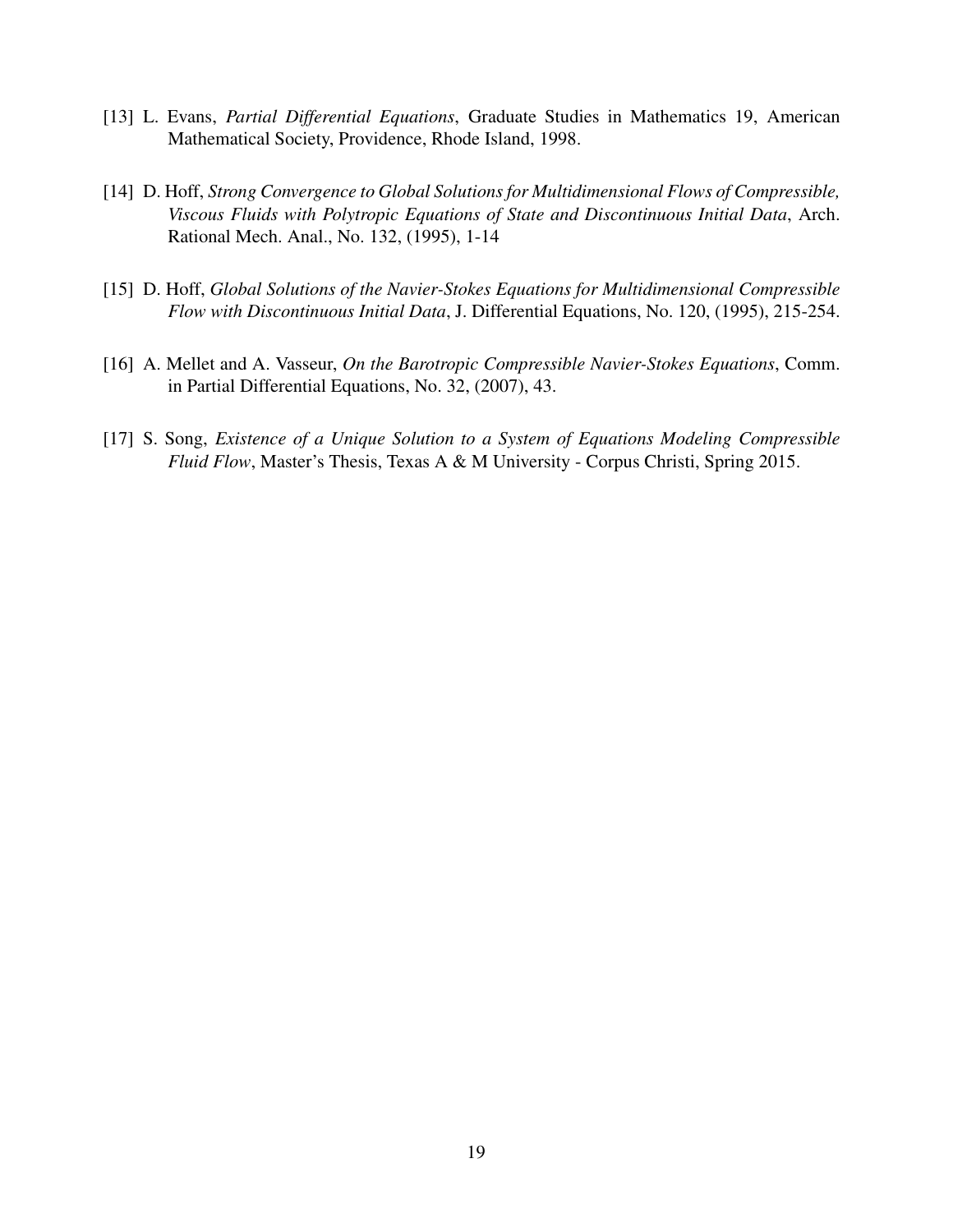## APPENDIX A: PROOF OF LINEAR EXISTENCE

We now prove the existence of a solution to the linear system of equations  $(4.6)-(4.10)$  for each fixed k. The proof of the following lemma appears in Denny [8].

# Lemma A.1

 $Given\ a ∈ C([0,T], H^0(\Omega)) ∩ L^∞([0,T], H^{s-1}(\Omega))\ and\ {\bf f} ∈ C([0,T], H^0(\Omega)) ∩ L^∞([0,T], H^{s-2}(\Omega)),$  $where s > \frac{N}{2} + 4$ ,  $a(\mathbf{x}, t) \ge c_1$ , with  $c_1 > 0$  for  $\mathbf{x} \in \Omega$ ,  $\Omega = \mathbb{T}^N$ ,  $0 \le t \le T$ , there is a classical  $solution \ \theta \in C([0,T], C^5(\Omega)) \cap L^{\infty}([0,T], H^{s+1}(\Omega)) \ of$ 

$$
c\Delta^2 \theta - \lambda \nabla \cdot (a\nabla \theta) = \nabla \cdot \mathbf{f}
$$

# *Here c is a positive constant.*

The next lemma proves the existence of a solution to the linear system of equations.

# Lemma A.2

Given 
$$
f \in C([0, T], C^5(\Omega)) \cap L^{\infty}([0, T], H^{s+1}(\Omega)), f_t \in L^{\infty}([0, T], H^{s-1}(\Omega)), \int_{\Omega} f dx = 0,
$$
  
\n $r \in C([0, T], C^5(\Omega)) \cap L^{\infty}([0, T], H^{s+1}(\Omega)), and q \in C([0, T], C^4(\Omega)) \cap L^{\infty}([0, T], H^s(\Omega)), and given$   
\n $s > \frac{N}{2} + 4, a(\mathbf{x}, t) \ge c_1$ , with  $c_1 > 0$  for  $\mathbf{x} \in \Omega$ ,  $\Omega = \mathbb{T}^N$ ,  $0 \le t \le T$ , there is a solution  
\n $u \in C([0, T], C^4(\Omega)) \cap L^{\infty}([0, T], H^s(\Omega)) \cap L^2([0, T], H^{s+1}(\Omega)),$   
\n $h \in C([0, T], C^5(\Omega)) \cap L^{\infty}([0, T], H^{s+1}(\Omega))$  of

$$
\mathbf{u}_{t} + \nabla \phi_{t} + (\mathbf{q} + \nabla \phi) \cdot \nabla (\mathbf{u} + \nabla \phi) + \frac{\lambda p'(r)}{r} \nabla h
$$
  
= 
$$
\frac{1}{rRe} (\Delta \mathbf{u} + (1 + \frac{\gamma}{\nu}) \nabla \Delta \phi) + c \nabla \Delta h
$$
 (A.2)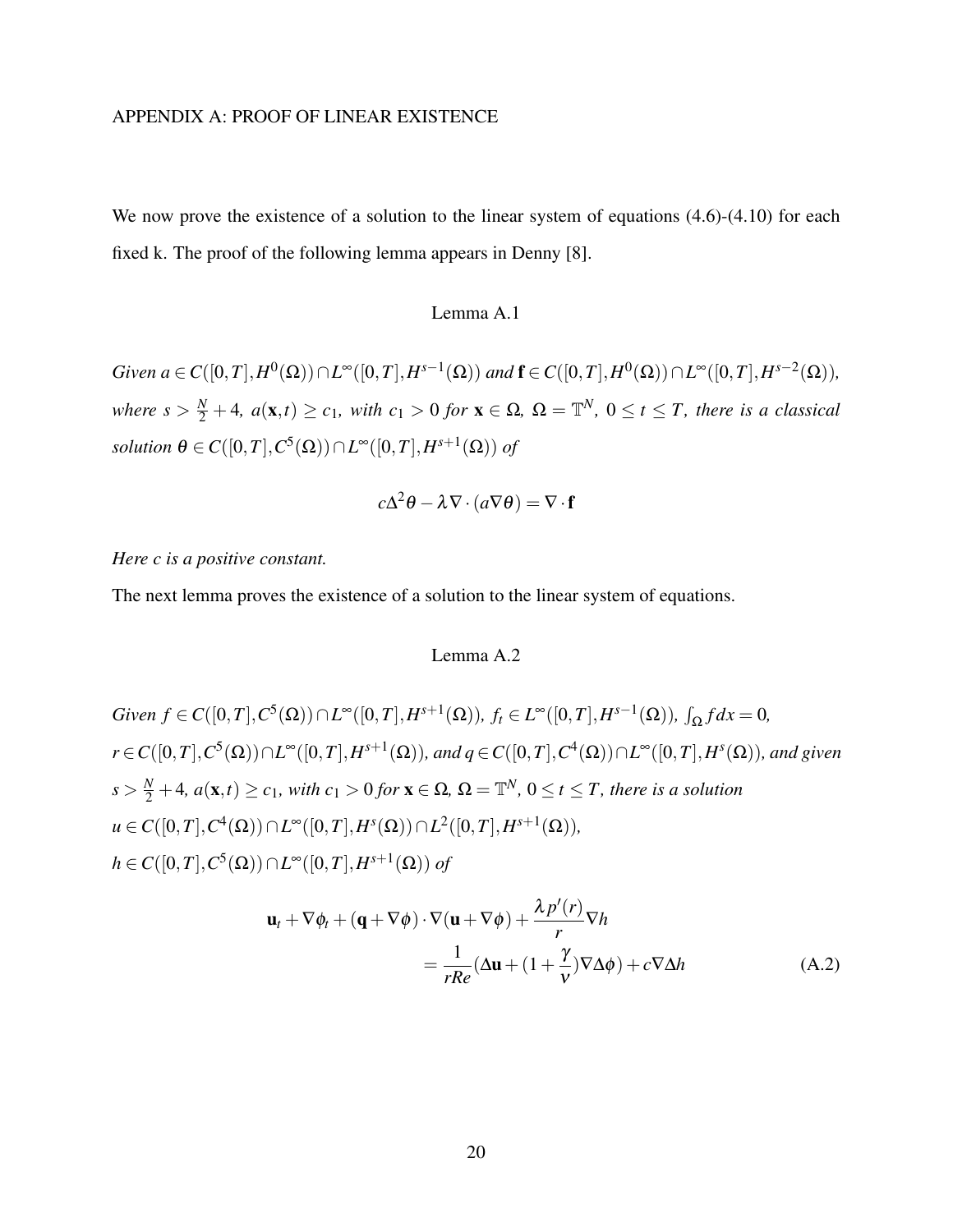$$
\nabla \cdot \mathbf{u} = 0 \tag{A.3}
$$

$$
\Delta \phi = f \tag{A.4}
$$

$$
h(\mathbf{x}_0, t) = \rho_0(t) \tag{A.5}
$$

$$
\mathbf{u}(\mathbf{x},0) = \mathbf{w}_0(\mathbf{x})
$$
 (A.6)

# *Here, c is a positive constant.*

*Proof*: We will now apply the operators P and Q which perform the orthogonal projection of  $L^2(\mathbb{T}^2)$  onto the solenoidal vector field and the gradient vector field [4]. Equation (A.2) becomes after projection by P

$$
\mathbf{u}_{t} + (\mathbf{q} + \nabla \phi) \cdot \nabla (\mathbf{u} + \nabla \phi) - Q[(\mathbf{q} + \nabla \phi) \cdot \nabla (P\mathbf{u} + \nabla \phi)] + P[\lambda \frac{p'(r)\nabla h}{r}]
$$
  
= 
$$
\frac{1}{rRe} \Delta \mathbf{u} - Q[\frac{1}{rRe} \Delta P\mathbf{u}] + P[\frac{1}{rRe}(1 + \frac{\gamma}{v})\nabla \Delta \phi)]
$$
 (A.7)

and under projection by Q

$$
Q[\mathbf{u}_t + \nabla \phi_t + Q((\mathbf{q} + \nabla \phi) \cdot \nabla (P\mathbf{u} + \nabla \phi)) + \lambda \frac{p'(r)\nabla h}{r}
$$

$$
-Q(\frac{1}{rRe}\Delta P\mathbf{u}) - \frac{1}{rRe}(1 + \frac{\gamma}{\nu})\nabla \Delta \phi - c\nabla \Delta h] = 0
$$

which is equivalent to

$$
\nabla \cdot [\mathbf{u}_t + \nabla \phi_t + Q((\mathbf{q} + \nabla \phi) \cdot \nabla (P\mathbf{u} + \nabla \phi)) + \lambda \frac{p'(r)\nabla h}{r} - Q(\frac{1}{rRe}\Delta P\mathbf{u}) - \frac{1}{rRe}(1 + \frac{\gamma}{v})\nabla \Delta \phi - c\nabla \Delta h] = 0
$$

Since  $\nabla \cdot \mathbf{u} = 0$ , the previous equation can be rewritten as

$$
\Delta \phi_t + \nabla \cdot \left[ Q((\mathbf{q} + \nabla \phi) \cdot \nabla (P \mathbf{u} + \nabla \phi)) \right] + \nabla \cdot \left[ \lambda \frac{p'(r) \nabla h}{r} \right] \n- \nabla \cdot \left[ Q(\frac{1}{rRe} \Delta P \mathbf{u}) \right] - \nabla \cdot \left[ \frac{1}{rRe} (1 + \frac{\gamma}{v}) \nabla \Delta \phi \right] - c \Delta^2 h = 0
$$

Now rearranging the terms yields

$$
c\Delta^{2}h - \nabla \cdot \left[\lambda \frac{p'(r)\nabla h}{r}\right] = f_{t} + \nabla \cdot \left[Q((\mathbf{q} + \nabla \phi) \cdot \nabla (P\mathbf{u} + \nabla \phi))\right]
$$

$$
- \nabla \cdot \left[Q(\frac{1}{rRe}\Delta P\mathbf{u})\right] - \nabla \cdot \left[\frac{1}{rRe}(1 + \frac{\gamma}{\nu})\nabla f\right]
$$
(A.8)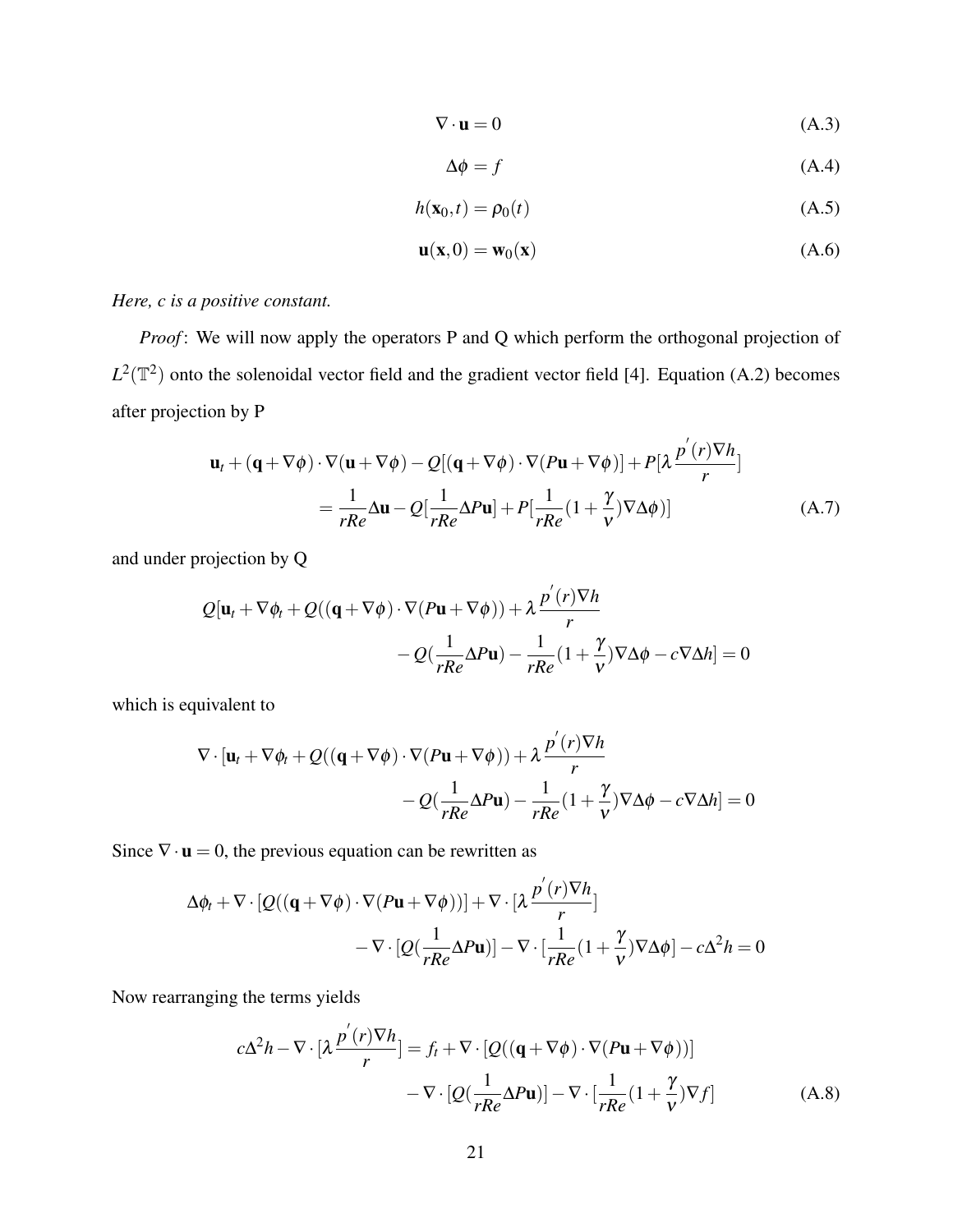where  $\Delta \phi = f$ . We will next prove the existence of a solution **u** and *h* to equations (A.7) and (A.8). In order to prove the existence of a solution, we will use a sequence of approximate solutions for **u** and *h*. Let  $\mathbf{u}^0 = \mathbf{w}_0$  and  $h^0 = \rho_0$  be the initial iterates of  $\mathbf{u}^k$  and  $h^k$  respectively. We will use the following iteration scheme

$$
\mathbf{u}_{t}^{k+1} + (\mathbf{q} + \nabla \phi) \cdot \nabla (\mathbf{u}^{k+1} + \nabla \phi) - \frac{1}{rRe} \Delta \mathbf{u}^{k+1}
$$
  
\n
$$
= Q[(\mathbf{q} + \nabla \phi) \cdot \nabla (P \mathbf{u}^{k} + \nabla \phi)] - P[\lambda \frac{p'(r) \nabla h^{k+1}}{r}]
$$
  
\n
$$
- Q[\frac{1}{rRe} \Delta P \mathbf{u}^{k}] + P[\frac{1}{rRe} (1 + \frac{\gamma}{\nu}) \nabla f)] \qquad (A.9)
$$
  
\n
$$
c \Delta^{2} h^{k+1} - \nabla \cdot [\lambda \frac{p'(r) \nabla h^{k+1}}{r}] = f_{t} + \nabla \cdot [Q((\mathbf{q} + \nabla \phi) \cdot \nabla (P \mathbf{u}^{k} + \nabla \phi))]
$$
  
\n
$$
- \nabla \cdot [Q(\frac{1}{rRe} \Delta P \mathbf{u}^{k})] - \nabla \cdot [\frac{1}{rRe} (1 + \frac{\gamma}{\nu}) \nabla f] \qquad (A.10)
$$

The proof of the existence of a solution  $h^{k+1}$  to equation (A.10) appears in Lemma A.1 where we take

$$
\mathbf{f} = \nabla \phi_t + Q((\mathbf{q} + \nabla \phi) \cdot \nabla (P \mathbf{u}^k + \nabla \phi)) - Q(\frac{1}{rRe} \Delta P \mathbf{u}^k) - \frac{1}{rRe} (1 + \frac{\gamma}{v}) \nabla f
$$
  
\n
$$
\theta = h^{k+1}
$$
  
\n
$$
a = \frac{p'(r)}{r}
$$

 $\text{where } a \in C([0, T], H^0) \cap L^{\infty}([0, T], H^{s+1}(\Omega)).$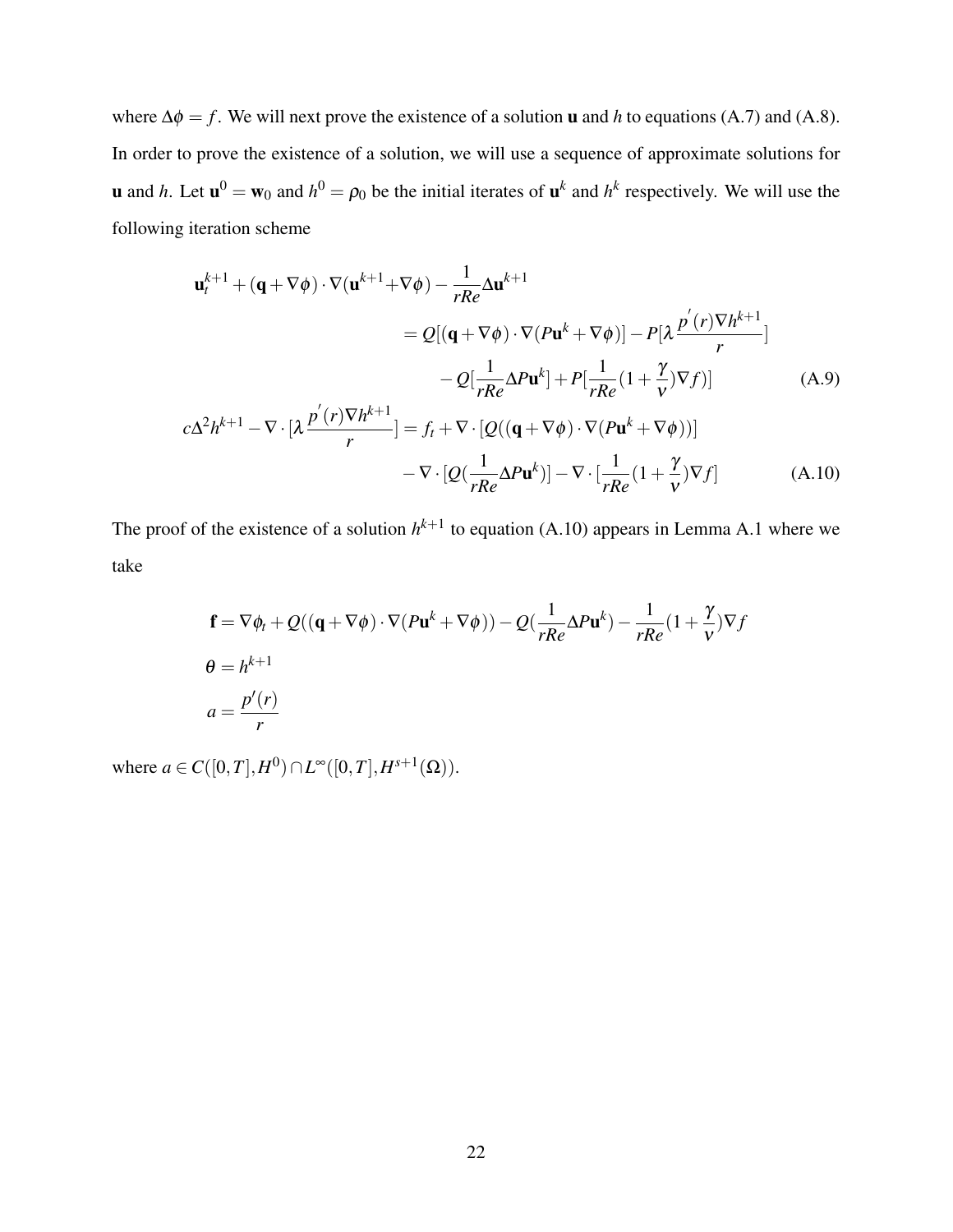And  $\mathbf{f} \in C([0,T], H^0) \cap L^{\infty}([0,T], H^{s-1}(\Omega))$  because

$$
\|\mathbf{f}\|_{s-1} = \|\nabla \phi_t + Q((\mathbf{q} + \nabla \phi) \cdot \nabla (P\mathbf{u}^k + \nabla \phi)) - Q(\frac{1}{rRe}\Delta P\mathbf{u}^k) - \frac{1}{rRe}(1 + \frac{\gamma}{\nu})\nabla f\|_{s-1} \n\leq C \|\nabla \phi_t\|_{s-1} + C \|\mathcal{Q}((\mathbf{q} + \nabla \phi) \cdot \nabla (P\mathbf{u}^k + \nabla \phi))\|_{s-1} \n+ C \|\mathcal{Q}(\frac{1}{rRe}\Delta P\mathbf{u}^k)\|_{s-1} + C \|\frac{1}{rRe}(1 + \frac{\gamma}{\nu})\nabla f\|_{s-1} \n\leq C \|\nabla \phi_t\|_{s-1} + C \|\mathbf{q} + \nabla \phi\|_{s-1} \|\nabla (P\mathbf{u}^k + \nabla \phi))\|_{s-1} \n+ C \|D(\frac{1}{rRe})\|_{s-2} \|P\mathbf{u}^k\|_{s} + C \|\frac{1}{rRe}(1 + \frac{\gamma}{\nu})\|_{s-1} \|\nabla f\|_{s-1} \n\leq C \|\nabla \phi_t\|_{s-1} + C (\|\mathbf{q}\|_{s-1} + \|\nabla \phi\|_{s-1}) (\|\nabla (P\mathbf{u}^k)\|_{s-1} + \|\nabla \nabla \phi\|_{s-1}) \n+ C \|D(\frac{1}{rRe})\|_{s-2} \|\mathbf{u}^k\|_{s} + C \|\frac{1}{rRe}(1 + \frac{\gamma}{\nu})\|_{s-1} \|\nabla f\|_{s-1} \n\leq C \|\nabla \phi_t\|_{s-1} + C (\|\mathbf{q}\|_{s-1} + \|\nabla \phi\|_{s-1}) (\|\mathbf{u}^k\|_{s} + \|\nabla \phi\|_{s}) \n+ C \|\frac{1}{rRe}\|_{s-1} \|\mathbf{u}^k\|_{s} + C \|\frac{1}{rRe}(1 + \frac{\gamma}{\nu})\|_{s-1} \|\mathbf{f}\|_{s}
$$
\n(A.11)

where  $\|\nabla \phi_t\|_{s-1} \leq C \|f_t\|_{s-2}$  and  $\|\nabla \phi\|_{s-1} \leq C \|f\|_{s-2}$  by Lemma B.1. It follows that

$$
\|\nabla h^{k+1}\|_{s-1}^2 \le \frac{C}{\lambda^2 c_1^2} [\|f_t\|_{s-2}^2 + (\|q\|_{s-1}^2 + \|f\|_{s-2}^2)(\|u^k\|_{s}^2 + \|f\|_{s-1}^2)
$$
  
 
$$
+ \|\frac{1}{rRe}\|_{s-1}^2 \|\mathbf{u}^k\|_{s}^2 + \|\frac{1}{rRe}(1 + \frac{\gamma}{\nu})\|_{s-1}^2 \|f\|_{s}^2] \tag{A.12}
$$

by Lemma B.2. We will begin the proof that equation (A.9) has a solution for each fixed *k* by the Galerkin method. We begin this method by letting  $g = u^{k+1}$ . We choose an orthonormal basis  $\Phi_i(x, y)$ , for  $i = 1, 2, 3, ...$  for  $L^2(\mathbb{T}^2)$  and define the projection operator *P*<sup>*m*</sup> so that it approximates any function with a linear combination of the first *m* components in the chosen basis. Using this basis we approximate g with

$$
P^{m}\mathbf{g} = \mathbf{g}^{m}
$$
  
=  $\sum_{i=1}^{m} \vec{\alpha}_{i}(t) \Phi_{i}(x, y)$  (A.13)

We use a linear system of differential equations to find each  $g^m$ . We start with equation (A.9)

$$
\mathbf{u}_{t}^{k+1} + (\mathbf{q} + \nabla \phi) \cdot \nabla (\mathbf{u}^{k+1} + \nabla \phi) - \frac{1}{rRe} \Delta \mathbf{u}^{k+1} = \mathbf{F}^{k}
$$
 (A.14)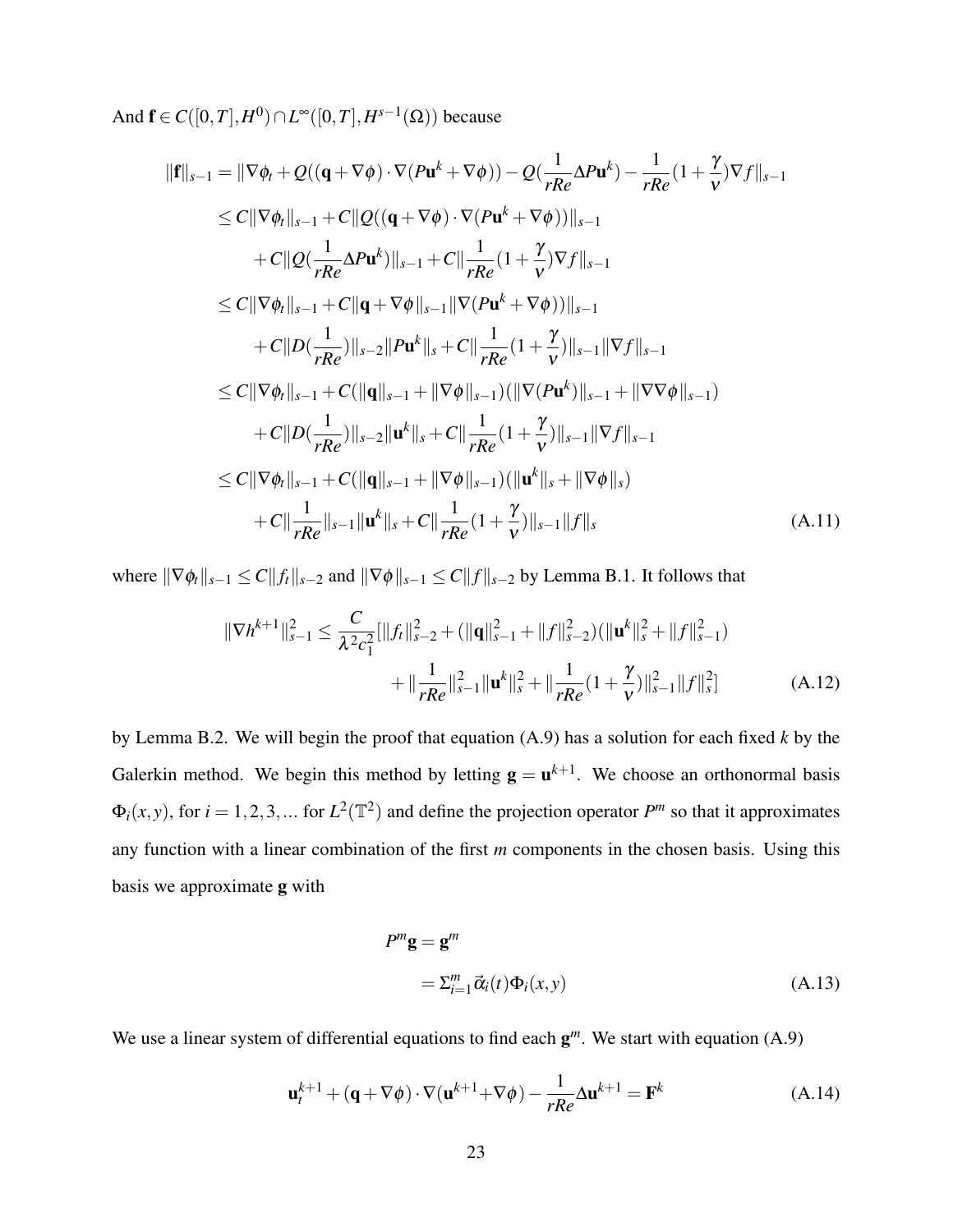where  $\mathbf{F}^k = Q[(\mathbf{q} + \nabla \phi) \cdot \nabla (P \mathbf{u}^k + \nabla \phi)] - P[\lambda \frac{p'(r) \nabla h^{k+1}}{r}]$  $\frac{\nabla h^{\kappa+1}}{r}]-Q[\frac{1}{rRe}\Delta P\mathbf{u}^k]+P[\frac{1}{rRe}(1+\frac{\gamma}{\nu})]$  $(\frac{\gamma}{V})\nabla f$ ]. Since  $\mathbf{g} = \mathbf{u}^{k+1}$  equation (A.14) becomes

$$
\mathbf{g}_t + (\mathbf{q} + \nabla \phi) \cdot \nabla (\mathbf{g} + \nabla \phi) - \frac{1}{rRe} \Delta \mathbf{g} = \mathbf{G}
$$

where  $\mathbf{G} = \mathbf{F}^k$ . Applying the operator  $P^m$  yields

$$
\mathbf{g}_{t}^{m} + P^{m}((\mathbf{q} + \nabla\phi) \cdot \nabla(\mathbf{g}^{m} + \nabla\phi)) - P^{m}(\frac{1}{rRe}\Delta\mathbf{g}^{m}) = P^{m}\mathbf{G}
$$
 (A.15)

Plugging in equation (A.13) into (A.15) gives

$$
\Sigma_{i=1}^{m} \dot{\vec{\alpha}}_{i}(t)\Phi_{i} + P^{m}((\mathbf{q} + \nabla\phi) \cdot \nabla(\Sigma_{i=1}^{m} \vec{\alpha}_{i}(t)\Phi_{i} + \nabla\phi)) - P^{m}(\frac{1}{rRe}\Sigma_{i=1}^{m} \vec{\alpha}_{i}(t)\Delta\Phi_{i})
$$
  
=  $P^{m}\mathbf{G}$ 

We take the  $L^2$  inner product with  $\Phi_j$ , where  $1 \le j \le m$ , to get

$$
\begin{split} \left(\Sigma_{i=1}^{m} \dot{\vec{\alpha}}_{i}(t)\Phi_{i} + P^{m}((\mathbf{q} + \nabla\phi) \cdot \nabla(\Sigma_{i=1}^{m} \vec{\alpha}_{i}(t)\Phi_{i} + \nabla\phi)) - P^{m}(\frac{1}{rRe} \Sigma_{i=1}^{m} \vec{\alpha}_{i}(t)\Delta\Phi_{i}), \Phi_{j} \right) \\ &= (P^{m}\mathbf{G}, \Phi_{j}) \end{split} \tag{A.16}
$$

Simplifying equation (A.16) gives

$$
\dot{\vec{\alpha}}_j = \frac{1}{Re} \Sigma_{i=1}^m \vec{\alpha}_i (P^m(\frac{1}{r} \Delta \Phi_i), \Phi_j) - (P^m((\mathbf{q} + \nabla \phi) \cdot \nabla (\Sigma_{i=1}^m \vec{\alpha}_i(t) \Phi_i + \nabla \phi)), \Phi_j) + (P^m \mathbf{G}, \Phi_j)
$$

Each  $\vec{\alpha}_j$  can be determined by solving the above system of ordinary differential equations. We will now prove the convergence of  $\mathbf{g}^m = \sum_{i=1}^m \vec{\alpha}_i(t) \Phi_i(x, y)$  as  $m \to \infty$ . The first fact utilized is that because  $\alpha_i(t)_{i=1}^m \in C^1([0,T])$ ,  $\mathbf{g}^m \in C^1([0,T], H^r)$  for any  $r \ge 0$  (see, e.g., Embid [11]). We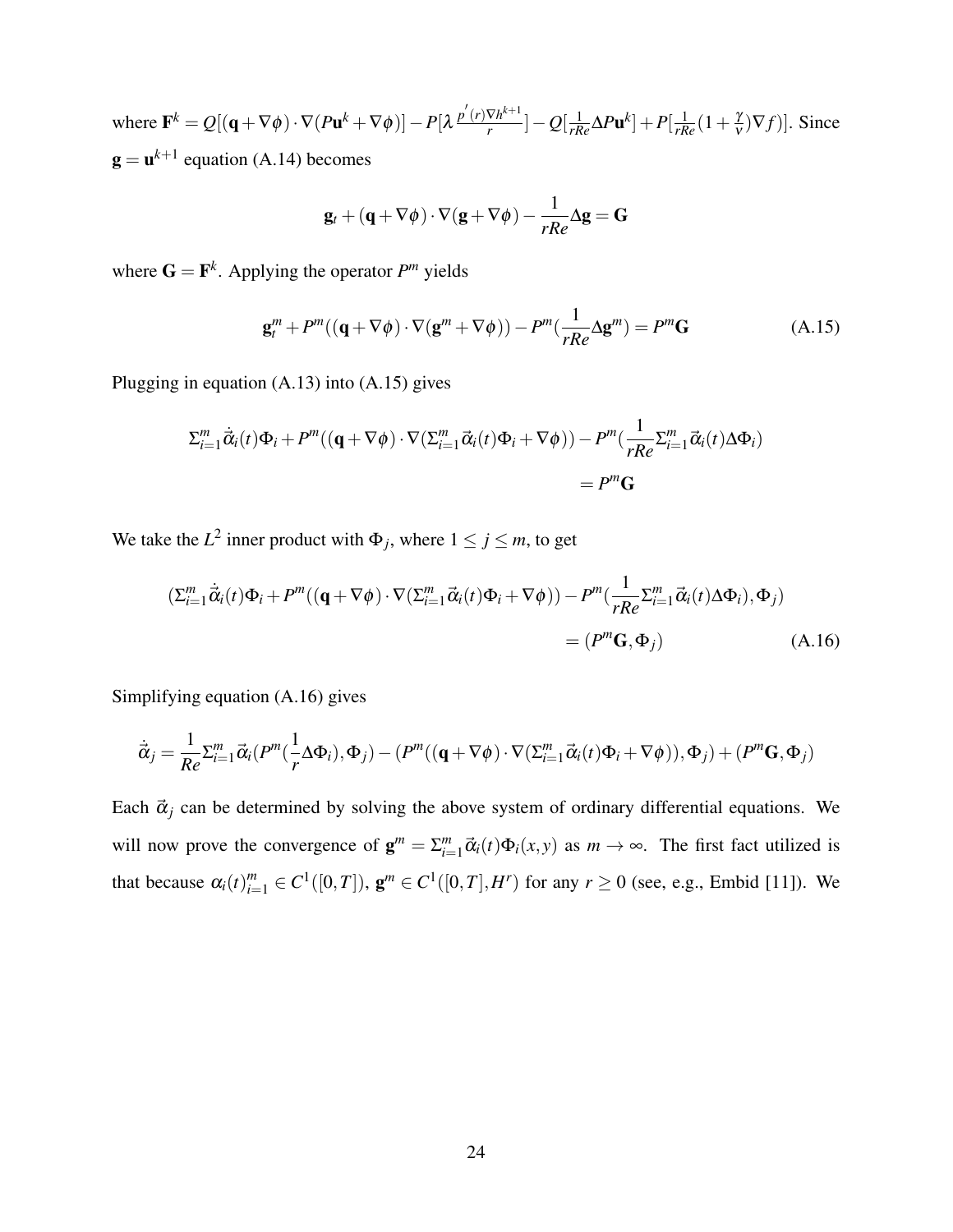estimate  $\|\mathbf{G}\|_{s}$  as follows

$$
\|G\|_{s} = \|Q[(\mathbf{q} + \nabla \phi) \cdot \nabla (P\mathbf{u}^{k} + \nabla \phi)] - P[\lambda \frac{p^{'}(r) \nabla h^{k+1}}{r}]
$$
  
\n
$$
- Q[\frac{1}{rRe} \Delta P \mathbf{u}^{k}] + P[\frac{1}{rRe} (1 + \frac{\gamma}{\nu}) \nabla f)]\|_{s}
$$
  
\n
$$
\leq C \|Q[(\mathbf{q} + \nabla \phi) \cdot \nabla (P\mathbf{u}^{k} + \nabla \phi)]\|_{s} + C \|P[\lambda \frac{p^{'}(r) \nabla h^{k+1}}{r}] \|_{s}
$$
  
\n
$$
+ C \|Q[\frac{1}{rRe} \Delta P \mathbf{u}^{k}\|_{s} + C \|P[\frac{1}{rRe} (1 + \frac{\gamma}{\nu}) \nabla f)]\|_{s}
$$
  
\n
$$
\leq C \|\mathbf{q} + \nabla \phi\|_{s} (\|\mathbf{u}^{k}\|_{s} + \|\nabla \phi\|_{s+1}) + C \|D(\frac{\lambda p^{'}(r)}{r})\|_{s} \|\nabla h^{k+1}\|_{s-1}
$$
  
\n
$$
+ C \|D(\frac{1}{rRe})\|_{s-1} \|\mathbf{u}^{k}\|_{s+1} + \|D(\frac{1}{rRe} (1 + \frac{\gamma}{\nu}))\|_{s} \|\nabla f\|_{s-1}
$$
  
\n
$$
\leq C (\|\mathbf{q}\|_{s} + \|\nabla \phi\|_{s}) (\|\mathbf{u}^{k}\|_{s} + \|\nabla \phi\|_{s+1}) + C \|D(\frac{\lambda p^{'}(r)}{r})\|_{s} \|\nabla h^{k+1}\|_{s-1}
$$
  
\n
$$
+ C \|D(\frac{1}{rRe})\|_{s-1} (\|\mathbf{u}^{k}\|_{0} + \|D\mathbf{u}^{k}\|_{s}) + \|D(\frac{1}{rRe} (1 + \frac{\gamma}{\nu}))\|_{s} \|f\|_{s}
$$
  
\n
$$
\leq C (\|\mathbf{q}\|_{s} + \|\nabla \phi\|_{s}) (\|\mathbf{u}^{k}\|_{s} + \|\nabla \phi\|_{s
$$

where  $\nabla h^{k+1} \in L^{\infty}([0,T], H^{s-1}(\Omega))$  by (A.12). Next we will derive a Sobolev space estimate for g<sup>*m*</sup> and use this to prove convergence to g. By applying Lemma B.3 to equation (A.15), we derive the estimate

$$
\|\mathbf{g}^{m}\|_{s}^{2} + \frac{c_{2}}{Re} \int_{0}^{t} \|D\mathbf{g}^{m}\|_{s}^{2} d\tau \leq C[\|\mathbf{w}_{0}\|_{s}^{2} + \int_{0}^{t} \|\mathbf{G}\|_{s}^{2} d\tau]
$$
 (A.17)

where *C* is a constant and  $G \in L^{\infty}([0,T], H^s(\Omega)) \cap L^2([0,T], H^{s+1}(\Omega))$ . Since the right-hand side of inequality (A.17) does not depend on *m*, and we can take  $\|\mathbf{w}_0\|_{s}^2$  to be bounded, we have from inequality (A.17) that  $\|\mathbf{g}^m\|_{s,T}^2 + \frac{c_2}{Re}$  $\frac{c_2}{Re} \int_0^T ||Dg^m||_s^2 d\tau$  is bounded. This gives a bound in  $L^{\infty}([0,T], H^s(\Omega)) \cap L^2([0,T], H^{s+1}(\Omega))$ . We will now show equicontinuity. From equation (A.15), we may derive

$$
\begin{aligned} ||\mathbf{g}_t^m||_0^2 &= ||P^m \mathbf{G} - P^m((\mathbf{q} + \nabla \phi) \cdot \nabla(\mathbf{g}^m + \nabla \phi)) + P^m(\frac{1}{rRe} \Delta \mathbf{g}^m) ||_0^2 \\ &\leq C[||P^m \mathbf{G}||_0^2 + ||P^m((\mathbf{q} + \nabla \phi) \cdot \nabla(\mathbf{g}^m + \nabla \phi))||_0^2 + ||P^m(\frac{1}{rRe} \Delta \mathbf{g}^m) ||_0^2] \\ &\leq C[||\mathbf{G}||_0^2 + |\mathbf{q} + \nabla \phi|_{L^\infty}^2 ||\nabla(\mathbf{g}^m + \nabla \phi)||_0^2 + |\frac{1}{rRe}|_{L^\infty}^2 ||\Delta \mathbf{g}^m||_0^2] \end{aligned}
$$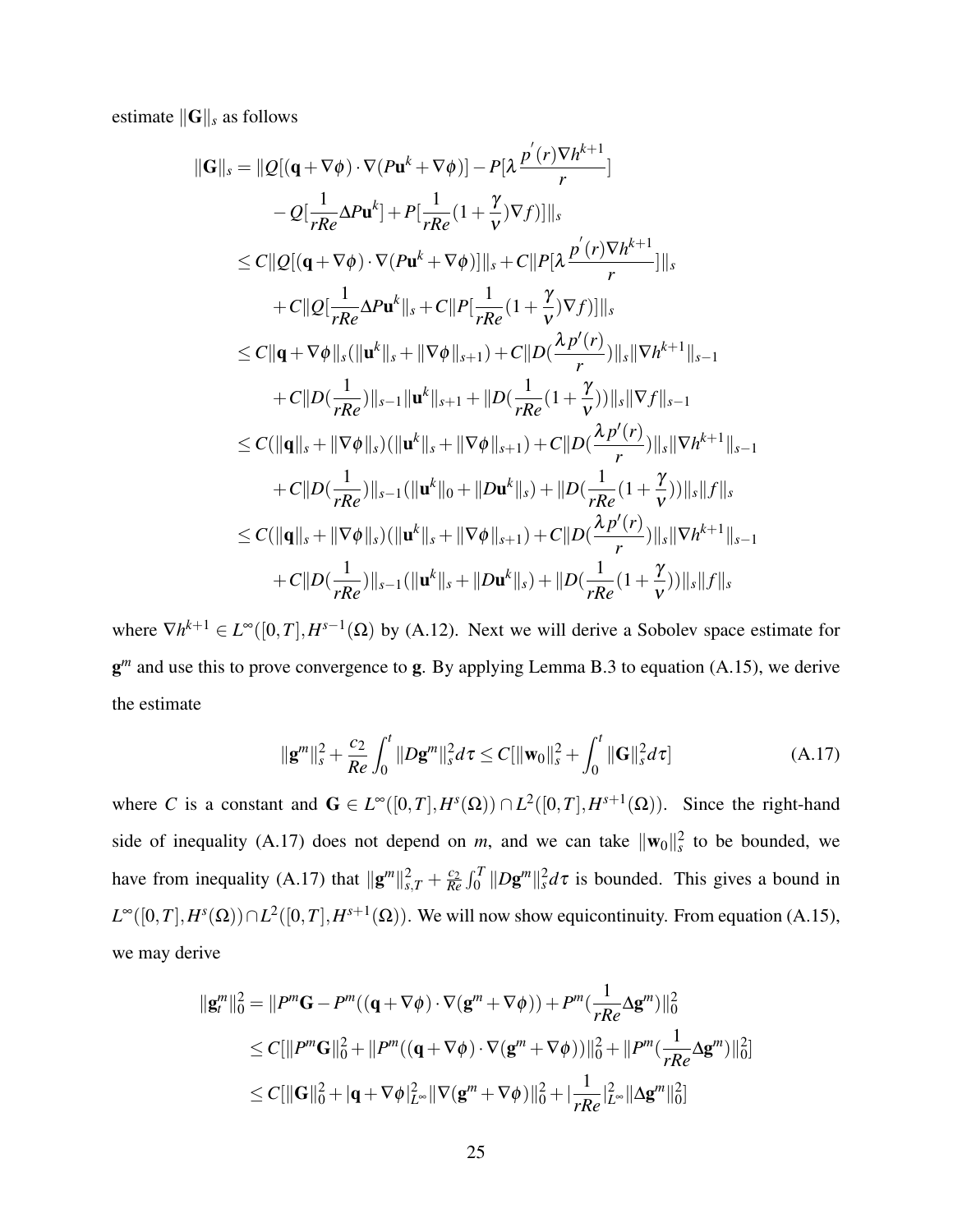This establishes equicontinuity (see, e.g., Embid [11]). Now we use Arzela -Ascoli theorem and the weak– $*$  compactness of bounded sets in  $L^{\infty}([0,T], H^{s}(\Omega))$ , to conclude that there is a subsequence  $\{g^{m'}\}$  of  $\{g^{m}\}$  such that  $g^{m'} \to g$ , with  $g \in C([0,T], H^0(\Omega)) \cap L^{\infty}([0,T], H^s(\Omega)) \cap$  $L^2([0,T], H^{s+1}(\Omega))$ . Moreover, since every  $\mathbf{g}^{m'}$  satisfies equation (A.17), we can deduce

$$
\|\mathbf{g}\|_{s}^{2}+\frac{c_{2}}{Re}\int_{0}^{t}\|D\mathbf{g}\|_{s}^{2}d\tau\leq C[\|\mathbf{w}_{0}\|_{s}^{2}+\int_{0}^{t}\|\mathbf{G}\|_{s}^{2}d\tau]
$$

using the method of Embid [11]. Each  $g^{m'}$  satisfies

$$
\mathbf{g}^{m'} = P^{m'} \mathbf{w}_0 + \int_0^t P^{m'} (\mathbf{G} - (\mathbf{q} + \nabla \phi) \cdot \nabla (\mathbf{g}^{m'} + \nabla \phi) + \frac{1}{rRe} \Delta \mathbf{g}^{m'} ) d\tau
$$
 (A.18)

Since  $\mathbf{g}^{m'} \to \mathbf{g}$  and  $P^{m'}\mathbf{G} - P^{m'}((\mathbf{q} + \nabla \phi) \cdot \nabla(\mathbf{g}^{m'} + \nabla \phi)) + P^{m'}(\frac{1}{rRe}\Delta \mathbf{g}^{m'})$  is uniformly bounded,  $P^{m'}(\mathbf{G} - (\mathbf{q} + \nabla \phi) \cdot \nabla (\mathbf{g}^{m'} + \nabla \phi) + \frac{1}{rRe} \Delta \mathbf{g}^{m'}) \rightarrow \mathbf{G} - (\mathbf{q} + \nabla \phi) \cdot \nabla (\mathbf{g} + \nabla \phi) + \frac{1}{rRe} \Delta \mathbf{g}$  as  $m' \rightarrow \infty$ pointwise. By the Lebesgue's dominated convergence theorem, we can therefore conclude from equation (A.18) that

$$
\mathbf{g} = \mathbf{w}_0 + \int_0^t (\mathbf{G} - (\mathbf{q} + \nabla \phi) \cdot \nabla (\mathbf{g} + \nabla \phi) + \frac{1}{rRe} \Delta \mathbf{g}) d\tau
$$

This equation means that **g** satisfies equation (A.14). Therefore a solution  $\mathbf{u}^{k+1} \in C([0,T], C^4(\Omega)) \cap$  $L^{\infty}([0,T], H^s(\Omega)) \cap L^2([0,T], H^{s+1}(\Omega))$  to equation (A.14) exists. We will now prove the convergence of the sequences  $\{u^{k+1}\}, \{h^{k+1}\}\$  to a solution **u**, *h* of the linear system of equations. We begin by subtracting the subsequent iterations of equations (A.9) and (A.10)

$$
(\mathbf{u}^{k+1} - \mathbf{u}^k)_t + (\mathbf{q} + \nabla \phi) \cdot \nabla (\mathbf{u}^{k+1} - \mathbf{u}^k) - \frac{1}{rRe} \Delta (\mathbf{u}^{k+1} - \mathbf{u}^k)
$$
  
\n
$$
= Q[(\mathbf{q} + \nabla \phi) \cdot \nabla (P(\mathbf{u}^k - \mathbf{u}^{k-1}))] - P[\lambda \frac{p'(r)\nabla (h^{k+1} - h^k)}{r}]
$$
  
\n
$$
-Q[\frac{1}{rRe}\Delta P(\mathbf{u}^k - \mathbf{u}^{k-1})]
$$
  
\n
$$
c\Delta^2 (h^{k+1} - h^k) - \nabla \cdot [\lambda \frac{p'(r)\nabla (h^{k+1} - h^k)}{r}]
$$
  
\n
$$
= \nabla \cdot [Q((\mathbf{q} + \nabla \phi) \cdot \nabla (P(\mathbf{u}^k - \mathbf{u}^{k-1}))] - \nabla \cdot [\frac{1}{rRe}\Delta P(\mathbf{u}^k - \mathbf{u}^{k-1})]
$$
(A.20)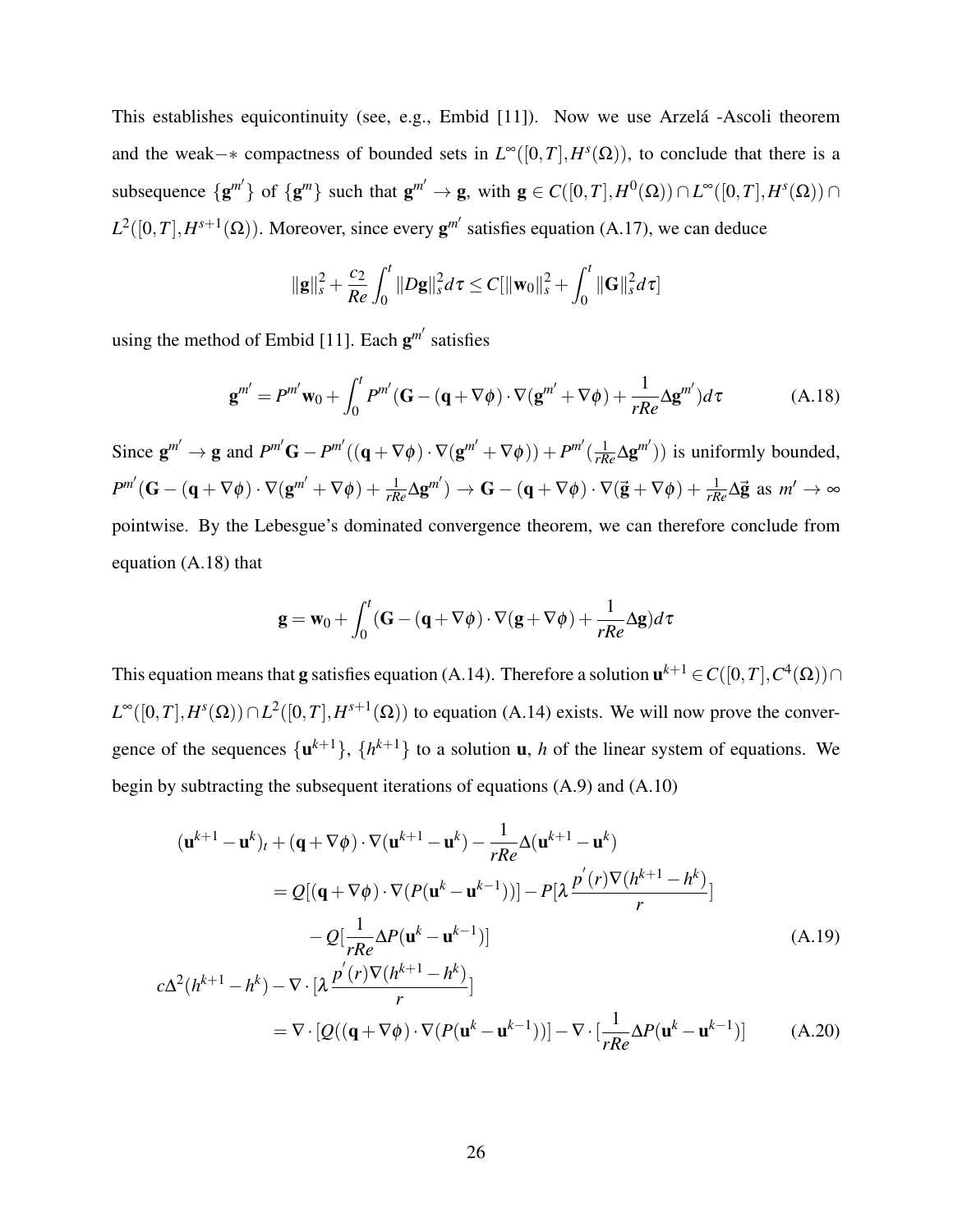Applying Lemma B.2 to equation (A.20) yields

$$
\begin{split} \|\nabla (h^{k+1} - h^k)\|_{s}^{2} &\leq C(c\|\Delta (h^{k+1} - h^k)\|_{s-1}^{2} + \lambda c_{1} \|\nabla (h^{k+1} - h^k)\|_{s-1}^{2}) \\ &\leq \frac{C}{\lambda c_{1}} [\frac{1}{Re^{2}} \|D(\frac{1}{r})\|_{s_{1}+1}^{2} \|\Delta P(\mathbf{u}^{k} - \mathbf{u}^{k-1})\|_{s-2}^{2} \\ &\quad + \|Q((\mathbf{q} + \nabla \phi) \cdot \nabla P(\mathbf{u}^{k} - \mathbf{u}^{k-1}))\|_{s-1}^{2}] \\ &\leq \frac{C}{\lambda c_{1}} [\frac{1}{Re^{2}} \|D(\frac{1}{r})\|_{s_{1}+1}^{2} \|\mathbf{u}^{k} - \mathbf{u}^{k-1}\|_{s}^{2} + \|\mathbf{q} + \nabla \phi\|_{s-1}^{2} \|\mathbf{u}^{k} - \mathbf{u}^{k-1}\|_{s}^{2}] \\ &\leq \frac{K_{1}}{\lambda c_{1}} \|\mathbf{u}^{k} - \mathbf{u}^{k-1}\|_{s}^{2} \end{split} \tag{A.21}
$$

where  $s_1 = max\{s-2, 2\}$  and  $K_1$  depends on  $||\mathbf{q}||_{s-1,T}$ ,  $||f||_{s-2,T}$ ,  $||r||_{s,T}$ , Re, and *s*. Next we will apply Lemma B.3 to equation  $(A.19)$  to derive an estimate for  $\mathbf{u}^k$ . We start by letting

$$
h = r
$$
  
\n
$$
a(h) = \frac{p'(h)}{h}
$$
  
\n
$$
b(h) = \frac{1}{h}
$$
  
\n
$$
\mathbf{F} = Q[(\mathbf{q} + \nabla\phi) \cdot \nabla(P(\mathbf{u}^{k} - \mathbf{u}^{k-1}))] - Q[\frac{1}{rRe}\Delta P(\mathbf{u}^{k} - \mathbf{u}^{k-1})]
$$

We will now show the regularity for each.

$$
\|Q(\mathbf{q}+\nabla\phi)\cdot\nabla P(\mathbf{u}^k-\mathbf{u}^{k-1})\|_{s}^{2} \leq C\|\mathbf{q}+\nabla\phi\|_{s}^{2}\|\mathbf{u}^k-\mathbf{u}^{k-1}\|_{s}^{2}
$$

and by Lemma B.1

$$
\| \mathcal{Q} (\frac{1}{r Re} \Delta P ({\bf u}^{k} - {\bf u}^{k-1})) \|_s^2 \leq C \| \frac{1}{r Re} \|_s^2 \| {\bf u}^{k} - {\bf u}^{k-1} \|_{s+1}^2
$$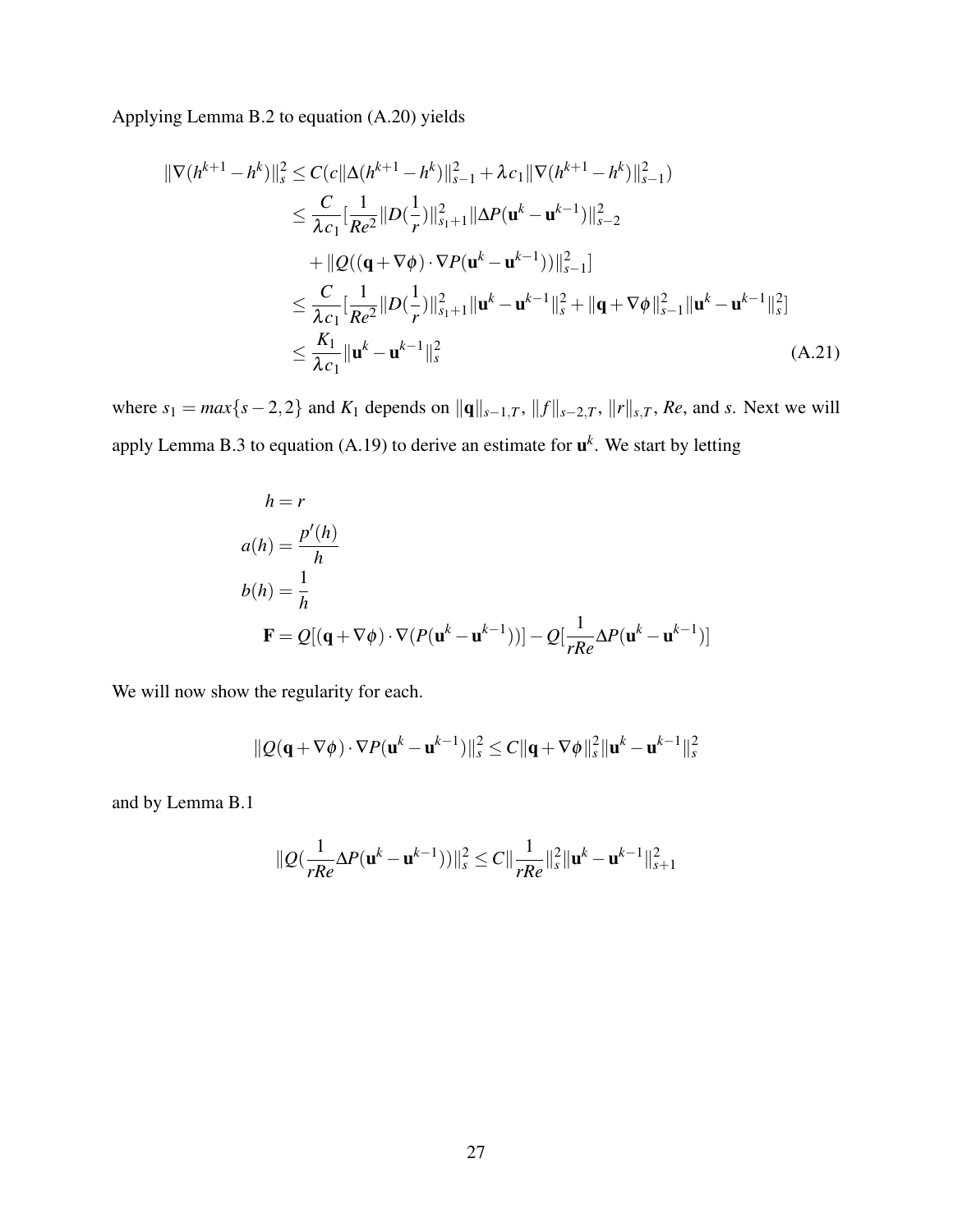Applying Lemma B.3 yields

$$
\|\mathbf{u}^{k+1} - \mathbf{u}^{k}\|_{s}^{2} + \frac{c_{2}}{Re} \int_{0}^{t} \|D(\mathbf{u}^{k+1} - \mathbf{u}^{k})\|_{s}^{2} d\tau
$$
\n
$$
\leq C \Big[\int_{0}^{T} \|Q[(\mathbf{q} + \nabla \phi) \cdot \nabla (P(\mathbf{u}^{k} - \mathbf{u}^{k-1}))] - Q[\frac{1}{rRe} \Delta P(\mathbf{u}^{k} - \mathbf{u}^{k-1})]\|_{s}^{2} d\tau]
$$
\n
$$
\leq CT [\|\mathbf{q} + \nabla \phi\|_{s,T}^{2} \|\mathbf{u}^{k} - \mathbf{u}^{k-1}\|_{s,T}^{2} + \|\frac{1}{rRe} \|\frac{2}{s,T}\|\mathbf{u}^{k} - \mathbf{u}^{k-1}\|_{s,T}^{2}]
$$
\n
$$
+ C \|\frac{1}{rRe} \|\frac{2}{s,T} \int_{0}^{t} \|D(\mathbf{u}^{k} - \mathbf{u}^{k-1})\|_{s}^{2} d\tau
$$
\n
$$
\leq CT (\|\mathbf{q} + \nabla \phi\|_{s,T}^{2} + \|\frac{1}{rRe} \|\frac{2}{s,T})\|\mathbf{u}^{k} - \mathbf{u}^{k-1}\|_{s,T}^{2}
$$
\n
$$
+ \frac{C}{Re^{2}} \|\frac{1}{r}\|_{s,T}^{2} \int_{0}^{T} \|D(\mathbf{u}^{k} - \mathbf{u}^{k-1})\|_{s}^{2} d\tau
$$
\n
$$
\leq TK_{2} \|\mathbf{u}^{k} - \mathbf{u}^{k-1}\|_{s,T}^{2} + \frac{1}{Re^{2}} K_{2} \int_{0}^{T} \|D(\mathbf{u}^{k} - \mathbf{u}^{k-1})\|_{s}^{2} d\tau
$$

where  $K_2$  depends on  $\|\mathbf{q}\|_{s,T}$ ,  $\|f\|_{s-1,T}$ ,  $\|r\|_{s,T}$ ,  $c_1$ , and *s*. For a small enough time interval  $T \leq \delta$ and  $\frac{1}{Re} \leq \delta$ 

$$
\|\mathbf{u}^{k+1}-\mathbf{u}^{k}\|_{s,T}^2+\frac{c_2}{Re}\int_0^T\|D(\mathbf{u}^{k+1}-\mathbf{u}^{k})\|_{s}^2d\tau\leq K_3[\|\mathbf{u}^{k}-\mathbf{u}^{k-1}\|_{s,T}^2+\frac{c_2}{Re}\int_0^T\|D(\mathbf{u}^{k}-\mathbf{u}^{k-1})\|_{s}^2d\tau]
$$

where  $0 < K_3 < 1$ . It follows that  $||\mathbf{u}^{k+1} - \mathbf{u}^k||_{s,T}^2 + \frac{c_2}{Re}$  $\frac{c_2}{Re} \int_0^T \|D(\mathbf{u}^{k+1} - \mathbf{u}^k)\|_s^2 d\tau \to 0 \text{ as } k \to \infty.$ Inequality (A.21) implies that  $\|\nabla (h^{k+1}-h^k)\|_{s,T}^2 \to 0$  as  $k \to \infty$ . Then Lemma B.1 implies  $\|h^{k+1}-h^k\|_{s,T}^2$  $h^k\|_{s+1,T}^2 \to 0$  as  $k \to \infty$ . Therefore, there exist  $h \in C([0,T], C^5(\Omega)) \cap L^{\infty}([0,T], H^{s+1}(\Omega))$  and  **such that**  $||\mathbf{u}^k - \mathbf{u}||_{s,T}^2 + \frac{c_2}{Re}$  $\frac{c_2}{Re} \int_0^T \|D(\mathbf{u}^k - \mathbf{u})\|_s^2 d\tau \to 0$  as  $k \to \infty$  and  $\|h^k - h\|_{s+1,T}^2 \to 0$  as  $k \to \infty$ . Since  $h^{k+1}$ ,  $\mathbf{u}^{k+1}$  is a solution of (A.9), (A.10) for  $k \geq 0$ , it follows that *h*, **u** is a solution of (A.7), (A.8).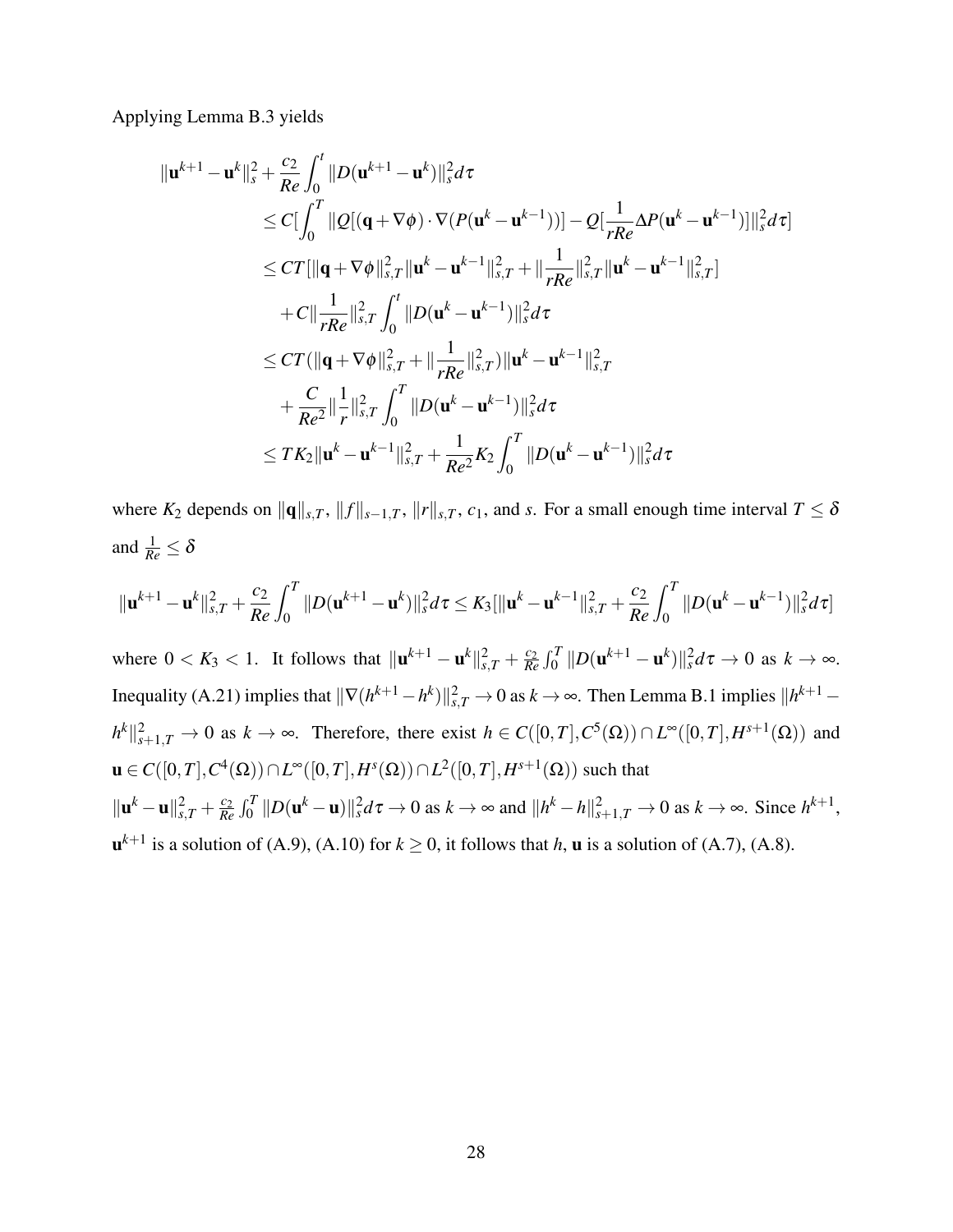## APPENDIX B: SUPPORTING LEMMAS

Lemma B.1 Standard Sobolev Space Inequalities

(a) If 
$$
f \in H^n(\Omega)
$$
, where  $\Omega \subset \mathbb{R}^N$ , and  $r = \beta m + (1 - \beta)n$ , with  $0 \le \beta \le 1$  and  $m \le n$ , then  

$$
||f||_r \le C||f||_m^{\beta}||f||_n^{1-\beta}
$$

*Here C is a constant which depends on m, n, N, and* Ω*.*

*(b)* Let  $g(u)$  be a smooth function on G, where  $u(\mathbf{x})$  is a continuous function and where  $u(\mathbf{x}) \in G_1$  $f \circ r \mathbf{x} \in \Omega$  and  $G_1 \subset G$  and  $u \in H^r(\Omega) \cap L^\infty(\Omega)$ . Then for  $r \geq 1$ ,

$$
||D^{r}(g(u))||_{0} \leq C\left|\frac{dg}{du}\right|_{r-1,\bar{G}_{1}}(1+|u|_{L^{\infty}})^{r-1}||Du||_{r-1}
$$

 $\mathbb{R}^d$  *where*  $|h|_{r,\bar{G}_1} = \max\{|\frac{d^jh}{du^j}(u_*)| : u_* \in \bar{G}_1, 0 \leq j \leq r\}$ , and where C depends on r and  $\Omega$ . (*c*) *And,*

$$
||g(u)-g(v)||_r \leq C \left|\frac{dg}{du}\right|_{r,\bar{G}_1}(1+|u|_{L^{\infty}}+|v|_{L^{\infty}})(||u||_r+||v||_r)||u-v||_r
$$

*where*  $|\frac{dg}{du}|_{r,\bar{G}_1} = max\{|\frac{d^{j+1}g}{du^{j+1}}\}$  $\frac{d^{j+1}g}{du^{j+1}}(u_*)$  :  $u_* \in \bar{G}_1, 0 \le j \le r\}$ , where  $\Omega = \mathbb{T}^N$ , the N-dimensional torus, *and where the constant C depends on r,* Ω*.*

 $f$  *d)* If  $f$  ∈  $H^{s_1}(\Omega)$ *,*  $g$  ∈  $H^{s_2}(\Omega)$ *, and*  $s_3 = min{s_1, s_2, s_1 + s_2 - s_0} ≥ 0$ *, where*  $s_0 = \frac{N}{2} + 1$ *, then*  $fg \in H^{s_3}(\Omega)$ , and  $||fg||_{s_3} \leq C||f||_{s_1}||g||_{s_2}$  where the constant C depends on  $s_1, s_2, \Omega$ *. We note that*  $s_0 = 2$  *for*  $N = 2$  *or*  $N = 3$ *.* 

 $f(e)$  *If*  $Df \in H^{r_1}(\Omega)$ *,*  $g \in H^{r-1}(\Omega)$ *, where*  $r_1 = max\{r - 1, s_0\}$ *,*  $s_0 = \left[\frac{N}{2}\right] + 1$ *, then for any*  $r \ge 1$ *,* f, g satisfy the estimate  $\|D^{\alpha}(fg) - fD^{\alpha}g\|_0 \leq C\|Df\|_{r_1}\|g\|_{r-1}$ , where  $r = |\alpha|$ , and the constant  $C$ *depends on r,* Ω*.*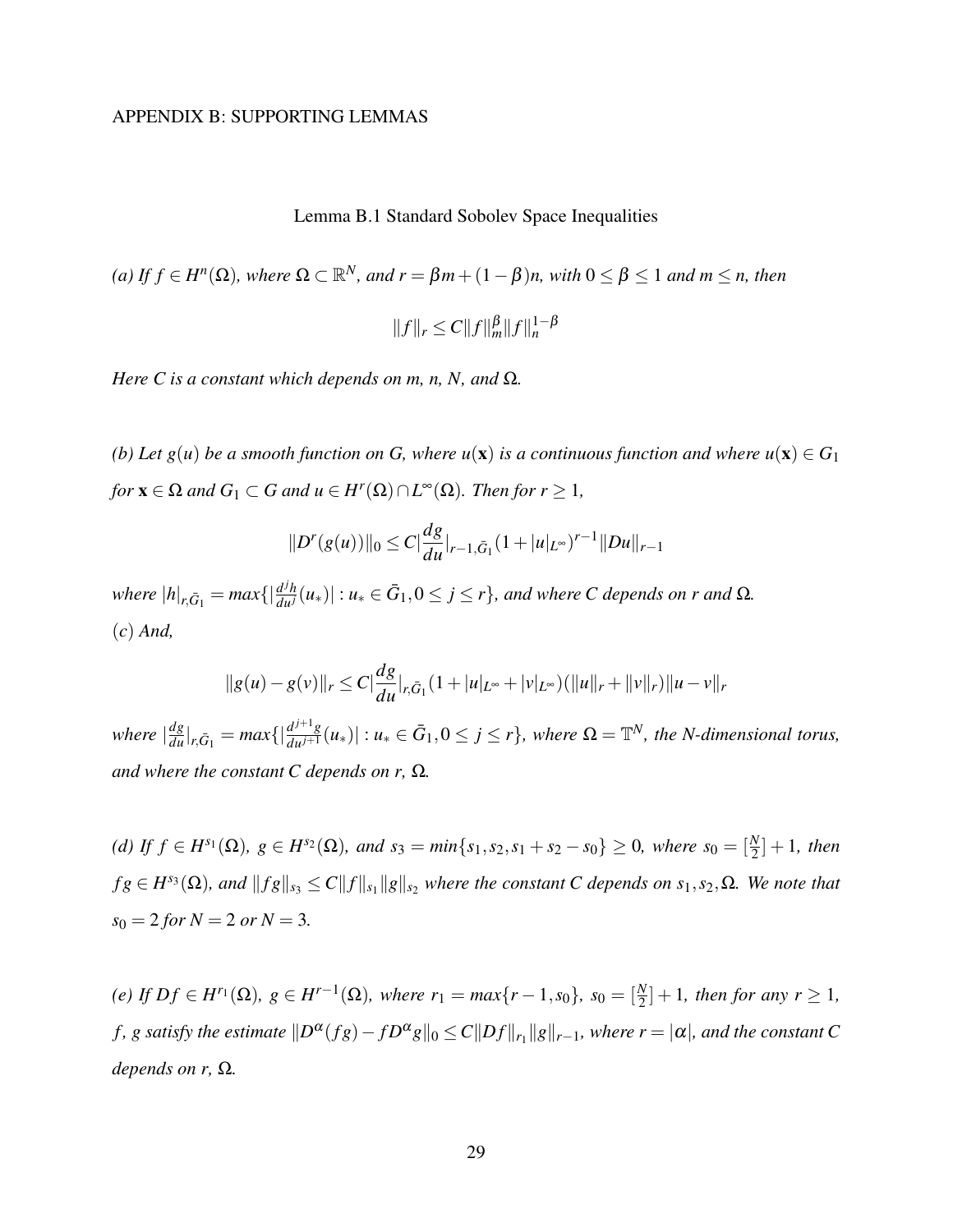(*f*) *Let* **u**, **w** ∈ *H*<sup>2</sup>(Ω) *be functions on a bounded, open, convex domain* Ω*. If* **u**(**x**<sub>0</sub>) = **w**(**x**<sub>0</sub>) *at*  $$ 

$$
\|\mathbf{u} - \mathbf{w}\|_{0}^{2} \le C \|\nabla(\mathbf{u} - \mathbf{w})\|_{1}^{2}
$$

$$
\|\mathbf{u}\|_{0}^{2} \le C \|\mathbf{w}\|_{0}^{2} + C \|\nabla \mathbf{w}\|_{1}^{2} + C \|\nabla \mathbf{u}\|_{1}^{2}
$$

$$
|\mathbf{u} - \mathbf{w}|_{L^{\infty}} \le C \|\nabla(\mathbf{u} - \mathbf{w})\|_{1}^{2}
$$

*(g) Let* η(·) *be a nonnegative, absolutely continuous functions on* [0,*T*]*, which satisfies for a.e. t the differential inequality*

$$
\eta'(t) \leq \phi(t)\eta(t) + \psi(t)
$$

*where*  $\phi(t)$  *and*  $\psi(t)$  *are nonnegative, summable functions on* [0,*T*]*. Then* 

$$
\eta(t) \leq e^{\int_0^t \phi(s)ds} [\eta(0) + \int_0^t \psi(s)ds]
$$

*for all*  $0 \le t \le T$ *.* 

(h) Given  $a \in H^{r+1}(\Omega)$ ,  $f \in H^r(\Omega)$ ,  $r > \frac{N}{2} + 3$ ,  $\Omega = \mathbb{T}^N$ , then  $P(a\nabla f) \in H^r(\Omega)$ , and  $||P(a\nabla f)||_r \le$  $C||Da||<sub>r</sub>||\nabla f||<sub>r-1</sub>$ *, where P is the projection onto the solenoidal vector field.* 

 $\|H\|_r \leq R(r) \leq \frac{N}{2} + 1$  *and*  $\Omega = \mathbb{T}^N$ , *then*  $\|Q(a\Delta P\mathbf{u})\|_{r-1} \leq C \|Da\|_{r-2} \|Pu\|_r$ . Also,  $\|Q(\mathbf{v} \cdot \nabla P\mathbf{u})\|_r \leq R(r) \leq C \|Da\|_{r-1}$  $C||{\bf v}||_r||{\bf u}||_r.$ 

*(j)* If a is a sufficiently smooth function of u and  $u \in H<sup>s</sup>(\Omega)$  and  $u_0$  is a constant such that  $|u - u_0|$ <sub>*L*∞</sub> ≤ *R, then* 

$$
||D(a(u))||_{s-1}^{2} \leq C \left|\frac{da}{du}\right|_{s_1,\bar{G}_1}^{2} ||\nabla u||_{s-1}^{2}
$$

*where*  $|\frac{da}{du}|_{s_1,\bar{G}_1} = max\{|\frac{d^{j+1}a}{du^{j+1}}\}$  $\frac{d^{j+1}a}{du^{j+1}}(u_*)$  :  $u_* \in \bar{G}_1, 0 \le j \le s_1$ , where  $s_1 = max\{s-1,2\}$ , and where  $\Omega = \mathbb{T}^N$ , the N-dimensional torus, and C depends on s, R,  $u_0$ .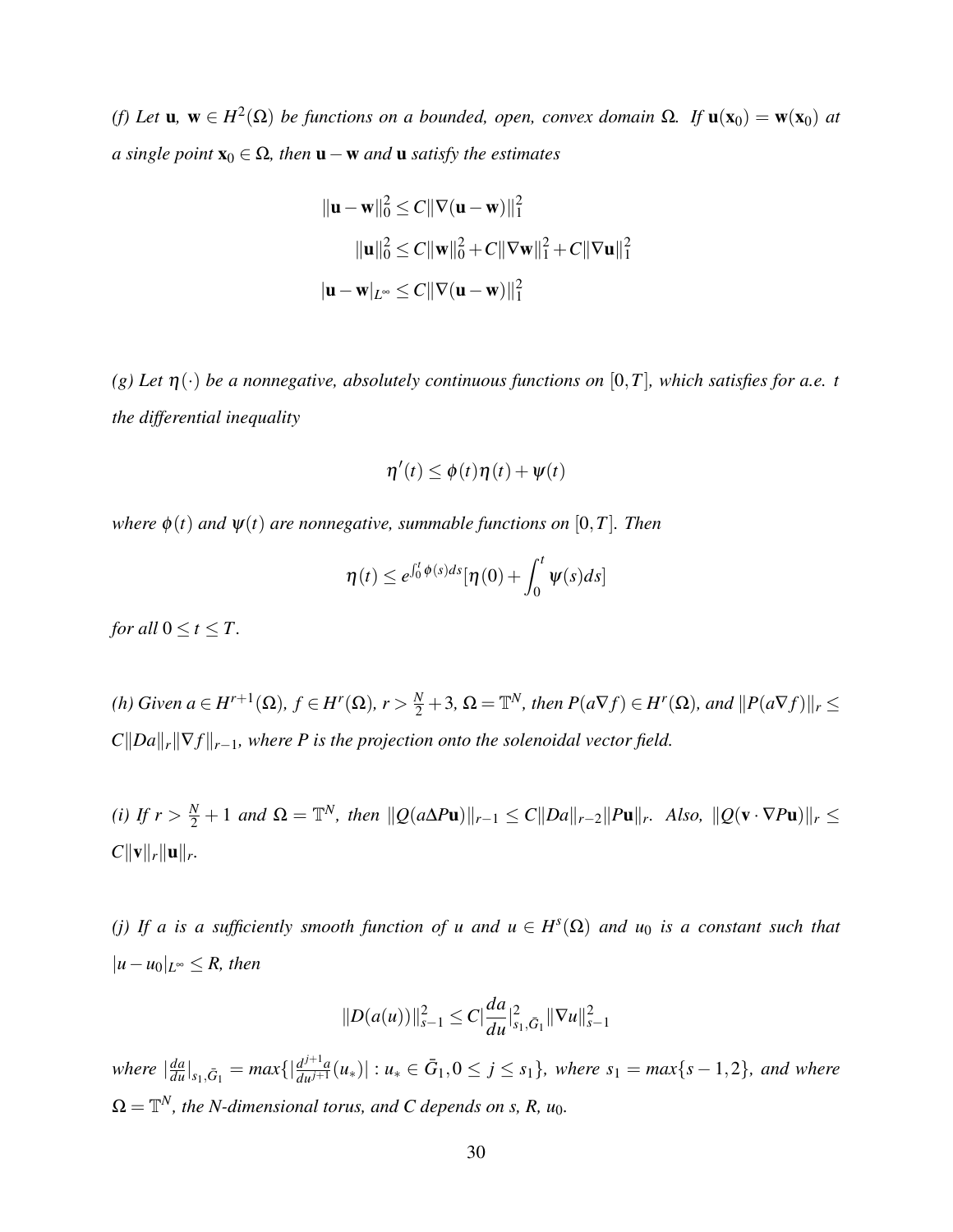*(k)* If f is sufficiently smooth and  $\int_{\Omega} f d\mathbf{x} = 0$  where  $\Omega = \mathbb{T}^2$ , the two-dimensional torus, then there *exist a unique solution*  $\nabla \phi$  *to*  $\Delta \phi = f$  *and*  $\|\nabla \phi\|_r \leq C \|f\|_{r-1}$  *where C* depends on r.

The proofs of  $(a)-(k)$  can be found in [5], [11], and [12].

Lemma B.2:  $\|\Delta \rho\|_r^2 + \|\nabla \rho\|_r^2$  Estimate

*If* v*,* w*, a*(*h*)*, b*(*h*)*, and* F *are sufficiently smooth in*

$$
c\Delta^2 \rho - \nabla \cdot \lambda (a(h)\nabla \rho) = \nabla \cdot (\mathbf{v} \cdot \nabla \mathbf{w}) - \nabla \cdot \frac{1}{Re}(b(h)\Delta \mathbf{w}) + \nabla \cdot \mathbf{F}
$$
 (B.1)

*where a is a positive smooth function of h,*  $0 < c_1 < a(h)$ ,  $\nabla \cdot \mathbf{w} = 0$ , c is a positive constant, and  $||Da(h)||_{r_1} ≤ \varepsilon c_1$  *where*  $r_1 = max\{r - 1, 2\}$ *, then* 

$$
\|\nabla \rho\|_{r+1}^2 \leq C(c\|\Delta \rho\|_r^2 + \lambda c_1 \|\nabla \rho\|_r^2) \leq \frac{C}{\lambda c_1} \Big[\frac{1}{Re^2}||Db(h)||_{r_1+1}^2 \|\Delta \mathbf{w}\|_{r-1}^2 + \|\mathbf{v} \cdot \nabla \mathbf{w}\|_r^2 + \|\mathbf{F}\|_r^2\Big]
$$

*where C depends on r, and*  $r \geq 2$ *.* 

# *Proof:*

Let  $\bar{\rho} = \rho - \frac{1}{|\mathbb{T}^2|} \int_{\mathbb{T}^2} \rho d\mathbf{x}$ . Start by taking the inner product of equation (B.1) against  $\bar{\rho}$  to obtain

$$
(c\Delta^2 \rho, \bar{\rho}) - (\nabla \cdot \lambda (a(h)\nabla \rho), \bar{\rho}) = (\nabla \cdot (\mathbf{v} \cdot \nabla \mathbf{w}) - \nabla \cdot \frac{1}{Re}(b(h)\Delta \mathbf{w}) + \nabla \cdot \mathbf{F}, \bar{\rho})
$$
  
= (\nabla \cdot (\mathbf{v} \cdot \nabla \mathbf{w}), \bar{\rho}) - (\nabla \cdot \frac{1}{Re}(b(h)\Delta \mathbf{w}), \bar{\rho}) + (\nabla \cdot \mathbf{F}, \bar{\rho})

Via integration by parts we obtain

$$
(c\Delta \rho, \Delta \rho) + \lambda (a(h)\nabla \rho, \nabla \rho) = -(\mathbf{v} \cdot \nabla \mathbf{w}, \nabla \rho) - \frac{1}{Re}(\nabla b(h) \cdot \Delta \mathbf{w}, \bar{\rho}) - (\mathbf{F}, \nabla \rho)
$$

from this equation and  $0 < c_1 < a(h)$  so we can say

$$
c||\Delta \rho||_0^2 + \lambda c_1 ||\nabla \rho||_0^2 \le ||(\mathbf{v} \cdot \nabla \mathbf{w}, \nabla \rho)| + |\frac{1}{Re}(\nabla b(h) \cdot \Delta \mathbf{w}, \bar{\rho})| + |(\mathbf{F}, \nabla \rho)|| \tag{B.2}
$$

Using Cauchy's inequality with  $\varepsilon$ , the first term in inequality (B.2) becomes

$$
|(\mathbf{v} \cdot \nabla \mathbf{w}, \nabla \rho)| \le \frac{1}{4\varepsilon \lambda c_1} ||\mathbf{v} \cdot \nabla \mathbf{w}||_0^2 + \varepsilon \lambda c_1 ||\nabla \rho||_0^2
$$
 (B.3)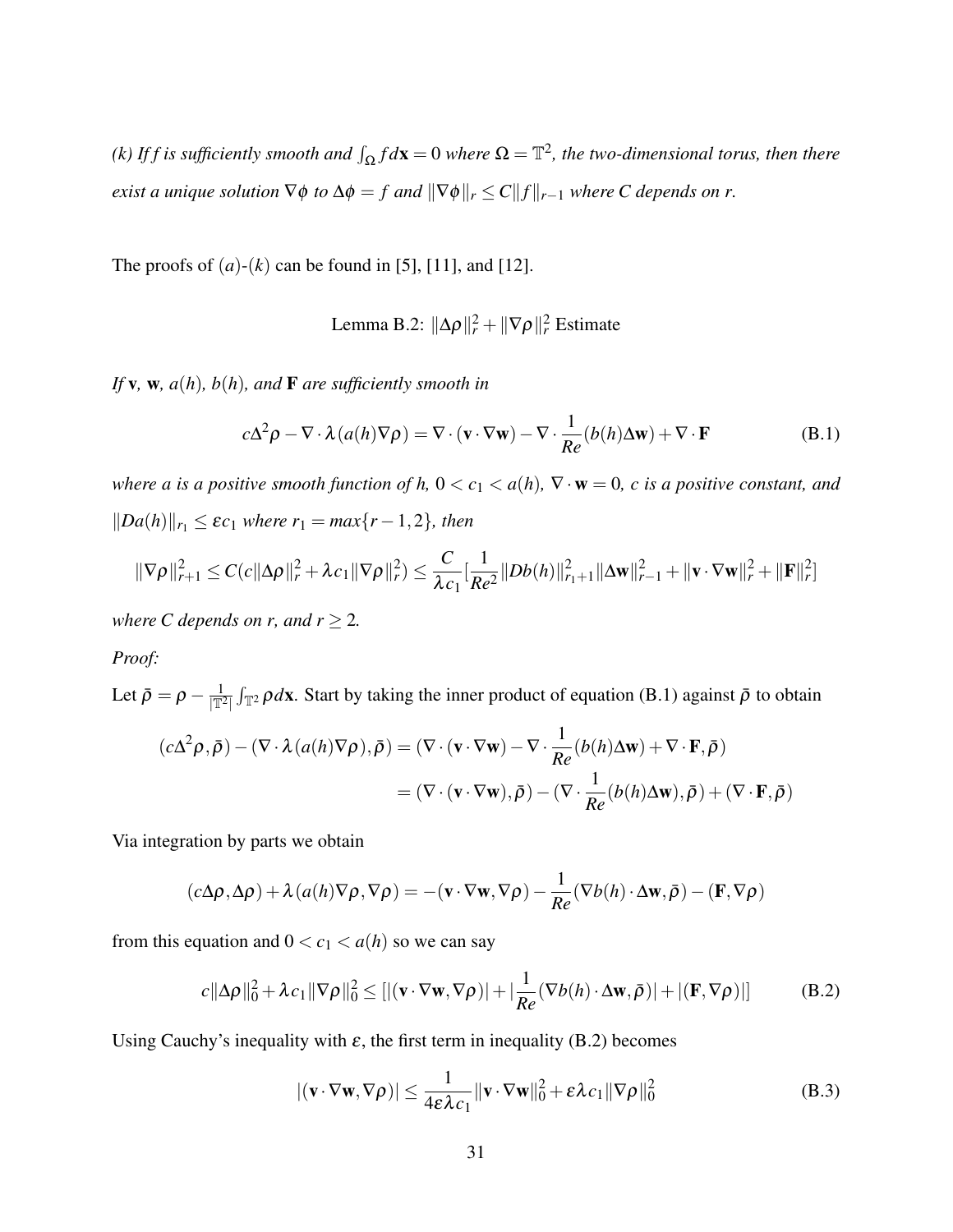In the same way the second term becomes

$$
\frac{1}{Re} |(\nabla b(h) \cdot \Delta \mathbf{w}), \bar{\rho})| \le \frac{1}{4\varepsilon Re^2 \lambda c_1} \|\nabla b(h) \cdot \Delta \mathbf{w}\|_0^2 + \varepsilon \lambda c_1 \|\bar{\rho}\|_0^2
$$
  

$$
\le \frac{1}{4\varepsilon Re^2 \lambda c_1} |\nabla b(h)|_{L^{\infty}}^2 \|\Delta \mathbf{w}\|_0^2 + \varepsilon \lambda c_1 \|\bar{\rho}\|_0^2
$$
 (B.4)

Similarly, the last term in inequality (B.2) becomes

$$
|(\mathbf{F}, \nabla \rho)| \le \frac{1}{4\varepsilon \lambda c_1} \|\mathbf{F}\|_0^2 + \varepsilon \lambda c_1 \|\nabla \rho\|_0^2
$$
 (B.5)

Combining and simplifying inequalities (B.2), (B.3), (B.4), and (B.5) we obtain

$$
c||\Delta \rho||_0^2 + \lambda c_1 ||\nabla \rho||_0^2 \leq \left[\frac{1}{4\varepsilon\lambda c_1} ||(\mathbf{v} \cdot \nabla \mathbf{w})||_0^2 + \frac{1}{4\varepsilon\lambda c_1} \frac{1}{Re^2} |\nabla b(h)|_{L^\infty}^2 ||\Delta \mathbf{w}||_0^2 + \varepsilon \lambda c_1 ||\bar{\rho}||_0^2 + \frac{1}{4\varepsilon\lambda c_1} ||\mathbf{F}||_0^2 + 2\varepsilon \lambda c_1 ||\nabla \rho||_0^2\right]
$$
(B.6)

Using Poincaré's inequality

$$
\|\bar{\rho}\|_0^2 \leq C \|\nabla \rho\|_0^2
$$

we derive from inequality (B.6) where  $\varepsilon \leq (\frac{1}{2C})$  $\frac{1}{2C+4}$ .

$$
c||\Delta \rho||_0^2 + \lambda c_1 ||\nabla \rho||_0^2 \le \frac{C}{\lambda c_1} [||(\mathbf{v} \cdot \nabla \mathbf{w})||_0^2 + \frac{1}{Re^2} |\nabla b(h)|_{L^\infty}^2 ||\Delta \mathbf{w}||_0^2 + ||\mathbf{F}||_0^2]
$$
(B.7)

Applying  $D^{\alpha}$  to equation (B.1) gives

$$
c\Delta^2 D^{\alpha}\rho - \nabla \cdot \lambda (a(h)D^{\alpha}(\nabla \rho)) = D^{\alpha}(\nabla \cdot (\mathbf{v} \cdot \nabla \mathbf{w})) - \nabla \cdot (\frac{1}{Re}b(h)D^{\alpha}(\Delta \mathbf{w})) + D^{\alpha}(\mathbf{G})
$$
 (B.8)

where

$$
D^{\alpha}(\mathbf{G}) = -\frac{1}{Re} [D^{\alpha}(\nabla \cdot (b(h)\Delta \mathbf{w})) - \nabla \cdot (b(h)D^{\alpha}(\Delta \mathbf{w}))]
$$
  
+  $\nabla \cdot [\lambda D^{\alpha}(a(h)\nabla \rho) - \lambda (a(h)D^{\alpha}(\nabla \rho))] + D^{\alpha}(\nabla \cdot \mathbf{F})$ 

For notational purposes, we will write

$$
D^{\alpha} \rho = \rho_{\alpha}
$$

$$
D^{\alpha} \mathbf{w} = \mathbf{w}_{\alpha}
$$

$$
D^{\alpha} \mathbf{F} = \mathbf{F}_{\alpha}
$$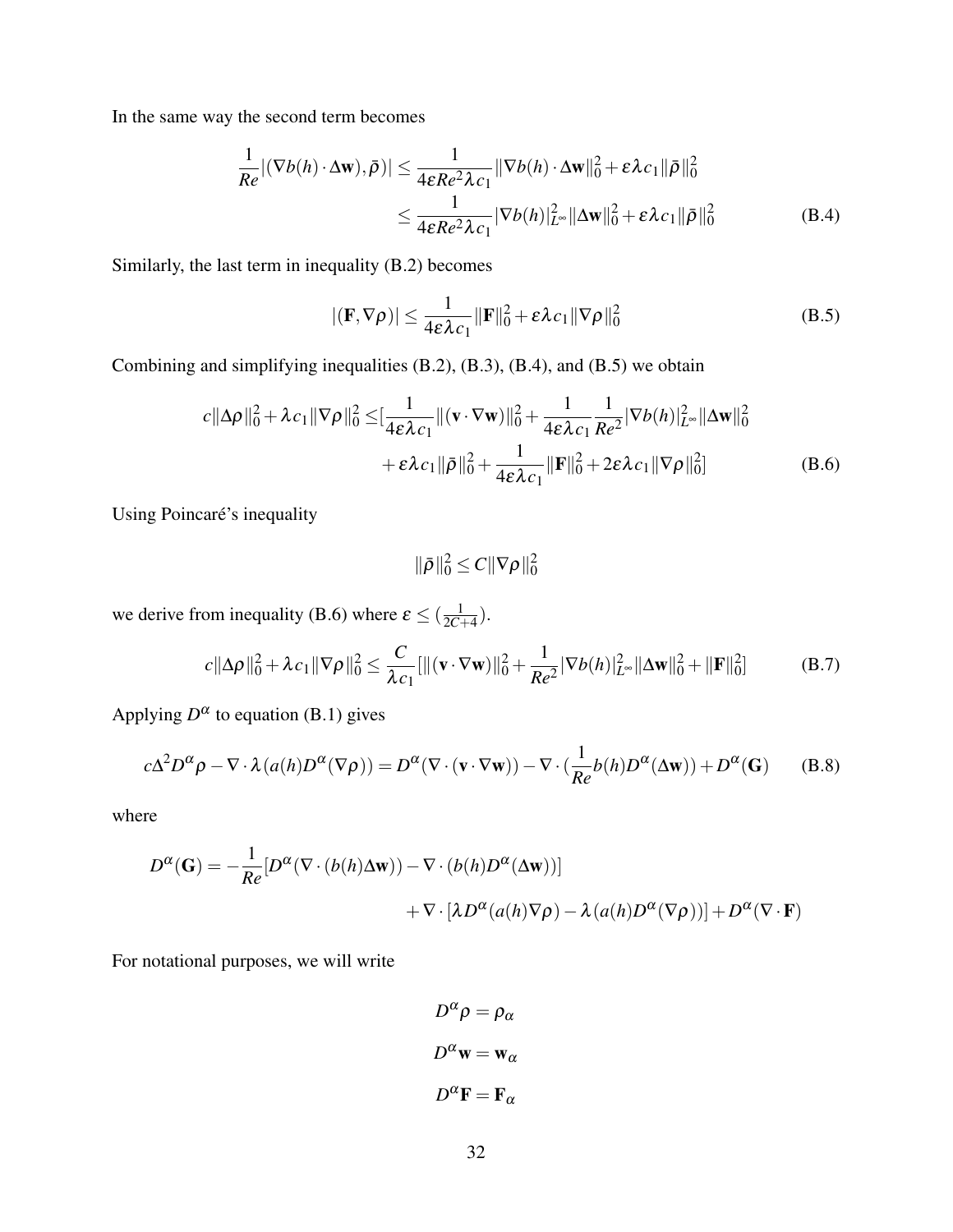So now the equation (B.8) can be written as

$$
c\Delta^2 \rho_\alpha - \nabla \cdot \lambda (a(h)\nabla \rho_\alpha) = \nabla \cdot (\mathbf{v} \cdot \nabla \mathbf{w})_\alpha - \nabla \cdot \frac{1}{Re}(b(h)\Delta \mathbf{w}_\alpha) + \mathbf{G}_\alpha
$$

Taking the inner product of both sides of this equation with respect to  $\rho_{\alpha}$  gives

$$
(c\Delta^2 \rho_{\alpha}, \rho_{\alpha}) - (\nabla \cdot \lambda (a(h)\nabla \rho_{\alpha}), \rho_{\alpha})
$$
  
= (\nabla \cdot (\mathbf{v} \cdot \nabla \mathbf{w})\_{\alpha}, \rho\_{\alpha}) - (\nabla \cdot \frac{1}{Re}(b(h)\Delta \mathbf{w}\_{\alpha}), \rho\_{\alpha}) + (\mathbf{G}\_{\alpha}, \rho\_{\alpha})

Via integration by parts we obtain

$$
(c\Delta \rho_\alpha, \Delta \rho_\alpha) + (\lambda a(h)\nabla \rho_\alpha, \nabla \rho_\alpha) = -((\mathbf{v} \cdot \nabla \mathbf{w})_\alpha, \nabla \rho_\alpha) - \frac{1}{Re}(\nabla b(h) \cdot \Delta \mathbf{w}_\alpha, \rho_\alpha) + (\mathbf{G}_\alpha, \rho_\alpha)
$$

From this equation and  $0 < c_1 < a(h)$  we can say

$$
c||\Delta \rho_{\alpha}||_{0}^{2} + \lambda c_{1}||\nabla \rho_{\alpha}||_{0}^{2} \leq [|\langle (\mathbf{v} \cdot \nabla \mathbf{w})_{\alpha}, \nabla \rho_{\alpha} \rangle| + \frac{1}{Re}|\langle \nabla b(h) \cdot \Delta \mathbf{w}_{\alpha}, \rho_{\alpha} \rangle| + |\langle \mathbf{G}_{\alpha}, \rho_{\alpha} \rangle|] \quad (B.9)
$$

We can estimate the first and second term in inequality (B.9) by applying Cauchy's inequality with  $\varepsilon$ . The first term is as follows

$$
\left| \left( (\mathbf{v} \cdot \nabla \mathbf{w})_{\alpha}, \nabla \rho_{\alpha} \right) \right| \leq \| (\mathbf{v} \cdot \nabla \mathbf{w})_{\alpha} \|_{0} \| \nabla \rho_{\alpha} \|_{0}
$$
  
\n
$$
\leq \frac{1}{4 \varepsilon \lambda c_{1}} \| (\mathbf{v} \cdot \nabla \mathbf{w})_{\alpha} \|_{0}^{2} + \varepsilon \lambda c_{1} \| \nabla \rho_{\alpha} \|_{0}^{2}
$$
(B.10)

The second term in inequality (B.9) is estimated as follows

$$
\frac{1}{Re} |(\nabla b(h) \cdot \Delta \mathbf{w}_{\alpha}, \rho_{\alpha})| \leq \frac{1}{Re} |(\nabla b(h) \cdot \Delta \mathbf{w}_{\alpha-\beta}, \rho_{\alpha+\beta})| + \frac{1}{Re} |(\nabla b(h)_{\beta} \cdot \Delta \mathbf{w}_{\alpha-\beta}, \rho_{\alpha})|
$$
\n
$$
\leq \frac{1}{Re} ||\nabla b(h) \cdot \Delta \mathbf{w}_{\alpha-\beta}||_0 ||\rho_{\alpha+\beta}||_0 + \frac{1}{Re} ||\nabla b(h)_{\beta} \cdot \Delta \mathbf{w}_{\alpha-\beta}||_0 ||\rho_{\alpha}||_0
$$
\n
$$
\leq \frac{1}{Re} |Db(h)|_{L^{\infty}} ||\Delta \mathbf{w}_{\alpha-\beta}||_0 ||\rho_{\alpha+\beta}||_0 + \frac{1}{Re} |Db(h)_{\beta}|_{L^{\infty}} ||\Delta \mathbf{w}_{\alpha-\beta}||_0 ||\rho_{\alpha}||_0
$$
\n
$$
\leq \frac{1}{4\epsilon Re^2 \lambda c_1} |Db(h)|_{L^{\infty}}^2 ||\Delta \mathbf{w}_{\alpha-\beta}||_0^2 + \frac{1}{4\epsilon Re^2 \lambda c_1} |Db(h)_{\beta}|_{L^{\infty}}^2 ||\Delta \mathbf{w}_{\alpha-\beta}||_0^2
$$
\n
$$
+ \epsilon \lambda c_1 ||\rho_{\alpha+\beta}||_0^2 + \epsilon \lambda c_1 ||\rho_{\alpha}||_0^2
$$
\n(B.11)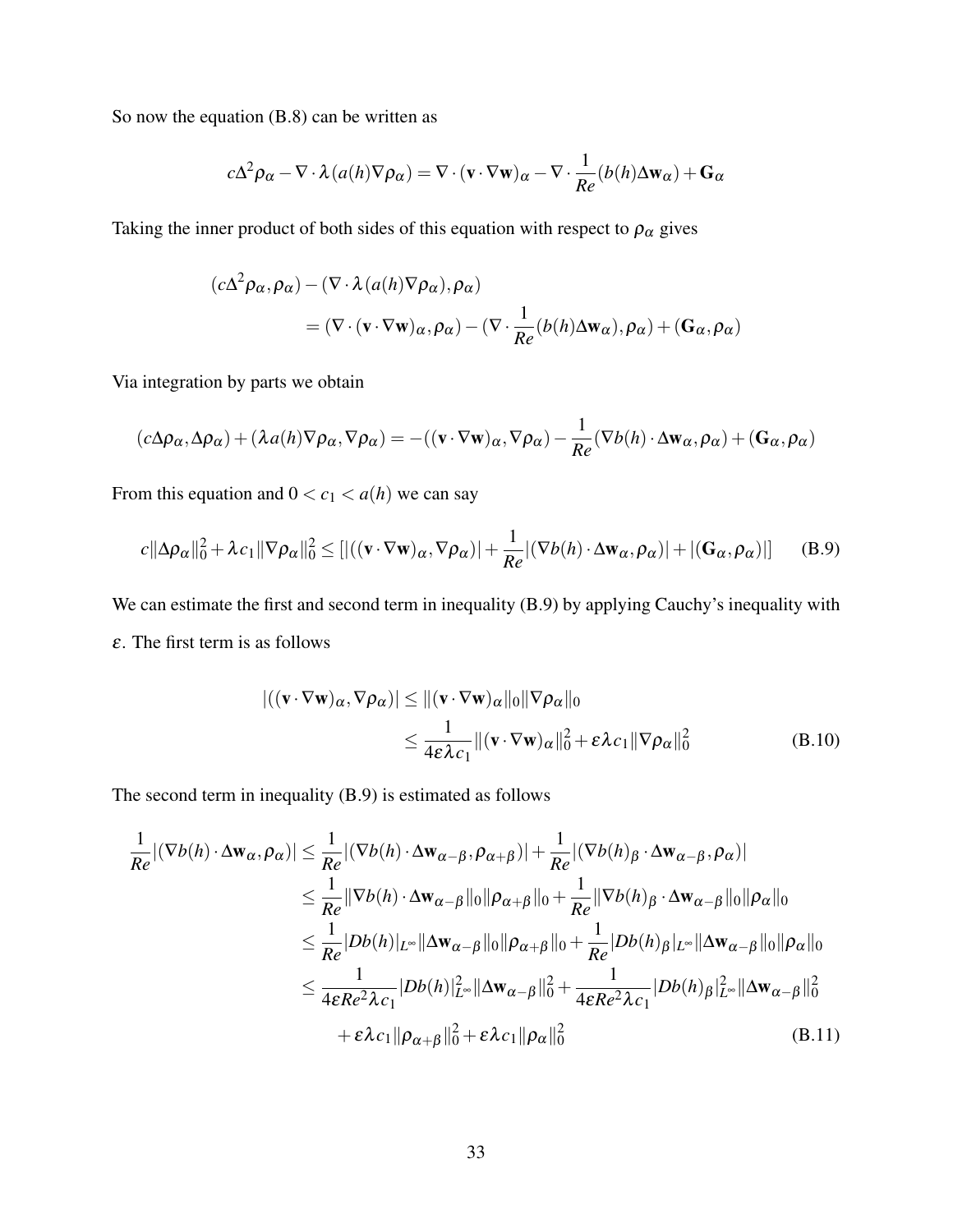where  $|\beta| = 1$  and  $1 \leq |\alpha|$ . The last term in inequality (B.9) is estimated as follows. Start by integrating by parts to obtain

$$
|(\mathbf{G}_{\alpha}, \rho_{\alpha})| \leq \lambda |(\nabla \cdot [(a(h)\nabla \rho)_{\alpha} - a(h)\nabla \rho_{\alpha}], \rho_{\alpha})|
$$
  
+ 
$$
\frac{1}{Re} |(\nabla \cdot [(b(h)\Delta \mathbf{w})_{\alpha} - b(h)\Delta \mathbf{w}_{\alpha}], \rho_{\alpha})| + |(\nabla \cdot \mathbf{F}_{\alpha}, \rho_{\alpha})|
$$
  

$$
\leq \lambda |([(a(h)\nabla \rho)_{\alpha} - a(h)\nabla \rho_{\alpha}], \nabla \rho_{\alpha})|
$$
  
+ 
$$
\frac{1}{Re} |([(b(h)\Delta \mathbf{w})_{\alpha} - b(h)\Delta \mathbf{w}_{\alpha}], \nabla \rho_{\alpha})| + |(\mathbf{F}_{\alpha}, \nabla \rho_{\alpha})|
$$

From this we obtain the following inequality

$$
|(\mathbf{G}_{\alpha}, \rho_{\alpha})| \leq \lambda ||(a(h)\nabla \rho)_{\alpha} - a(h)\nabla \rho_{\alpha}||_{0} \|\nabla \rho_{\alpha}||_{0} + \frac{1}{Re} ||(b(h)\Delta \mathbf{w})_{\alpha} - b(h)\Delta \mathbf{w}_{\alpha}||_{0} \|\nabla \rho_{\alpha}||_{0} + \|\mathbf{F}_{\alpha}||_{0} \|\nabla \rho_{\alpha}||_{0}
$$
(B.12)

Applying the commutator estimate from Lemma B.1, the first and second part of inequality (B.12) becomes

$$
||(a(h)\nabla \rho)_\alpha - a(h)\nabla \rho_\alpha||_0 \le C||Da(h)||_{k_1}||\nabla \rho||_{k-1}
$$
  
 
$$
||(b(h)\Delta \mathbf{w})_\alpha - b(h)\Delta \mathbf{w}_\alpha)||_0 \le C||Db(h)||_{k_1}||\Delta \mathbf{w}||_{k-1}
$$
 (B.13)

where  $k_1 = max\{k-1, 2\}$  and  $k = |\alpha|$ .

Combining inequalities (B.13) with (B.12) gives

$$
|(\mathbf{G}_{\alpha}, \rho_{\alpha})| \le C\lambda ||Da(h)||_{k_1} ||\nabla \rho||_{k-1} ||\nabla \rho_{\alpha}||_0
$$
  
+  $\frac{C}{Re} ||Db(h)||_{k_1} ||\Delta \mathbf{w}||_{k-1} ||\nabla \rho_{\alpha}||_0 + ||\mathbf{F}_{\alpha}||_0 ||\nabla \rho_{\alpha}||_0$  (B.14)

Now applying Cauchy's inequality with  $\varepsilon$  to (B.14) gives

$$
|(\mathbf{G}_{\alpha}, \rho_{\alpha})| \leq C\lambda ||Da(h)||_{k_1} ||\nabla \rho||_{k-1} ||\nabla \rho_{\alpha}||_0 + \frac{C}{4\epsilon Re^2 \lambda c_1} ||Db(h)||_{k_1}^2 ||\Delta \mathbf{w}||_{k-1}^2
$$
  
+ 
$$
\frac{1}{4\epsilon \lambda c_1} ||\mathbf{F}_{\alpha}||_0^2 + C\epsilon \lambda c_1 ||\nabla \rho_{\alpha}||_0^2
$$
(B.15)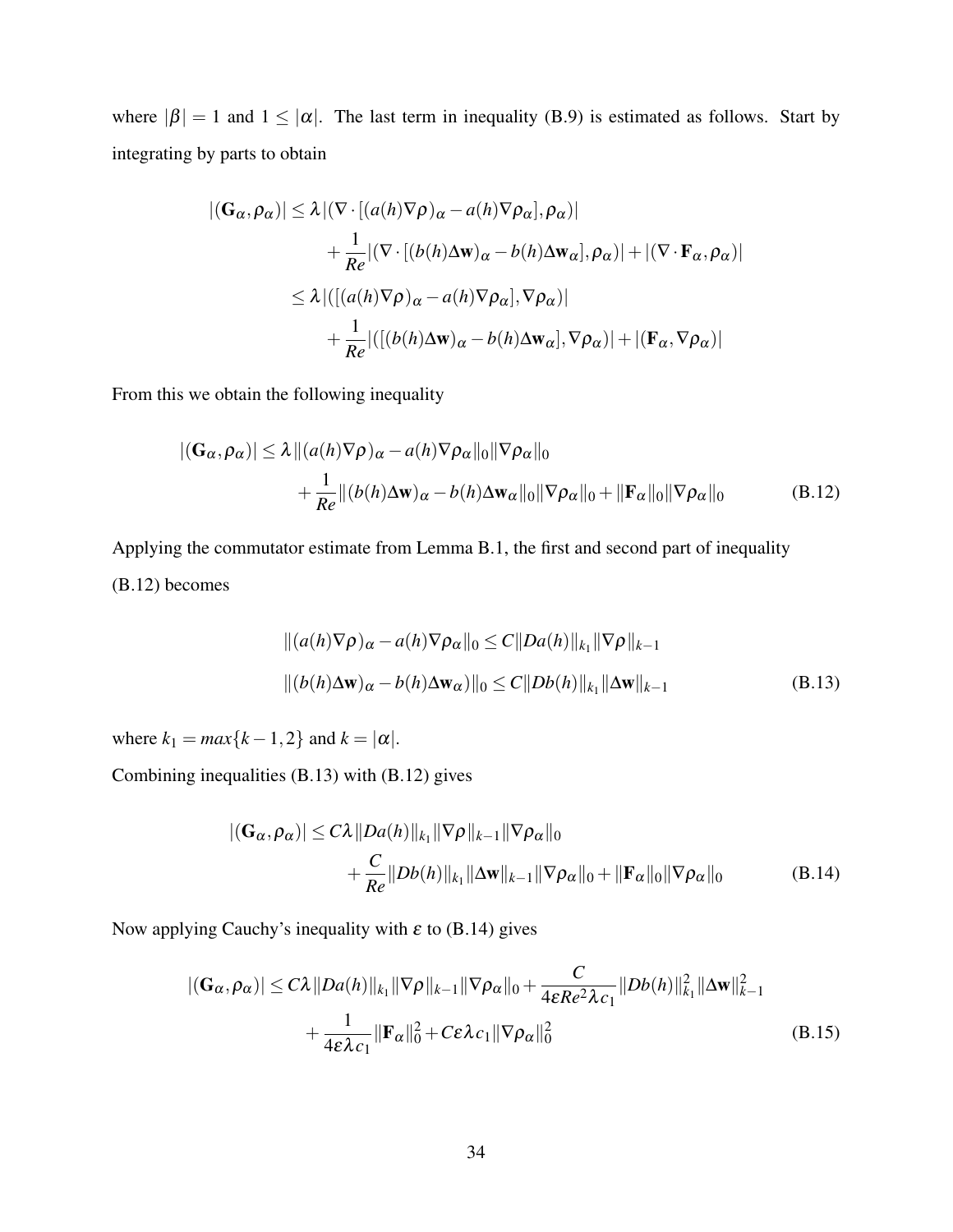Combining inequalities (B.9), (B.10), (B.11), and (B.15) we obtain

$$
c||\Delta \rho_{\alpha}||_{0}^{2} + c_{1}\lambda ||\nabla \rho_{\alpha}||_{0}^{2}
$$
\n
$$
\leq \left[\frac{1}{4\varepsilon\lambda c_{1}}\|(\mathbf{v}\cdot\nabla\mathbf{w})_{\alpha}\|_{0}^{2} + \frac{1}{4\varepsilon\lambda c_{1}}\left(\frac{1}{Re^{2}}|Db(h)|_{L^{\infty}}^{2} + \frac{1}{Re^{2}}|Db(h)_{\beta}|_{L^{\infty}}^{2}\right)\|\Delta\mathbf{w}_{\alpha-\beta}\|_{0}^{2}
$$
\n
$$
+ C\lambda ||Da(h)||_{k_{1}}||\nabla \rho||_{k-1}||\nabla \rho_{\alpha}||_{0} + \frac{C}{4\varepsilon}\frac{1}{Re^{2}\lambda c_{1}}||Db(h)||_{k_{1}}^{2}||\Delta\mathbf{w}||_{k-1}^{2}
$$
\n
$$
+ \frac{1}{4\varepsilon\lambda c_{1}}||\mathbf{F}_{\alpha}||_{0}^{2} + C\varepsilon\lambda c_{1}||\nabla \rho_{\alpha}||_{0}^{2} + \varepsilon\lambda c_{1}||\rho_{\alpha+\beta}||_{0}^{2} + \varepsilon\lambda c_{1}||\rho_{\alpha}||_{0}^{2}] \qquad (B.16)
$$

Summing inequality (B.16) over  $1 \leq |\alpha| \leq r$  and over  $|\beta| = 1$  as well as adding the  $L^2$  estimate inequality (B.7),we get

$$
c\|\Delta\rho\|_{r}^{2} + c_{1}\lambda\|\nabla\rho\|_{r}^{2} \leq C\left[\frac{1}{4\varepsilon\lambda c_{1}}\|\mathbf{v}\cdot\nabla\mathbf{w}\|_{r}^{2} + \frac{1}{4\varepsilon\lambda c_{1}}\left(\frac{1}{Re^{2}}|Db(h)|_{L^{\infty}}^{2} + \frac{1}{Re^{2}}|D^{2}b(h)|_{L^{\infty}}^{2}\right)\|\Delta\mathbf{w}\|_{r-1}^{2} + \lambda\|Da(h)\|_{r_{1}}\|\nabla\rho\|_{r}^{2} + \frac{1}{4\varepsilon Re^{2}\lambda c_{1}}\|Db(h)\|_{r_{1}}^{2}\|\Delta\mathbf{w}\|_{r-1}^{2} + \frac{1}{4\varepsilon\lambda c_{1}}\|\mathbf{F}\|_{r}^{2}\right] + C\varepsilon\lambda c_{1}\|\nabla\rho\|_{r}^{2} + C\varepsilon\lambda c_{1}\|\nabla\rho\|_{r-1}^{2}
$$
\n(B.17)

where *C* depends on *r*.

We are given that

$$
||Da(h)||_{r_1} \leq \varepsilon c_1
$$

From Lemma B.1 we have:

$$
||Db(h)||_{L^{\infty}}^{2}+||D^{2}b(h)||_{L^{\infty}}^{2}+||Db(h)||_{r_{1}}^{2}\leq C||Db(h)||_{r_{1}+1}^{2}
$$

Combining like terms in inequality (B.17) gives us

$$
c\|\Delta\rho\|_r^2 + c_1\lambda \|\nabla\rho\|_r^2 \leq \frac{C}{4\varepsilon\lambda c_1} \frac{1}{\vert Re^2\vert\vert Db(h)\vert\vert_{r_1+1}^2 \|\Delta\mathbf{w}\|_{r-1}^2 + \|\mathbf{v}\cdot\nabla\mathbf{w}\|_r^2 + \|\mathbf{F}\|_r^2] + C\varepsilon\lambda c_1 \|\nabla\rho\|_r^2
$$

where  $\varepsilon \leq \frac{1}{20}$  $\frac{1}{2C}$  and where *C* depends on *r*. Combining like terms one more time gives

$$
\|\nabla \rho\|_{r+1}^2 \le C(c\|\Delta \rho\|_r^2 + \lambda c_1 \|\nabla \rho\|_r^2) \le \frac{C}{\lambda c_1} \frac{1}{Re^2} \|Db(h)\|_{r_1+1}^2 \|\Delta \mathbf{w}\|_{r-1}^2 + \|\mathbf{v} \cdot \nabla \mathbf{w}\|_r^2 + \|\mathbf{F}\|_r^2]
$$
\n(B.18)

where *C* depends on *r* which completes the proof.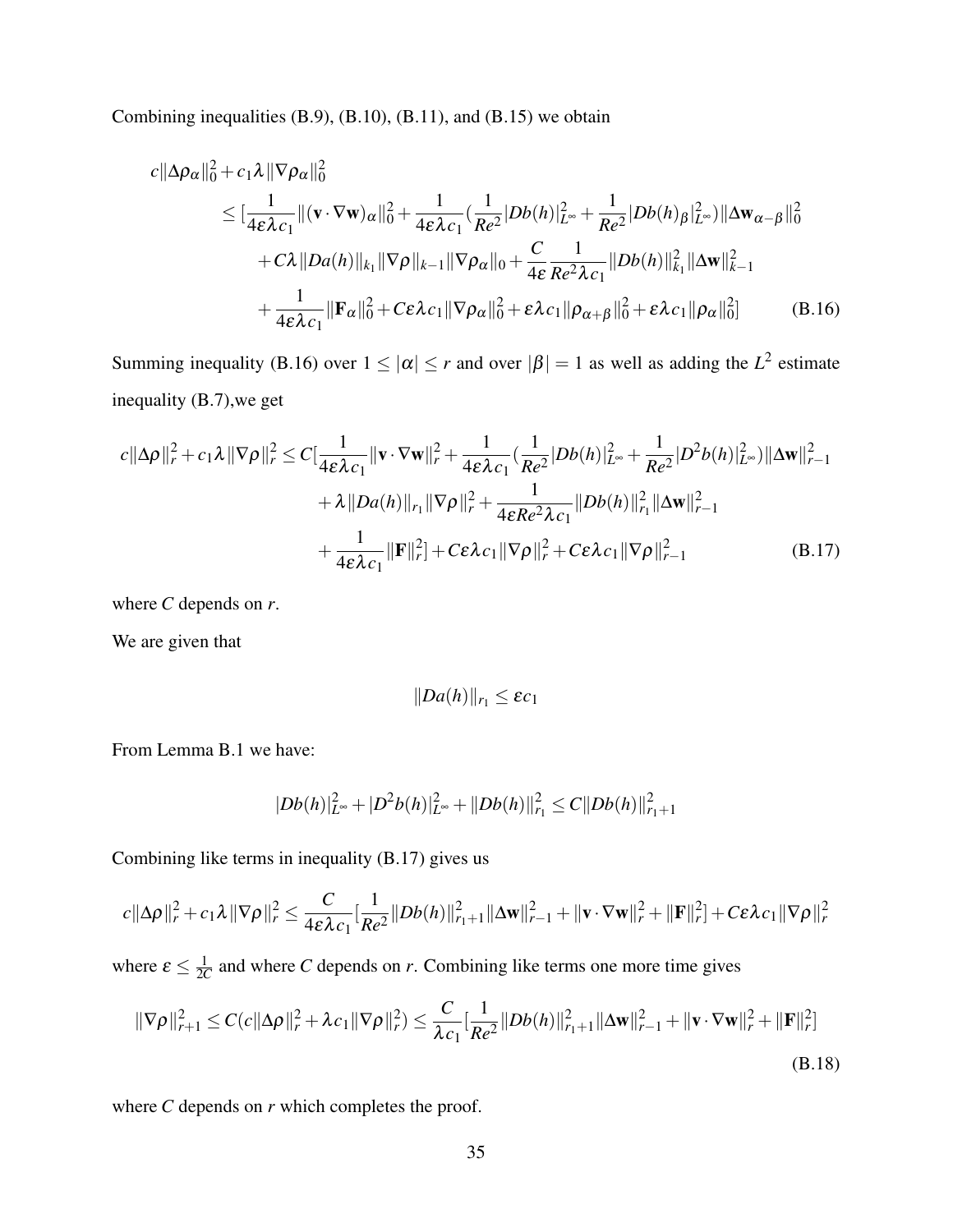#### Lemma B.3:  $\|\mathbf{w}\|_{r}^{2} + \frac{c_{2}}{R_{e}}$  $\frac{c_2}{Re} \int_0^t \|\nabla \mathbf{w}\|_r^2 d\tau$  Estimate

 $If \mathbf{v} \in H^r(\Omega), a(h) \in H^{r+1}(\Omega), b(h) \in H^{r+1}(\Omega), f \in H^r(\Omega), and \mathbf{F} \in H^r(\Omega), \Omega = \mathbb{T}^2,$  $||D(a(h))||_{r_1} \leq \varepsilon c_1$ *, in* 

$$
\mathbf{w}_t + \mathbf{v} \cdot \nabla \mathbf{w} = \frac{1}{Re} b(h) \Delta \mathbf{w} - \lambda a(h) \nabla \rho + c \nabla \Delta \rho + \mathbf{F}
$$
 (B.19)

 $where \mathbf{w}(\mathbf{x},0) = \mathbf{w}_0(\mathbf{x}), \mathbf{w}_0 \in H^r(\mathbb{T}^2), \ \nabla \cdot \mathbf{w} = 0, \ \nabla \cdot \mathbf{v} = f, \ b(h) > c_2 > 0, \ a(h) > c_1 > 0, \ and$  $t \in [0, T]$  *then* 

$$
\|\mathbf{w}\|_{r}^{2} + \frac{c_{2}}{Re} \int_{0}^{T} \|D\mathbf{w}\|_{r}^{2} d\tau \leq C \|\mathbf{w}_{0}\|_{r}^{2} + \int_{0}^{T} \|\mathbf{F}\|_{r}^{2} d\tau
$$

*where C depends on r, and*  $r \geq 3$ *.* 

*Proof:*

We will start by determining an  $L^2$  estimate for w. Let  $\bar{\rho} = \rho - \frac{1}{|\mathbb{T}^2|} \int_{\mathbb{T}^2} \rho d\mathbf{x}$ . We start by taking the inner product of (B.19) against w

$$
(\mathbf{w}_t, \mathbf{w}) = -(\mathbf{v} \cdot \nabla \mathbf{w}, \mathbf{w}) + \frac{1}{Re} (b(h)\Delta \mathbf{w}, \mathbf{w}) - \lambda (a(h)\nabla \rho, \mathbf{w}) + (c\nabla \Delta \rho, \mathbf{w}) + (\mathbf{F}, \mathbf{w})
$$
(B.20)

The term on the left becomes

$$
(\mathbf{w}_t, \mathbf{w}) = \frac{1}{2} \frac{d}{dt} ||\mathbf{w}||_0^2
$$
 (B.21)

Because  $\nabla \cdot \mathbf{v} = f$  the first term on the right becomes

$$
-(\mathbf{v} \cdot \nabla \mathbf{w}, \mathbf{w}) \le |(\mathbf{v} \cdot \nabla \mathbf{w}, \mathbf{w})|
$$
  
\n
$$
\le \frac{1}{2} |\nabla \cdot \mathbf{v}|_{L^{\infty}} ||\mathbf{w}||_0^2
$$
  
\n
$$
= \frac{1}{2} |f|_{L^{\infty}} ||\mathbf{w}||_0^2
$$
 (B.22)

The second term on the right is

$$
\frac{1}{Re}(b(h)\Delta \mathbf{w}, \mathbf{w}) = \frac{1}{Re} \int_{\mathbb{T}^2} b(h) \Delta \mathbf{w} \cdot \mathbf{w} d\mathbf{x}
$$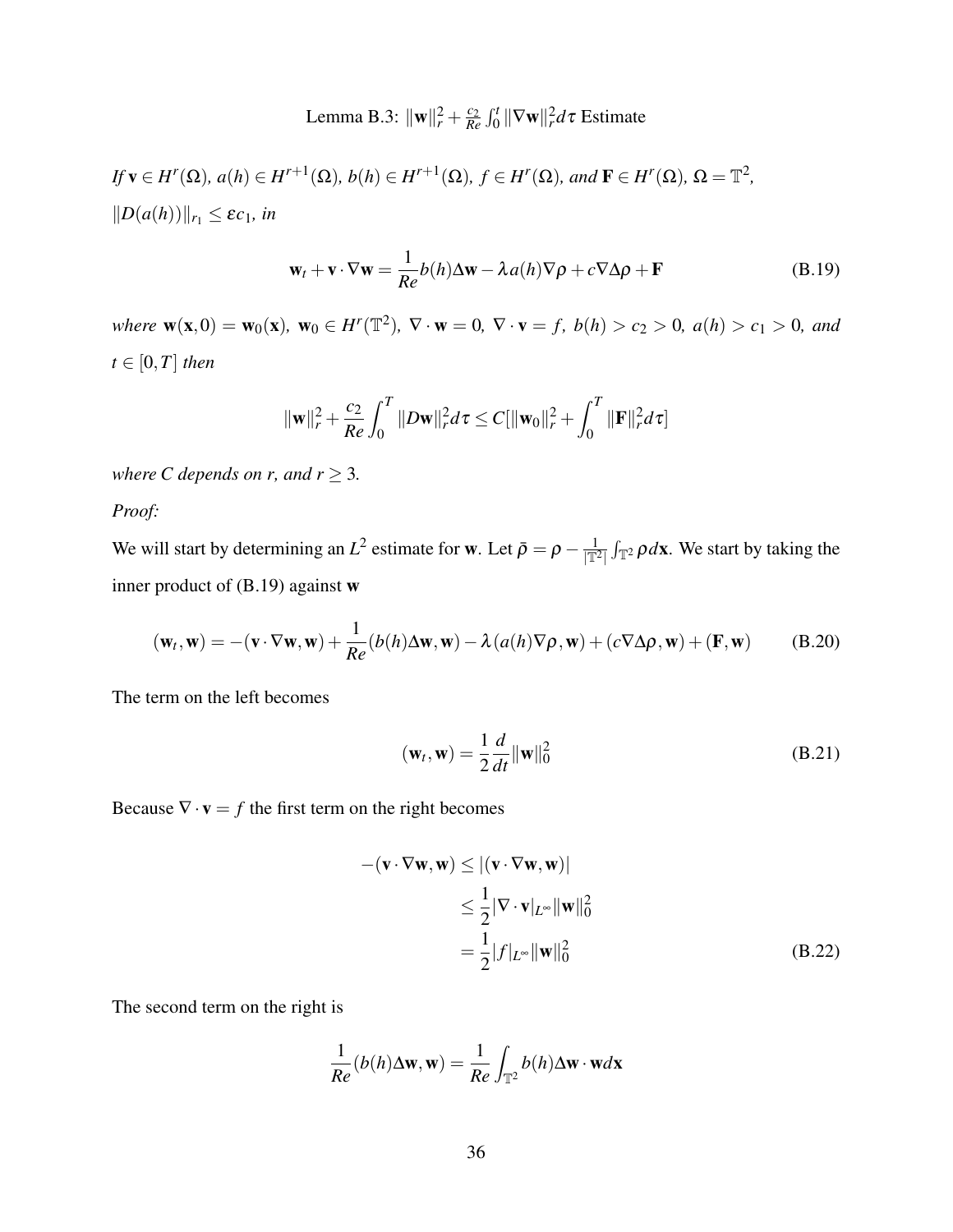Via integration by parts we obtain

$$
\frac{1}{Re} \int_{\mathbb{T}^2} b(h) \Delta \mathbf{w} \cdot \mathbf{w} d\mathbf{x} = -\frac{1}{Re} \int_{\mathbb{T}^2} b(h) |D\mathbf{w}|^2 d\mathbf{x} - \frac{1}{Re} \int_{\mathbb{T}^2} ((\nabla b(h))^T \cdot \nabla \mathbf{w}) \cdot \mathbf{w} d\mathbf{x}
$$

Therefore, we have

$$
\frac{1}{Re}(b(h)\Delta \mathbf{w}, \mathbf{w}) \le -\frac{c_2}{Re}||D\mathbf{w}||_0^2 + \frac{C}{Re}|Db(h)|_{L^\infty}||D\mathbf{w}||_0 \|\mathbf{w}\|_0
$$
\n(B.23)

where  $c_2 \leq b(h)$ . The third term of the right side of (B.20) becomes

$$
-\lambda(a(h)\nabla\rho,\mathbf{w}) = -\lambda \int_{\mathbb{T}^2} a(h)\nabla\rho \cdot \mathbf{w}d\mathbf{x} = -\lambda \int_{\mathbb{T}^2} \nabla\rho \cdot (a(h)\mathbf{w})d\mathbf{x}
$$

Via integration by parts we obtain

$$
-\lambda(a(h)\nabla\rho,\mathbf{w}) = \lambda \int_{\mathbb{T}^2} \bar{\rho}\nabla \cdot (a(h)\mathbf{w})d\mathbf{x}
$$
  
=  $\lambda \int_{\mathbb{T}^2} (\bar{\rho}\nabla a(h)) \cdot \mathbf{w}d\mathbf{x} + \lambda \int_{\mathbb{T}^2} a(h)\bar{\rho}(\nabla \cdot \mathbf{w})d\mathbf{x}$ 

Since  $\nabla \cdot \mathbf{w} = 0$  we get

$$
-\lambda(a(h)\nabla\rho,\mathbf{w})=\lambda(\bar{\rho}\nabla a(h),\mathbf{w})
$$

and by Poincaré's inequality

$$
-\lambda(a(h)\nabla\rho, \mathbf{w}) \le \lambda |(a(h)\nabla\rho, \mathbf{w})|
$$
  
\n
$$
\le C\lambda ||\bar{\rho}||_0 |Da(h)|_{L^{\infty}} ||\mathbf{w}||_0
$$
  
\n
$$
\le C\lambda ||\nabla\rho||_0 |Da(h)|_{L^{\infty}} ||\mathbf{w}||_0
$$
 (B.24)

Since  $\nabla \cdot \mathbf{w} = 0$ , the fourth term in (B.20) becomes

$$
(c\nabla \Delta \rho, \mathbf{w}) = -(c\Delta \rho, \nabla \cdot \mathbf{w}) = 0
$$
 (B.25)

The final term in (B.20) is bounded by

$$
(\mathbf{F}, \mathbf{w}) \le |(\mathbf{F}, \mathbf{w})|
$$
  
\n
$$
\le ||\mathbf{F}||_0 ||\mathbf{w}||_0
$$
 (B.26)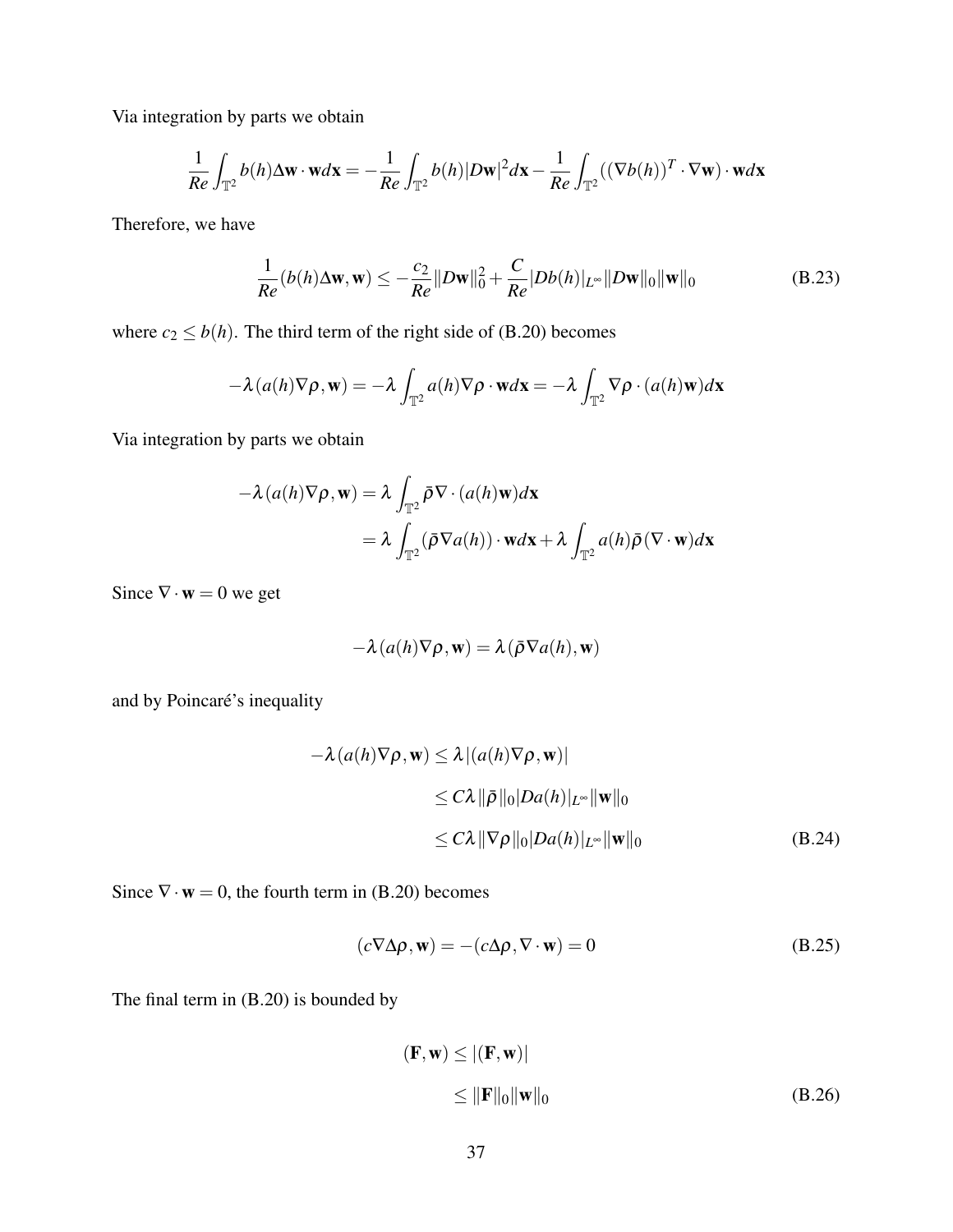Combining inequalities, applying Cauchy's inequality with  $\varepsilon$ , and applying the Sobolev inequalities from Lemma B.1 to (B.20), (B.21), (B.22), (B.23), (B.24), (B.25), and (B.26) gives

$$
\frac{d}{dt} \|\mathbf{w}\|_{0}^{2} + \frac{2c_{2}}{Re} \|\nabla \mathbf{w}\|_{0}^{2} \leq |f|_{L^{\infty}} \|\mathbf{w}\|_{0}^{2} + \frac{C}{Re} |Db(h)|_{L^{\infty}} ||D\mathbf{w}\|_{0} \|\mathbf{w}\|_{0}
$$
\n
$$
+ C\lambda \|\nabla \rho\|_{0} |Da(h)|_{L^{\infty}} \|\mathbf{w}\|_{0} + 2 \|\mathbf{F}\|_{0} \|\mathbf{w}\|_{0}
$$
\n
$$
\leq |f|_{L^{\infty}} \|\mathbf{w}\|_{0}^{2} + \frac{2\epsilon c_{2}}{Re} ||D\mathbf{w}||_{0}^{2} + \epsilon \|\nabla \rho\|_{0}^{2} + \epsilon \|\mathbf{F}\|_{0}^{2}
$$
\n
$$
+ \frac{C}{\epsilon} (1 + \frac{1}{c_{2}Re} ||Db(h)||_{r_{1}}^{2} + \lambda^{2} ||Da(h)||_{r_{1}}^{2}) \|\mathbf{w}\|_{0}^{2}
$$

where  $r_1 = max\{r - 1, 2\}$  and  $0 < \varepsilon < 1$ . Rearranging terms yields

$$
\frac{d}{dt} ||\mathbf{w}||_0^2 + \frac{2c_2(1-\varepsilon)}{Re} ||\nabla \mathbf{w}||_0^2
$$
\n
$$
\leq \varepsilon ||\nabla \rho||_0^2 + \varepsilon ||\mathbf{F}||_0^2 + (|f|_{L^{\infty}} + \frac{C}{\varepsilon}(1 + \frac{1}{c_2 Re}||Db(h)||_{r_1}^2 + \lambda^2 ||Da(h)||_{r_1}^2)) ||\mathbf{w}||_0^2 \quad (B.27)
$$

where *C* depends on *r*.

We now apply the  $D^{\alpha}$  operator to (B.19) and obtain

$$
(D^{\alpha}\mathbf{w})_t = -\mathbf{v} \cdot \nabla (D^{\alpha}\mathbf{w}) + \frac{1}{Re} b(h) \Delta (D^{\alpha}\mathbf{w}) - \lambda a(h) \nabla (D^{\alpha}\rho) + D^{\alpha}(c \nabla \Delta \rho) + \mathbf{H}_{\alpha}
$$
 (B.28)

where

$$
\mathbf{H}_{\alpha} = \frac{1}{Re} [D^{\alpha}(b(h)\Delta \mathbf{w}) - b(h)\Delta(D^{\alpha}\mathbf{w})] - \lambda [D^{\alpha}(a(h)\nabla \rho) - a(h)\nabla(D^{\alpha}\rho)]
$$

$$
- [D^{\alpha}(\mathbf{v} \cdot \nabla \mathbf{w}) - \mathbf{v} \cdot \nabla(D^{\alpha}\mathbf{w})] + D^{\alpha}\mathbf{F}
$$

For notational purposes, we will write

$$
D^{\alpha} \rho = \rho_{\alpha}
$$

$$
D^{\alpha} \mathbf{w} = \mathbf{w}_{\alpha}
$$

$$
D^{\alpha} \mathbf{F} = \mathbf{F}_{\alpha}
$$

We now take the inner product of both sides of equation (B.28) with  $w_\alpha$  to obtain

$$
\frac{1}{2} \frac{d}{dt} ||\mathbf{w}_{\alpha}||_{0}^{2} = ((\mathbf{w}_{\alpha})_{t}, \mathbf{w}_{\alpha})
$$
\n
$$
= -(\mathbf{v} \cdot \nabla \mathbf{w}_{\alpha}, \mathbf{w}_{\alpha}) + \frac{1}{Re} (b(h)\Delta \mathbf{w}_{\alpha}, \mathbf{w}_{\alpha}) - \lambda (a(h)\nabla \rho_{\alpha}, \mathbf{w}_{\alpha})
$$
\n
$$
+ (c \nabla \Delta \rho_{\alpha}, \mathbf{w}_{\alpha}) + (\mathbf{H}_{\alpha}, \mathbf{w}_{\alpha})
$$
\n(B.29)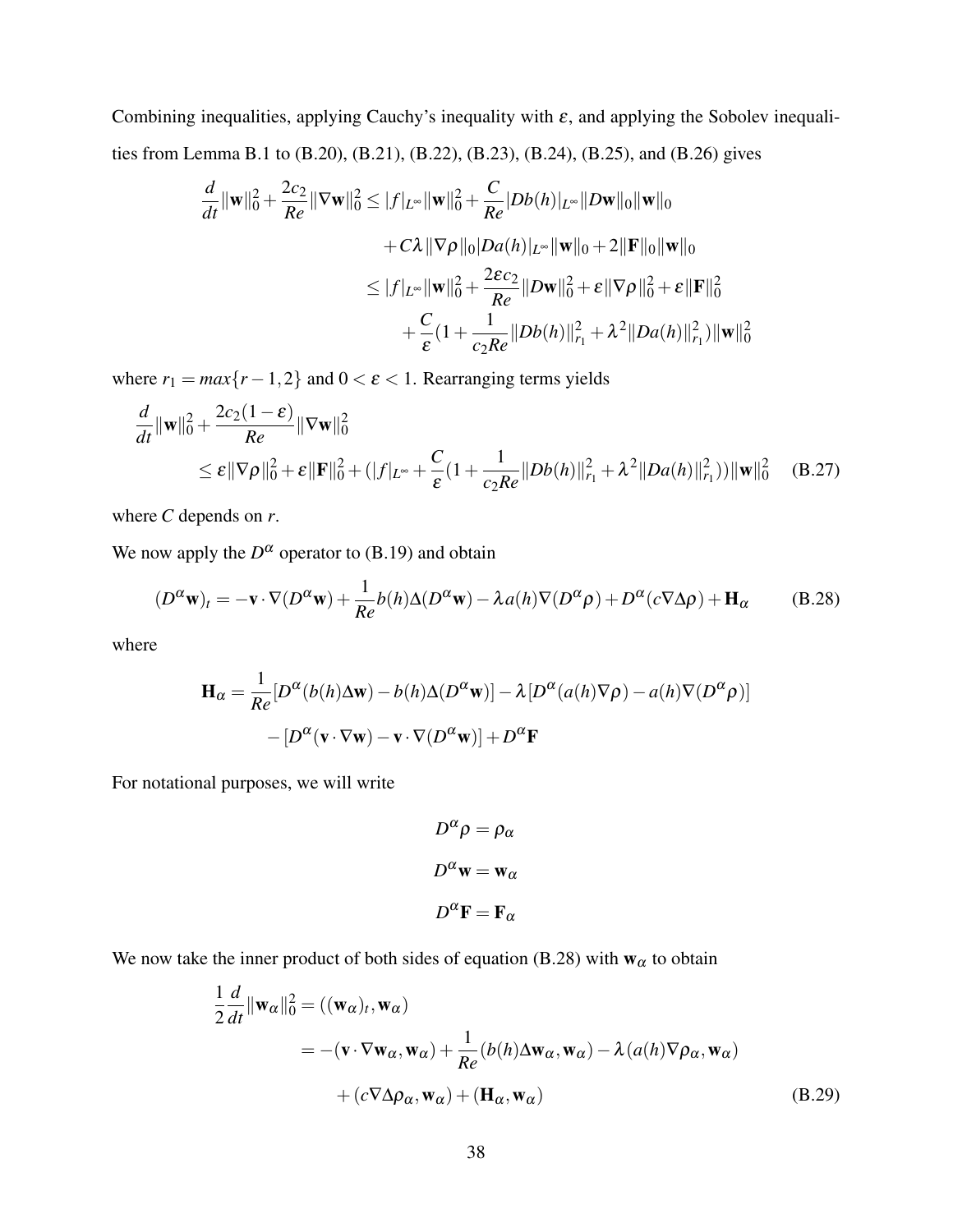We will now estimate each term on the right side of equation (B.29). Because  $\nabla \cdot \mathbf{v} = f$  the first term on the right becomes

$$
-(\mathbf{v} \cdot \nabla \mathbf{w}_{\alpha}, \mathbf{w}_{\alpha}) \le |(\mathbf{v} \cdot \nabla \mathbf{w}_{\alpha}, \mathbf{w}_{\alpha})|
$$
  
\n
$$
\le \frac{1}{2} |\nabla \cdot \mathbf{v}|_{L^{\infty}} ||\mathbf{w}_{\alpha}||_{0}^{2}
$$
  
\n
$$
= \frac{1}{2} |f|_{L^{\infty}} ||\mathbf{w}_{\alpha}||_{0}^{2}
$$
 (B.30)

Via integration by parts the second term in inequality (B.29) becomes

$$
\frac{1}{Re}(b(h)\Delta \mathbf{w}_{\alpha}, \mathbf{w}_{\alpha}) = \frac{1}{Re} \int_{\mathbb{T}^2} b(h) \Delta \mathbf{w}_{\alpha} \cdot \mathbf{w}_{\alpha} d\mathbf{x}
$$
  
= 
$$
-\frac{1}{Re} \int_{\mathbb{T}^2} b(h) |D\mathbf{w}_{\alpha}|^2 d\mathbf{x} - \frac{1}{Re} \int_{\mathbb{T}^2} ((\nabla b(h))^T \cdot \nabla \mathbf{w}_{\alpha}) \cdot \mathbf{w}_{\alpha} d\mathbf{x}
$$

We can use Cauchy's inequality with  $\varepsilon$ , Sobolev inequalities and  $c_2 \leq b(h)$  to obtain

$$
\frac{1}{Re}(b(h)\Delta \mathbf{w}_{\alpha}, \mathbf{w}_{\alpha}) \le -\frac{c_2}{Re}||D\mathbf{w}_{\alpha}||_0^2 + \frac{C}{Re}|Db(h)|_{L^{\infty}}||D\mathbf{w}_{\alpha}||_0 ||\mathbf{w}_{\alpha}||_0
$$
\n
$$
\le -\frac{c_2}{Re}||D\mathbf{w}_{\alpha}||_0^2 + \frac{\varepsilon c_2}{Re}||D\mathbf{w}_{\alpha}||_0^2 + \frac{C}{\varepsilon c_2 Re}||Db(h)||_{r_1}^2 ||\mathbf{w}_{\alpha}||_0^2 \tag{B.31}
$$

Via Sobolev inequalities and Cauchy's inequality with  $\varepsilon$ , and since  $\nabla \cdot \mathbf{w} = 0$ , the third term becomes

$$
-\lambda (a(h)\nabla \rho_{\alpha}, \mathbf{w}_{\alpha}) \le C\lambda ||\bar{\rho}_{\alpha}||_{0} |Da(h)|_{L^{\infty}} ||\mathbf{w}_{\alpha}||_{0}
$$
  

$$
\le \varepsilon ||\bar{\rho}_{\alpha}||_{0}^{2} + \frac{C\lambda^{2}}{\varepsilon} ||Da(h)||_{r_{1}}^{2} ||\mathbf{w}_{\alpha}||_{0}^{2}
$$
(B.32)

Since  $\nabla \cdot \mathbf{w} = 0$ , the fourth term in (B.20) becomes

$$
(c\nabla \Delta \rho_{\alpha}, \mathbf{w}_{\alpha}) = -(c\Delta \rho_{\alpha}, \nabla \cdot \mathbf{w}_{\alpha}) = 0
$$
 (B.33)

The final term in inequality (B.29) becomes

$$
(\mathbf{H}_{\alpha}, \mathbf{w}_{\alpha}) = \frac{1}{Re}((b(h)\Delta \mathbf{w})_{\alpha} - b(h)\Delta \mathbf{w}_{\alpha}, \mathbf{w}_{\alpha}) - \lambda((a(h)\nabla \rho)_{\alpha} - a(h)\nabla \rho_{\alpha}, \mathbf{w}_{\alpha})
$$

$$
-((\mathbf{v} \cdot \nabla \mathbf{w})_{\alpha} - \mathbf{v} \cdot \nabla \mathbf{w}_{\alpha}, \mathbf{w}_{\alpha}) + (\mathbf{F}_{\alpha}, \mathbf{w}_{\alpha})
$$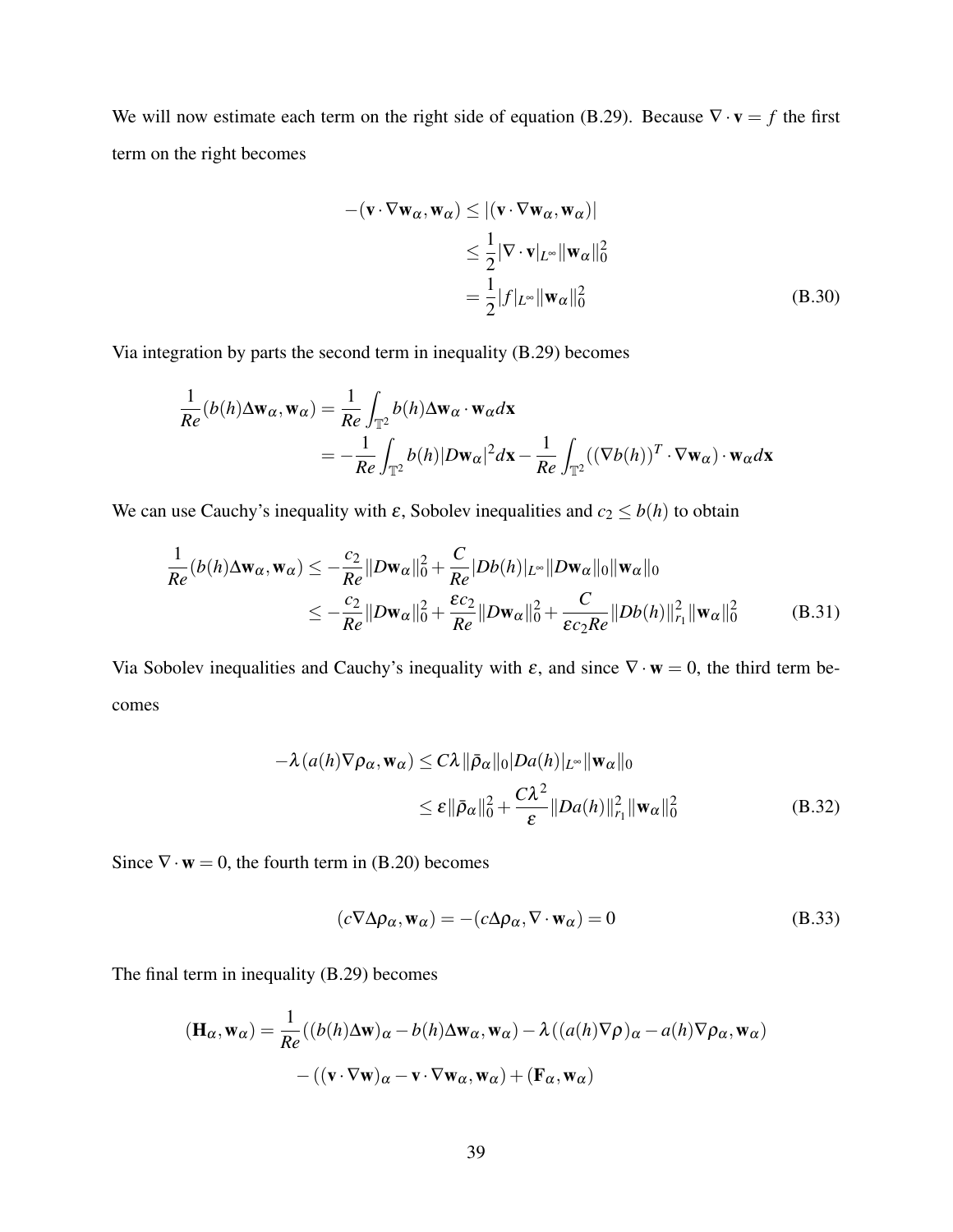where  $|\beta| = 1$ . This equation is bounded by

$$
(\mathbf{H}_{\alpha}, \mathbf{w}_{\alpha}) \leq \frac{1}{Re} ||(b(h)\Delta \mathbf{w})_{\alpha} - b(h)\Delta \mathbf{w}_{\alpha}||_{0} ||\mathbf{w}_{\alpha}||_{0} + \lambda ||(a(h)\nabla \rho)_{\alpha} - a(h)\nabla \rho_{\alpha}||_{0} ||\mathbf{w}_{\alpha}||_{0} + ||(\mathbf{v} \cdot \nabla \mathbf{w})_{\alpha} - \mathbf{v} \cdot \nabla \mathbf{w}_{\alpha}||_{0} ||\mathbf{w}_{\alpha}||_{0} + ||\mathbf{F}_{\alpha}||_{0} ||\mathbf{w}_{\alpha}||_{0}
$$
(B.34)

Now applying the low-norm commutator estimate from Lemma B.1 gives

$$
||(b(h)\Delta \mathbf{w})_{\alpha} - b(h)\Delta \mathbf{w}_{\alpha}||_0 \le C||Db(h)||_{k_1}||\Delta \mathbf{w}||_{k-1}
$$
  

$$
||(a(h)\nabla \rho)_{\alpha} - a(h)\nabla \rho_{\alpha}||_0 \le C||Da(h)||_{k_1}||\nabla \rho||_{k-1}
$$
  

$$
||(\mathbf{v} \cdot \nabla \mathbf{w})_{\alpha} - \mathbf{v} \cdot \nabla \mathbf{w}_{\alpha}||_0 \le C||D\mathbf{v}||_{k_1}||\nabla \mathbf{w}||_{k-1}
$$

where  $k = |\alpha|$  and  $k_1 = max\{k - 1, 2\}$ . Now applying the low-norm commutator estimates and Cauchy's inequality with  $\varepsilon$  to inequality (B.34) we obtain

$$
(\mathbf{H}_{\alpha}, \mathbf{w}_{\alpha}) \leq \frac{C}{Re} ||Db(h)||_{k_{1}} ||\Delta \mathbf{w}||_{k-1} ||\mathbf{w}_{\alpha}||_{0} + C\lambda ||Da(h)||_{k_{1}} ||\nabla \rho||_{k-1} ||\mathbf{w}_{\alpha}||_{0}
$$
  
+  $C ||D\mathbf{v}||_{k_{1}} ||\nabla \mathbf{w}||_{k-1} ||\mathbf{w}_{\alpha}||_{0} + ||\mathbf{F}_{\alpha}||_{0} ||\mathbf{w}_{\alpha}||_{0}$   
 $\leq \frac{\varepsilon c_{2}}{Re} ||\Delta \mathbf{w}||_{k-1}^{2} + \varepsilon ||\nabla \rho||_{k-1}^{2} + C ||D\mathbf{v}||_{k_{1}} ||\nabla \mathbf{w}||_{k-1} ||\mathbf{w}_{\alpha}||_{0} + \frac{1}{2} ||\mathbf{F}_{\alpha}||_{0}^{2}$   
+  $\frac{C}{\varepsilon} (\frac{1}{c_{2}Re} ||Db(h)||_{k_{1}}^{2} + \lambda^{2} ||Da(h)||_{k_{1}}^{2}) ||\mathbf{w}_{\alpha}||_{0}^{2} + \frac{1}{2} ||\mathbf{w}_{\alpha}||_{0}^{2}$  (B.35)

Combining inequalities (B.30), (B.31), (B.32), (B.33), and (B.35) with (B.29) gives

$$
\frac{d}{dt} \|\mathbf{w}_{\alpha}\|_{0}^{2} + \frac{2c_{2}}{Re} \|\nabla \mathbf{w}_{\alpha}\|_{0}^{2} \leq \frac{2\epsilon c_{2}}{Re} \|D\mathbf{w}_{\alpha}\|_{0}^{2} + 2\epsilon \|\bar{\rho}_{\alpha}\|_{0}^{2} + \frac{2\epsilon c_{2}}{Re} \|\Delta \mathbf{w}\|_{k-1}^{2} + 2\epsilon \|\nabla \rho\|_{k-1}^{2} \n+ C \|D\mathbf{v}\|_{k_{1}} \|\nabla \mathbf{w}\|_{k-1} \|\mathbf{w}_{\alpha}\|_{0} + \|\mathbf{F}_{\alpha}\|_{0}^{2} \n+ C(1 + |f|_{L^{\infty}} + \frac{1}{\epsilon} (\frac{1}{c_{2}Re} \|Db(h)\|_{k_{1}}^{2} + \lambda^{2} \|Da(h)\|_{k_{1}}^{2})) \|\mathbf{w}_{\alpha}\|_{0}^{2}
$$
\n(B.36)

Summing inequality (B.27) and (B.36) over  $0 \le |\alpha| \le r$  and applying Poincaré's inequality gives

$$
\frac{d}{dt} ||\mathbf{w}||_r^2 + \frac{2c_2(1 - \varepsilon - C\varepsilon)}{Re} ||\nabla \mathbf{w}||_r^2
$$
\n
$$
\leq C\varepsilon ||\nabla \rho||_{r-1}^2 + C(\varepsilon + 1) ||\mathbf{F}||_r^2
$$
\n
$$
+ C(1 + |f|_{L^{\infty}} + ||D\mathbf{v}||_{r_1} + \frac{1}{\varepsilon}(1 + \frac{1}{c_2 Re}||Db(h)||_{r_1}^2 + \lambda^2 ||Da(h)||_{r_1}^2)) ||\mathbf{w}||_r^2
$$